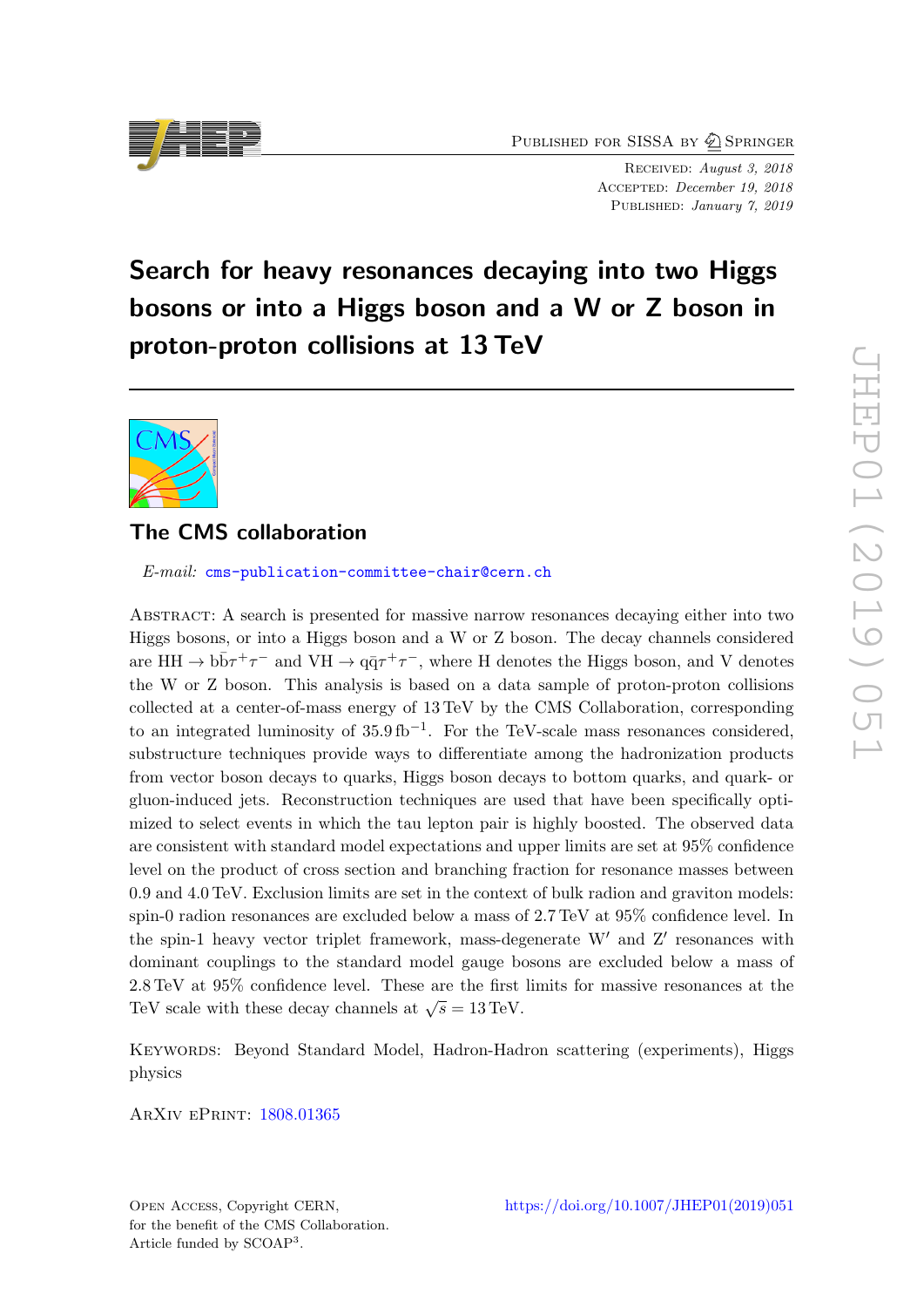# Contents

| 1 Introduction               | $\mathbf{1}$     |
|------------------------------|------------------|
| 2 The CMS detector           | 3                |
| 3 Data sample and simulation | 3                |
| 4 Event reconstruction       | 3                |
| 5 Event selection            | $\boldsymbol{6}$ |
| 6 Background estimation      | $\overline{7}$   |
| 7 Systematic uncertainties   | 12               |
| 8 Results                    | 15               |
| 9 Summary                    | 16               |
| The CMS collaboration        | 23               |

# <span id="page-1-0"></span>1 Introduction

Heavy resonances that decay to HH, VV, or VH, where H denotes the Higgs boson, and V denotes a W or Z boson, are motivated by theories beyond the standard model (SM) that address the large difference between the electroweak and gravitational scales. These heavy particles arise as Kaluza-Klein (KK) excitations of spin-0 radions  $[1-3]$  $[1-3]$ , and as spin-2 gravitons predicted in models based on Randall-Sundrum warped extra dimensions [\[4,](#page-18-2) [5\]](#page-18-3), with the gravitons propagating in the entire five-dimensional bulk  $[6-8]$  $[6-8]$ . Heavy spin-1  $W'$  and  $Z'$  particles that decay to VV and VH are also postulated in composite Higgs models  $[9-12]$  $[9-12]$ , little Higgs models  $[13, 14]$  $[13, 14]$  $[13, 14]$ , and in the sequential SM (SSM)  $[15]$ . The models containing new spin-1 states are generalized in the heavy vector triplet (HVT) framework [\[16\]](#page-19-6). All of the new hypothetical particles with spins of 0, 1, or 2 can be produced at the CERN LHC, via the processes depicted in the Feynman diagrams of figure [1.](#page-2-0)

The bulk graviton model has two free parameters: the mass of the first KK excitation of the spin-2 boson, denoted as the KK bulk graviton, and the ratio  $\tilde{k} \equiv k/\overline{M}_{\text{Pl}}$ , where k is the unknown curvature scale of the extra dimension and  $\overline{M}_{\rm Pl}\equiv M_{\rm Pl}/\sqrt{8\pi}$  is the reduced Planck mass. Searches for radions in this model can be described in terms of the radion mass and the ultraviolet cutoff of the theory  $\Lambda_R$  [\[17\]](#page-19-7). The HVT model is formulated in terms of four parameters: the mass of the new vector bosons, their coupling coefficient to fermions  $c_F$ , their coupling coefficient to the Higgs boson and longitudinally-polarized SM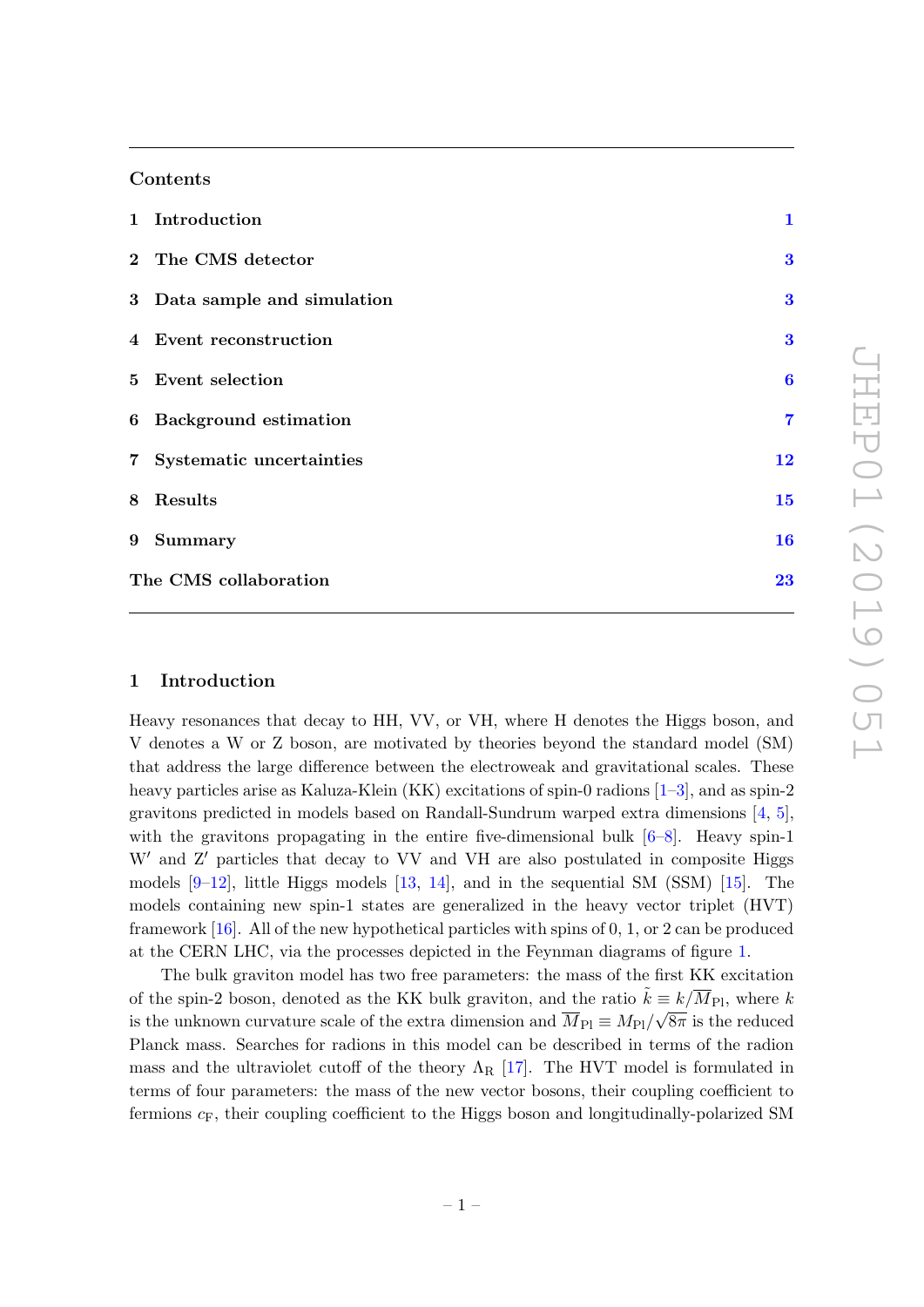

<span id="page-2-0"></span>Figure 1. Feynman diagrams for the production of a spin-0 radion or a spin-2 graviton X that decays to two Higgs bosons (left), and the production of a heavy vector boson  $V'$  (W' or Z') that decays to a vector boson and a Higgs boson (right).

vector bosons  $c_{\text{H}}$ , and the strength of the new vector boson interaction  $g_V$ . In the HVT framework two scenarios are considered and henceforth referred to as model A and model B, depending on the couplings of the new physics resonance to the SM particles. In model A ( $g_V = 1$ ,  $c_H = -0.556$ ,  $c_F = -1.316$ ), the coupling strengths to the SM bosons and fermions are comparable and the new particles decay primarily to fermions. In model B  $(g_V = 3, c_H = -0.976, c_F = 1.024)$ , the coupling to the SM fermions are small, and the branching fraction of the new resonance to SM bosons is nearly 100% [\[16\]](#page-19-6). Searches for diboson resonances have previously been performed in several final states, placing lower limits on the masses of such resonances above the TeV scale [\[18–](#page-19-8)[33\]](#page-20-0).

This paper presents a search for resonances with masses above 900 GeV decaying into HH or VH. The final states analyzed are HH  $\rightarrow b\overline{b}\tau^{+}\tau^{-}$  and VH  $\rightarrow q\overline{q}\tau^{+}\tau^{-}$ . Events are classified as "semileptonic", denoted as  $\ell_{\tau_{h}}$ , if one  $\tau$  lepton decays into a lighter lepton  $(\ell)$ , denoting either a muon or an electron, and two neutrinos, and the other decays hadronically  $(\tau_h)$  into hadrons and a neutrino. Events are categorized as "fully-hadronic", denoted as  $\tau_h \tau_h$ , if both  $\tau$  leptons decay hadronically. The analysis aims to reconstruct the diboson decay products in order to search for a narrow local enhancement in the diboson invariant mass spectrum with a width insignificant with respect to the experimental resolution. This search complements and significantly extends the reach of the CMS search for  $ZH \rightarrow q\bar{q}\tau^{+}\tau^{-}$  resonances with data collected at  $\sqrt{s} = 8$  TeV [\[34\]](#page-20-1), by using a larger data sample collected at  $\sqrt{s} = 13$  TeV, a more complex categorization of the final states, and an increased number of signal models. Resonances of masses below the TeV scale have been excluded by other searches in similar final states [\[35,](#page-20-2) [36\]](#page-20-3).

Since the resonances under study have masses of the order of a few TeV, the bosons resulting from their decays have transverse momenta  $(p_T)$  of at least several hundred GeV. As a consequence, the final decay products are collimated such that the hadronically decaying bosons cannot be resolved using standard jet algorithms. Dedicated techniques, called V tagging and H tagging, are applied to exploit the substructure of these large-cone jets to resolve the hadronically decaying vector and Higgs bosons.

For the Higgs boson decaying to a pair of  $\tau$  leptons, the decay products are also close in angular separation. The  $\tau$  lepton reconstruction and identification techniques described in ref. [\[34\]](#page-20-1) are therefore adopted to achieve optimal signal significance for this particular event topology.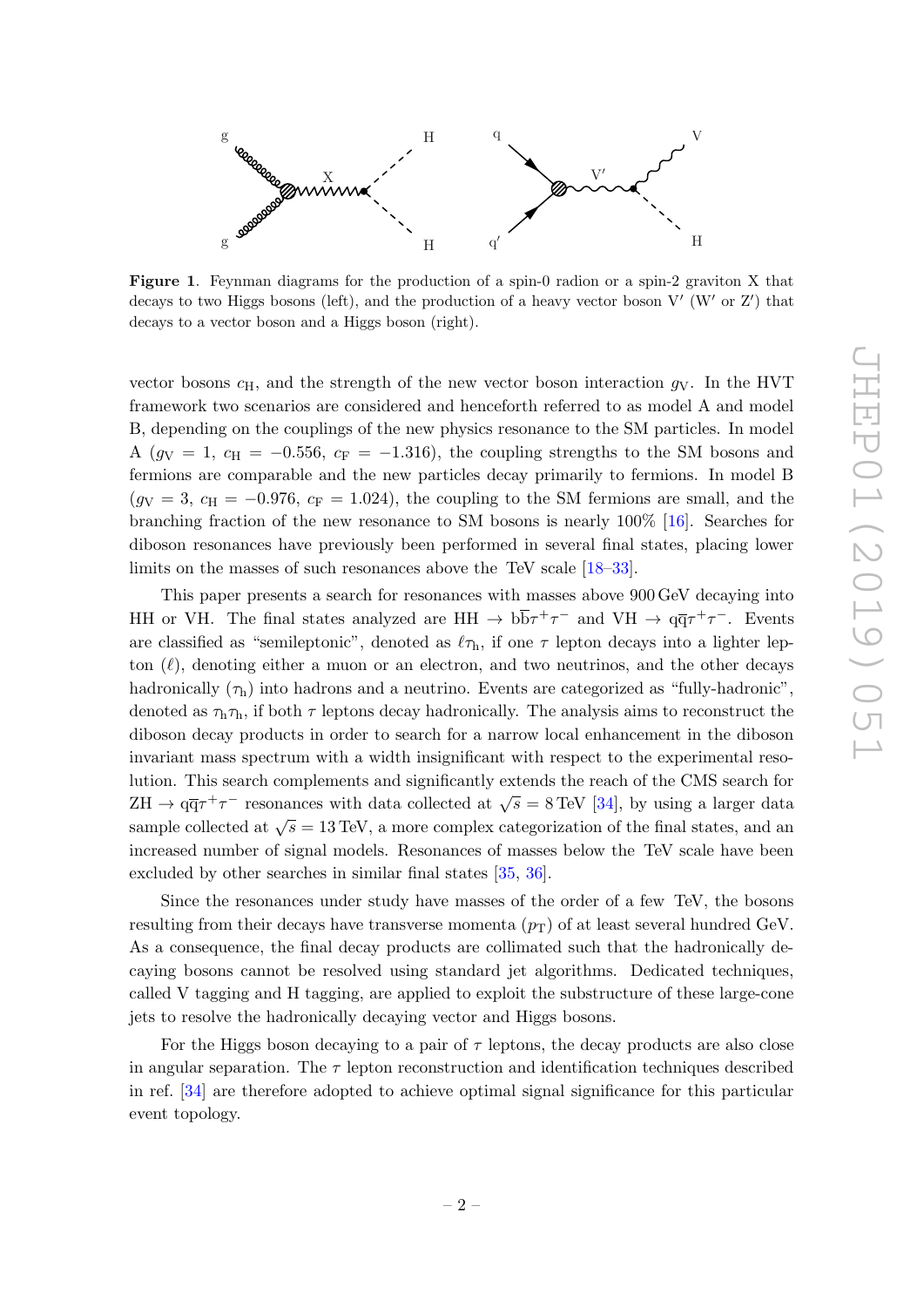#### <span id="page-3-0"></span>2 The CMS detector

The central feature of the CMS apparatus is a superconducting solenoid of 6 m internal diameter, providing a magnetic field of 3.8 T. Within the solenoid volume are a silicon pixel and strip tracker, a lead tungstate crystal electromagnetic calorimeter (ECAL), and a brass and scintillator hadron calorimeter (HCAL), each composed of a barrel and two endcap sections. Forward calorimeters extend the pseudorapidity  $(\eta)$  coverage provided by the barrel and endcap detectors. Muons are measured in gas-ionization detectors embedded in the steel flux-return yoke outside the solenoid. The CMS two-level trigger system [\[37\]](#page-20-4) reduces the event rate from the bunch crossing rate of 40 MHz down to around 1 kHz for data storage.

A more detailed description of the CMS detector, together with a definition of the coordinate system used and the kinematic variables, can be found in ref. [\[38\]](#page-20-5).

#### <span id="page-3-1"></span>3 Data sample and simulation

The data sample analyzed in this search corresponds to an integrated luminosity of 35.9 fb−<sup>1</sup> , collected in 13 TeV proton-proton collisions with the CMS detector during the 2016 data taking period. The signal processes  $pp \rightarrow X \rightarrow VH \rightarrow q\bar{q}\tau^{+}\tau^{-}$  and  $pp \rightarrow X \rightarrow HH \rightarrow b\overline{b}\tau^{+}\tau^{-}$  are simulated at leading order (LO) using the MAD-GRAPH5\_aMC@NLO v2.2.2 [\[39\]](#page-21-0) Monte Carlo (MC) event generator, for resonance masses between 900 and 4000 GeV, where the Higgs boson is forced to decay to  $\tau$  pairs and the other boson to a pair of quarks. The signal processes where  $pp \rightarrow X \rightarrow HH \rightarrow bbVV$  and  $pp \to X \to VH \to q\overline{q}VV$  are also considered, in which  $VV \to 2\ell 2\nu$  or  $2\tau 2\nu$ , as they can yield final states similar to those of the primary signal process. The natural width of the resonance is assumed to be smaller than the experimental resolution of its reconstructed mass, as consistent with the benchmark radion, graviton and HVT models.

The SM background processes are generated using MC simulation. The  $Z/\gamma^*+{\rm jets}$ events and the W+jets events are simulated at LO with the MADGRAPH5 aMC@NLO generator. The POWHEG v2 generator is used to simulate  $t\bar{t}$  and single top quark production at next-to-leading order [\[40–](#page-21-1)[43\]](#page-21-2). The LO PYTHIA 8.205 [\[44\]](#page-21-3) generator is used for SM diboson (WW, WZ, or ZZ) and multijet events. For all signal and background samples, showering and hadronization are modeled using  $PYTHIA, \tau$  lepton decays are described using TAUOLA 1.1.5 [\[45\]](#page-21-4), and the response of the detector is simulated using Geant4 [\[46\]](#page-21-5). Additional collisions in the same or adjacent bunch crossings (pileup) are superimposed onto the hard scattering processes, with the pileup vertex multiplicity distribution adjusted to match that of data.

#### <span id="page-3-2"></span>4 Event reconstruction

The particle flow (PF) event algorithm [\[47\]](#page-21-6) reconstructs and identifies each individual particle through an optimized combination of information from the various elements of the CMS detector. The energy of each electron is determined from the electron momentum as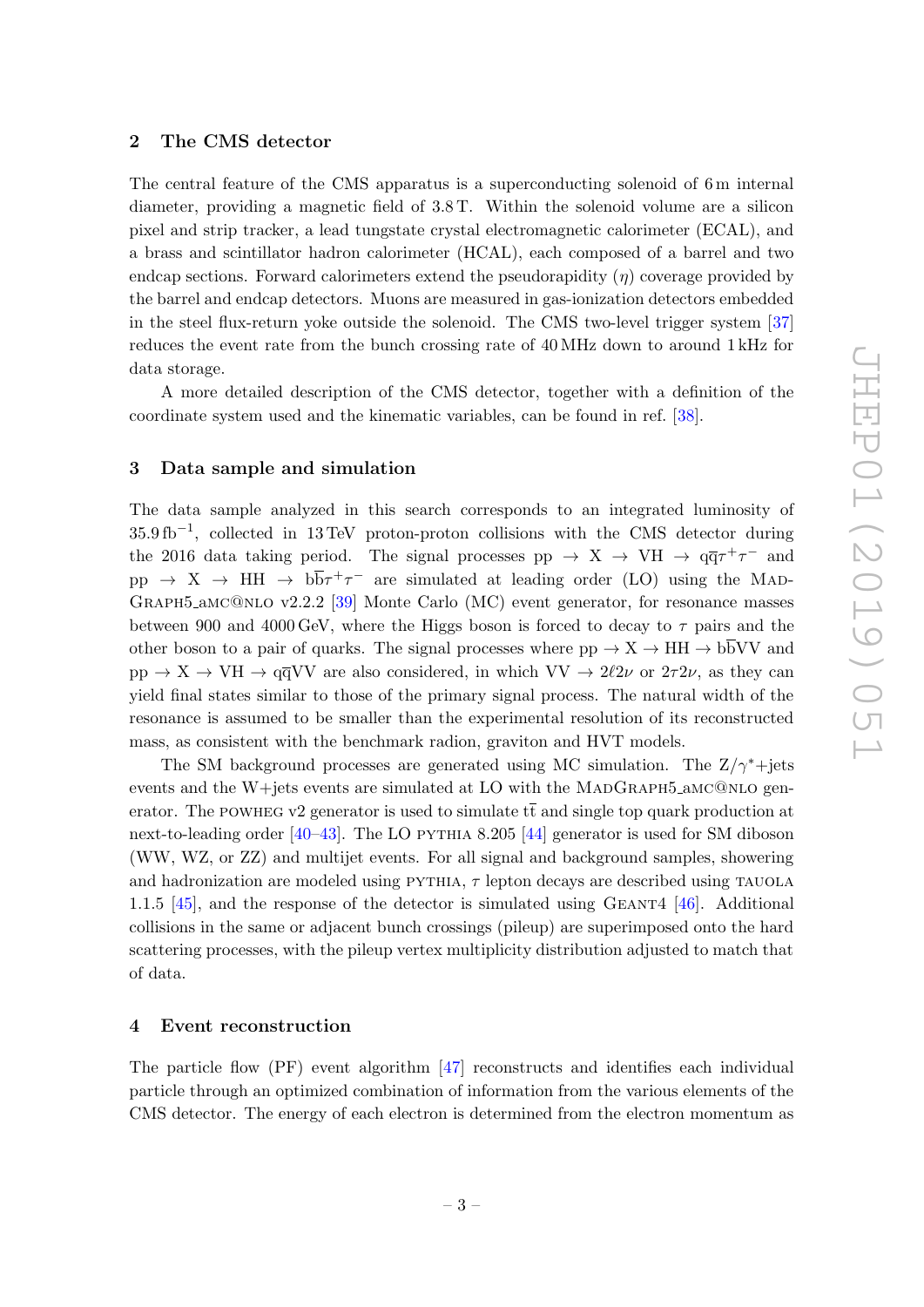determined by the tracker, the energy of the corresponding ECAL cluster, and the energy sum of all bremsstrahlung photons spatially compatible with originating from the electron track. The energies of muons are obtained from the curvature of the corresponding tracks. The energies of charged hadrons are determined from a combination of their momentum measured in the tracker and the matching ECAL and HCAL energy deposits, corrected for zero-suppression effects and for the response function of the calorimeters to hadronic showers. Finally, the energies of neutral hadrons are obtained from the corresponding corrected ECAL and HCAL energies.

The identified particles are clustered into jets using the anti- $k_T$  algorithm [\[48\]](#page-21-7), implemented in the FASTJET package  $[49]$ . Two distance parameters are used in the analysis, 0.4 and 0.8, yielding jet collections referred to as AK4 and AK8 jets, respectively. The AK4 jets are used primarily to reject or select events with top quarks, while the larger AK8 jets are used to identify and contain hadronically decaying W, Z, and Higgs boson candidates. The charged-hadron subtraction (CHS) algorithm for mitigating pileup [\[47\]](#page-21-6) discards charged particles not originating from the primary vertex (PV). The PV is defined as the vertex with the largest  $p_T^2$  sum of the physics objects. Here, the physics objects are the AK4 jets, and the associated missing transverse momentum, which is taken as the negative vector sum of the  $p_{\rm T}$  of the jets. The residual contamination from neutral pileup particles is estimated to be proportional to the event energy density and the jet area, and is removed from the jet energy calculation. The jet momentum is determined as the vectorial sum of all particle momenta in the jet, and is found from simulation to be within 5 to 10% of the true momentum over the entire  $p<sub>T</sub>$  spectrum and detector acceptance. Jet energy corrections are obtained from simulation, and are confirmed with in situ measurements of the energy balance in dijet, multijet,  $\gamma$ +jets, and leptonically decaying Z+jets events [\[50\]](#page-21-9). Additional selection criteria are applied to each event to remove spurious jet-like features originating from isolated noise patterns in certain HCAL regions [\[51\]](#page-21-10). The AK4 and AK8 jets must have  $p_T > 20$  and  $p_T >$ 200 GeV, respectively, and  $|\eta| < 2.4$  to be considered in the subsequent steps of the analysis.

To determine the jet mass and the substructure variables used in the identification of the hadronic decays of bosons, the so-called pileup per particle identification (PUPPI) algorithm [\[52\]](#page-21-11) is applied to AK8 jets, instead of the CHS algorithm, to retain better stability of the substructure variables in events with a large amount of pileup. The PUPPI algorithm uses the local distribution of particles, event-pileup properties, and tracking information to compute a weight describing the likelihood for each particle to originate from a pileup interaction. The weights are used to rescale the particle four-momenta, superseding the need for further jet-based corrections. These particles are subsequently clustered with the anti- $k_T$  algorithm with a distance parameter of 0.8, and then matched to the CHS AK8 jets described above used for the kinematic selections.

Subsequently, the soft-drop algorithm [\[53,](#page-21-12) [54\]](#page-21-13), designed to remove contributions from soft radiation, is applied to the AK8 PUPPI jets. The soft-drop jet mass  $m_j$  is defined as the invariant mass associated with the four-momentum of the soft-drop jet. Dedicated mass corrections, derived from data in a region enriched with  $t\bar{t}$  events containing merged hadronic W decays, are applied to  $m_i$  to remove any dependence on jet  $p_T$ , and to match the jet mass and resolution observed in data. After the application of these corrections, the W(q $\overline{q}$ ) jet mass resolution is measured to be 10% in the jet  $p_T$  range considered.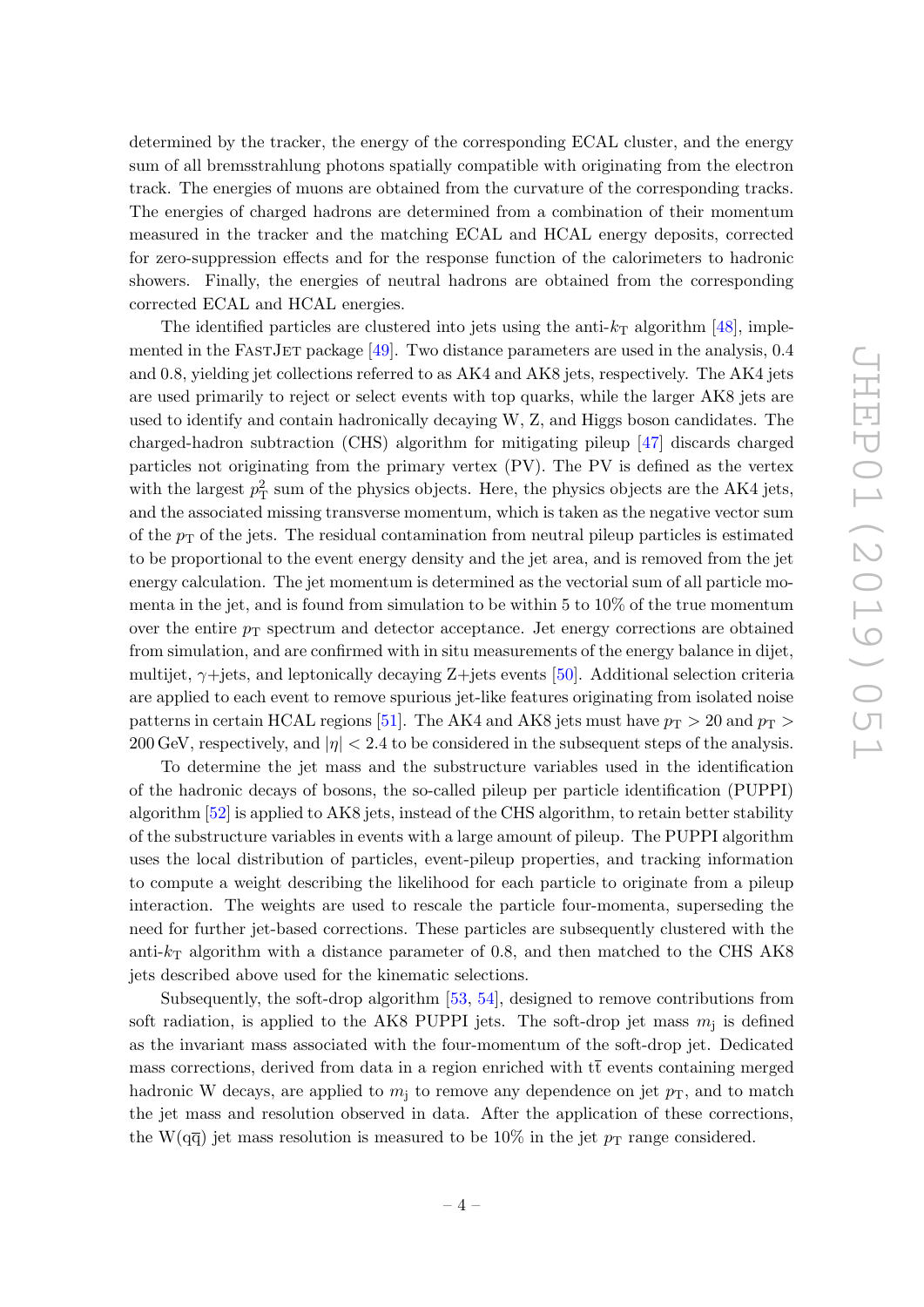The two-prong hadronic decays of W and Z boson candidates are used to discriminate against jets initiated from single quarks and gluons. The constituents of the jet are clustered again using the  $k_T$  algorithm [\[48\]](#page-21-7), and the procedure is stopped when N subjets are obtained. Subsequently, the N-subjettiness as defined in ref. [\[55\]](#page-21-14) is calculated on the PUPPI-corrected jet for the one and two-subjet hypotheses as

$$
\tau_{\rm N} = \frac{1}{d_0} \sum_{k} p_{\rm T,k} \min(\Delta R_{1,k}, \Delta R_{2,k}, \dots, \Delta R_{\rm N,k}). \tag{4.1}
$$

The normalization factor is given by the factor  $d_0 = \sum_k p_{\text{T},k} R_0$ , where  $R_0$  is the radius of the original jet, the index k increments over the jet constituents, and  $\Delta R_{J,k}$  =  $((\Delta \eta_{J,k})^2 + (\Delta \phi_{J,k})^2)$  are the angular distances in terms of the differences in  $\eta$  and azimuth  $(\phi)$  calculated between the kth jet constituent and the axes of the Jth subjet. Small values of the ratio of 2-subjettiness to 1-subjettiness,  $\tau_{21} = \tau_2/\tau_1$ , correspond to a high compatibility with the hypothesis that the jet is produced by two partons from the decay of a massive object, rather than arising from a single parton. The efficiency of the  $\tau_{21}$ selection is measured from data in a  $t\bar{t}$ -enriched sample [\[56\]](#page-21-15).

Jets originating from the dominant  $b\overline{b}$  decays of Higgs bosons are likely to have two displaced vertices because of the long lifetime and large mass of the b quarks. Following the procedure above, jet clustering using the anti- $k_T$  algorithm is halted when two subjets are identified. The inclusive, combined secondary-vertex b tagging algorithm [\[57\]](#page-21-16) is applied to the two subjets, which are considered as b-tagged if they pass a working point that provides a misidentification rate of  $\approx 10\%$  while maintaining an 85% efficiency. To remove backgrounds containing top quark decays, events with AK4 jets that do not overlap with the AK8 jet are subjected to a veto based on the same b tagging algorithm, but with a working point corresponding to an efficiency of  $\approx 70\%$  for identifying B hadrons and a ≈1% misidentification rate. The ratio of the b tagging efficiency determined from data and simulation is used as a scale factor to correct the simulated events.

A dedicated algorithm is used to reconstruct Higgs bosons decaying to one or two  $\tau<sub>h</sub>$ candidates [\[58\]](#page-22-0). The procedure begins by using the Cambridge-Aachen algorithm [\[59\]](#page-22-1) with a distance parameter of 0.8 to identify jets with a large cone size, called CA8 jets. For each CA8 jet with  $p_T > 100$  GeV, the last step of the clustering is retracted, obtaining two subjets. If these subjets are found to have  $p_T > 10$  GeV and satisfy the mass dropcondition, which requires  $\max(m_{\text{subject1}}, m_{\text{subject2}})/m_{\text{CASiet}} < 2/3$ , the two subjets are used as seeds in the standard  $\tau$  lepton reconstruction and the "hadron-plus-strips" algorithm [\[60\]](#page-22-2) is applied to them to identify  $\tau_h$  candidates. If the  $p_T$  and mass drop conditions are not met, the unclustering and identification procedures are repeated (iteratively) for the most energetic subjet. The  $\tau_h$  candidates selected through the hadron-plus-strips algorithm are then required to have  $|\eta| < 2.3$  and  $p_T > 20$  GeV, and to satisfy a multivariate-discriminator threshold, obtained using a boosted decision tree technique [\[61\]](#page-22-3). This algorithm is trained to discriminate between genuine  $\tau_h$  and generic jets, using variables related to energy deposits and track impact parameters that are correlated with the  $\tau$  lepton lifetime. If no  $\tau_h$  candidates are identified with this method, then the procedure is repeated using AK4 jets as seeds, with similar selection requirements. The  $\tau_h$  candidate of highest  $p_T$  is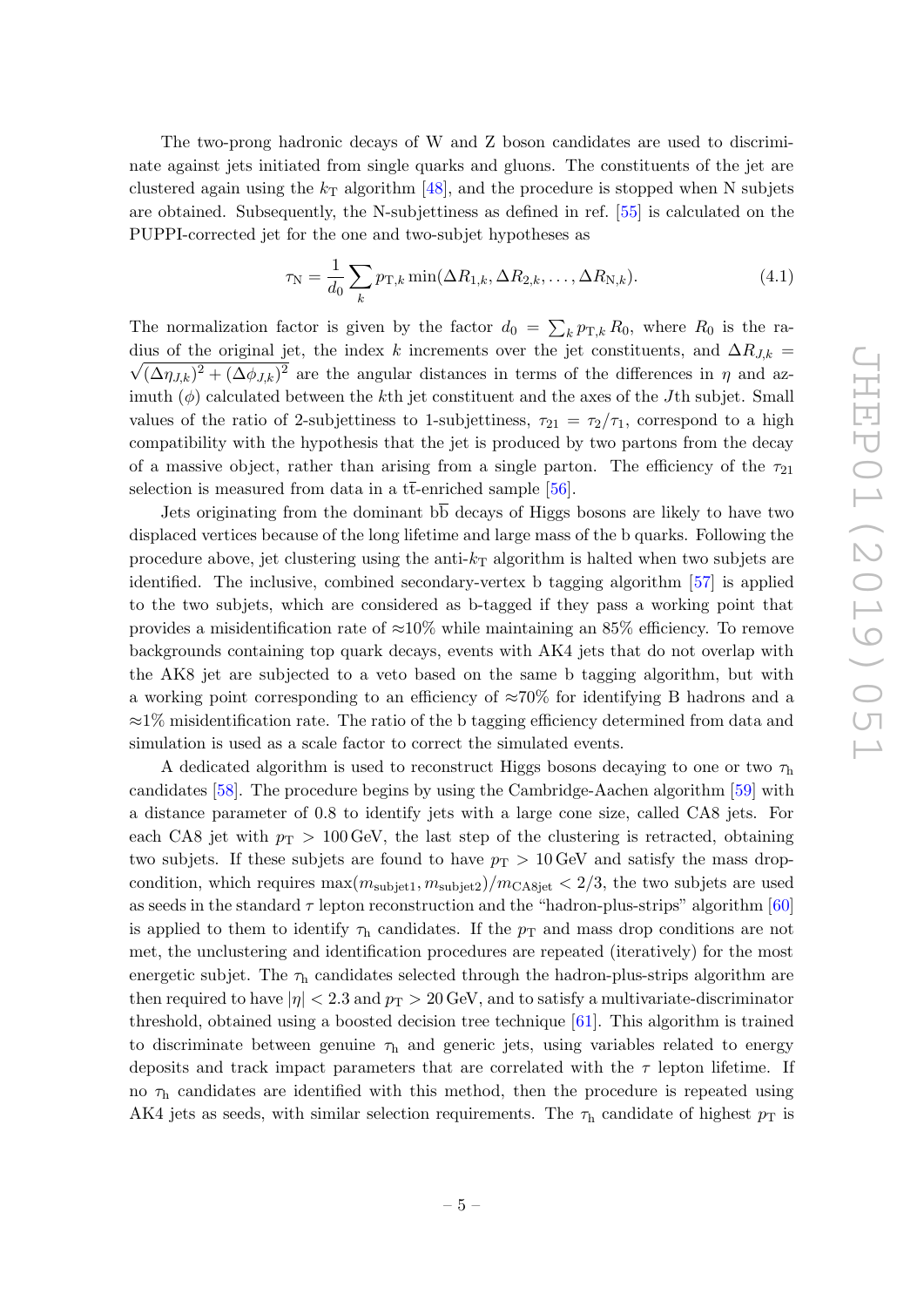required to satisfy an isolation requirement that corresponds to a 50–60% efficiency in the considered topology. If two  $\tau_h$  candidates are identified, as in the  $\tau_h \tau_h$  channel, the isolation requirement on the  $\tau_h$  of second highest  $p_T$  is relaxed to achieve a 70–80% efficiency. The probability to misidentify a CA8 jet as an  $H \to \tau^+\tau^-$  decay is below 0.1%, after these selection criteria.

Electrons are reconstructed in the region  $|\eta| < 2.5$  by matching energy deposits in the ECAL with tracks reconstructed in the tracker [\[62\]](#page-22-4). Electron identification is based on the distribution of energy deposited along the electron trajectory and the direction and momentum of the track in the inner tracker. Additional requirements are applied to remove electrons produced through photon conversions. Electrons are also required to be isolated from other particles in the detector, by imposing an upper threshold on the isolation parameter. The electron isolation parameter is defined as the magnitude of the  $p_T$ sum of all the PF candidates (excluding the electron) within  $\Delta R < 0.3$  around the electron direction, after the contributions from pileup and particles associated with reconstructed  $\tau_{\rm h}$  candidates within the isolation cone are removed.

Muons are reconstructed within the acceptance of the CMS muon system,  $|\eta| < 2.4$ , using information from both the muon spectrometer and the silicon tracker [\[63\]](#page-22-5). Muon candidates are identified based on the compatibility of tracks reconstructed in the silicon tracker with tracks reconstructed from a combination of hits in both the tracker and the muon detector. In addition, the trajectory is required to be compatible with originating from the primary vertex, and to have a sufficient number of hits in the tracker and muon systems. Muons are required to be isolated by imposing a limit on the magnitude of the  $p_T$  sum of all the PF candidates (excluding the muon) within  $\Delta R < 0.4$  around the muon direction, after the contributions particles associated with reconstructed  $\tau<sub>h</sub>$  candidates within the isolation cone are removed.

The missing transverse momentum vector  $\vec{p}_{\rm T}^{\rm miss}$  is defined as the negative vectorial sum of the momenta of all PF candidates associated with the primary vertex projected onto the plane perpendicular to the beam direction. The missing transverse momentum  $p_T^{\text{miss}}$ is defined as the magnitude of  $\vec{p}_{\rm T}^{\rm miss}$ . The observable  $H_{\rm T}^{\rm miss}$  is defined as the magnitude of the vectorial  $p_T$  sum of all AK4 jets with  $p_T > 30$  GeV and  $|\eta| < 3.0$ .

#### <span id="page-6-0"></span>5 Event selection

Events are selected using a set of triggers that require  $p_T^{\text{miss}}$  or  $H_T^{\text{miss}}$  larger than 90 GeV, in combination with additional trigger requirements, such as the presence of a jet with  $p_{\rm T} > 80$  GeV. The efficiency of the trigger for events subsequently satisfying the offline event selection, measured in an independent sample of events selected with muon triggers, is verified to be  $> 95\%$ , with an uncertainty of  $2\%$ .

All events are required to contain one Higgs boson candidate decaying to  $\ell\tau_{\rm h}$  or  $\tau_{\rm h}\tau_{\rm h}$ . The other boson candidate is reconstructed as a jet, using the same kinematic criteria in all categories. Its soft-drop jet mass must be in the interval of 65–135 GeV. If the mass is in the range 65–85 GeV, the candidate is classified as a W boson, if it is in the range 85–105 GeV it is classified as a Z boson, and if it is the range 105–135 GeV it is considered to be a Higgs bo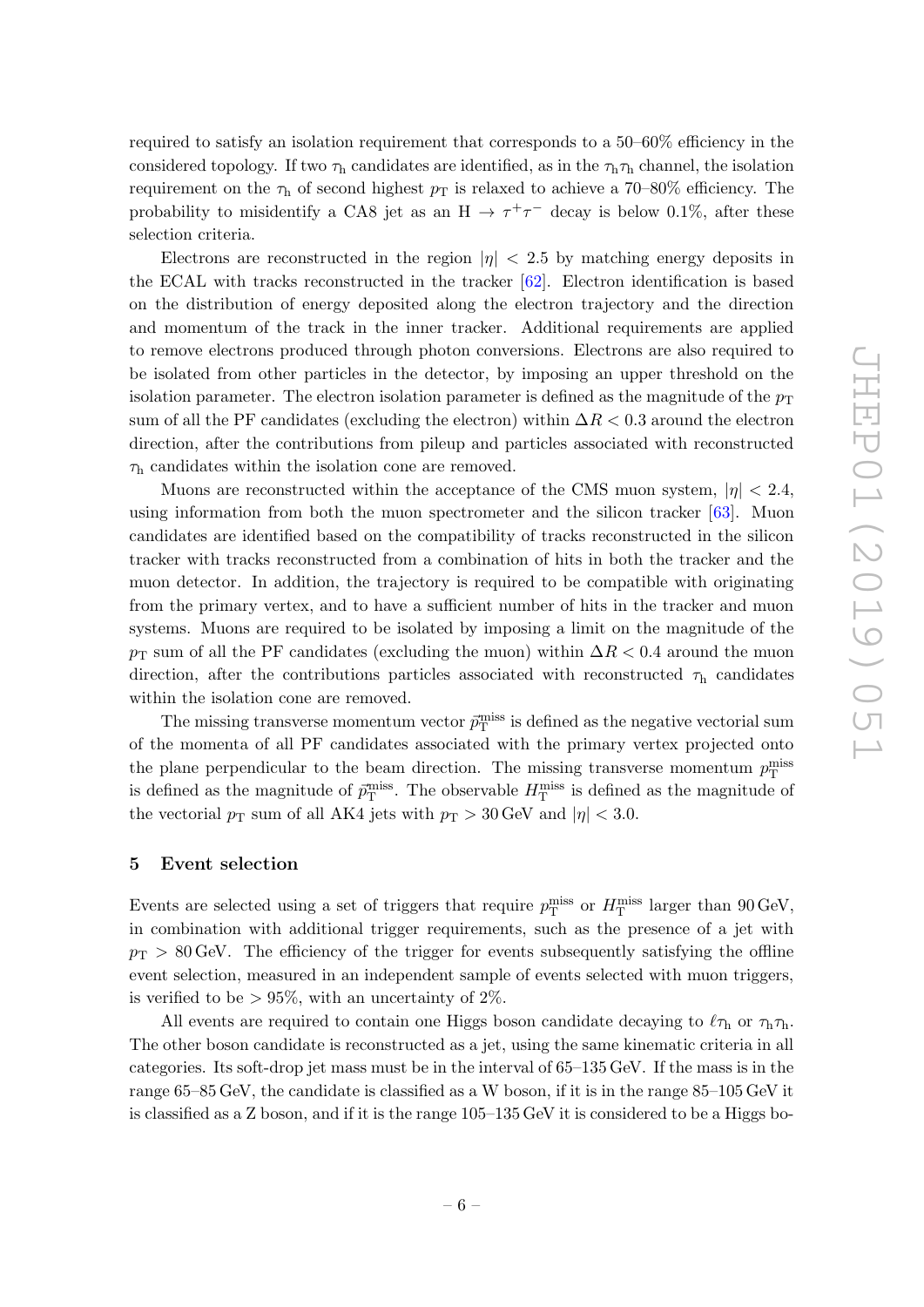son. To discriminate against backgrounds, the jets are required to have small values of  $\tau_{21}$ , and events are divided into categories of high-purity (HP) if  $\tau_{21} < 0.4$ , and low-purity (LP) if  $0.4 < \tau_{21} < 0.75$ . A jet is V tagged if it fulfills the soft-drop jet mass and  $\tau_{21}$  requirements. The normalization scale factors  $0.99 \pm 0.06$  for the HP category and  $0.96 \pm 0.11$  for the LP category [\[56\]](#page-21-15) are applied to simulated events with genuine hadronic boson decays. Higgs boson jet candidates are classified according to the number of subjets (1 or 2) that pass the b tagging selection. Subjet b tagging is not used for jets compatible with W or Z candidates and no N-subjettiness requirement is applied to the Higgs boson candidate jet. If neither the N-subjettiness nor the b tagging requirements are satisfied, the event is discarded.

Events are divided into categories depending on the number of identified  $\tau_h$  candidates (1 or 2), and on the classification of the large jet cone, i.e. either HP or LP in  $\tau_{21}$ , or either 1 or 2 b-tagged subjets.

Since the undetected neutrinos carry a significant fraction of the momentum in the  $\tau\tau$  system, signal events are expected to have a large  $\vec{p}_{\rm T}^{\rm miss}$ , thereby justifying the use of triggers that require large  $p_T^{\text{miss}}$  or  $H_T^{\text{miss}}$ . A stringent offline requirement of greater than  $200 \,\text{GeV}$  is applied to the reconstructed  $p_T^{\text{miss}}$ , to ensure a stable trigger efficiency and to suppress the background contribution from multijet events. Events with top quark pairs or single top quarks are suppressed by removing events in which any AK4 jet not overlapping with the AK8 jet is b-tagged.

Several selection requirements are applied to remove SM backgrounds, such as meson and baryon resonances, Z+jets, W+jets and  $t\bar{t}$  and single top quark production. The angular distance  $\Delta R_{\tau\tau}$  should be smaller than 1.5, in order to reject W+jets events in which a jet misidentified as a  $\tau$  lepton is typically spatially well-separated from the genuine lepton. To further increase the signal purity, the di-tau mass, as estimated from the SVFIT procedure  $[64–66]$  $[64–66]$ , should be between 50 and 150 GeV. The SVFIT algorithm, based on a likelihood approach, estimates the  $di-\tau$  system mass using the measured momenta of the visible decay products of both  $\tau$  leptons, the reconstructed  $\vec{p}_{\rm T}^{\rm miss}$ , and the  $\vec{p}_{\rm T}^{\rm miss}$  resolution.

Finally, the resonance candidate mass  $m<sub>X</sub>$ , defined as the invariant mass of the H  $\rightarrow \tau\tau$ candidate and the hadronically decaying boson jet, is required to be larger than 750 GeV in order to ensure full trigger and reconstruction efficiencies.

After these selection requirements, the selection efficiency of a radion signal in the 1 and 2 b tag categories is 1–6% in the  $\tau_h \tau_h$  channel, and 3–10% in the  $\ell \tau_h$  channel, for low and high resonance masses, respectively. The efficiencies for a W' signal passing the V-tagging selection are 2–9% and 8–19% in the  $\tau_h \tau_h$  and  $\ell \tau_h$  channels, respectively. Events in which  $H \to VV$  are found contribute up to an additional 20–30% of the total signal yield in the  $\ell\tau_h$  channels, and less than 10% in the  $\tau_h\tau_h$  channels.

### <span id="page-7-0"></span>6 Background estimation

The main sources of background originate from top quark pair production and from the production of a vector boson in association with jets  $(Z+{\text{jets}})$  and  $W+{\text{jets}})$ , while minor contributions arise from single top quark, diboson, and multijet production. These background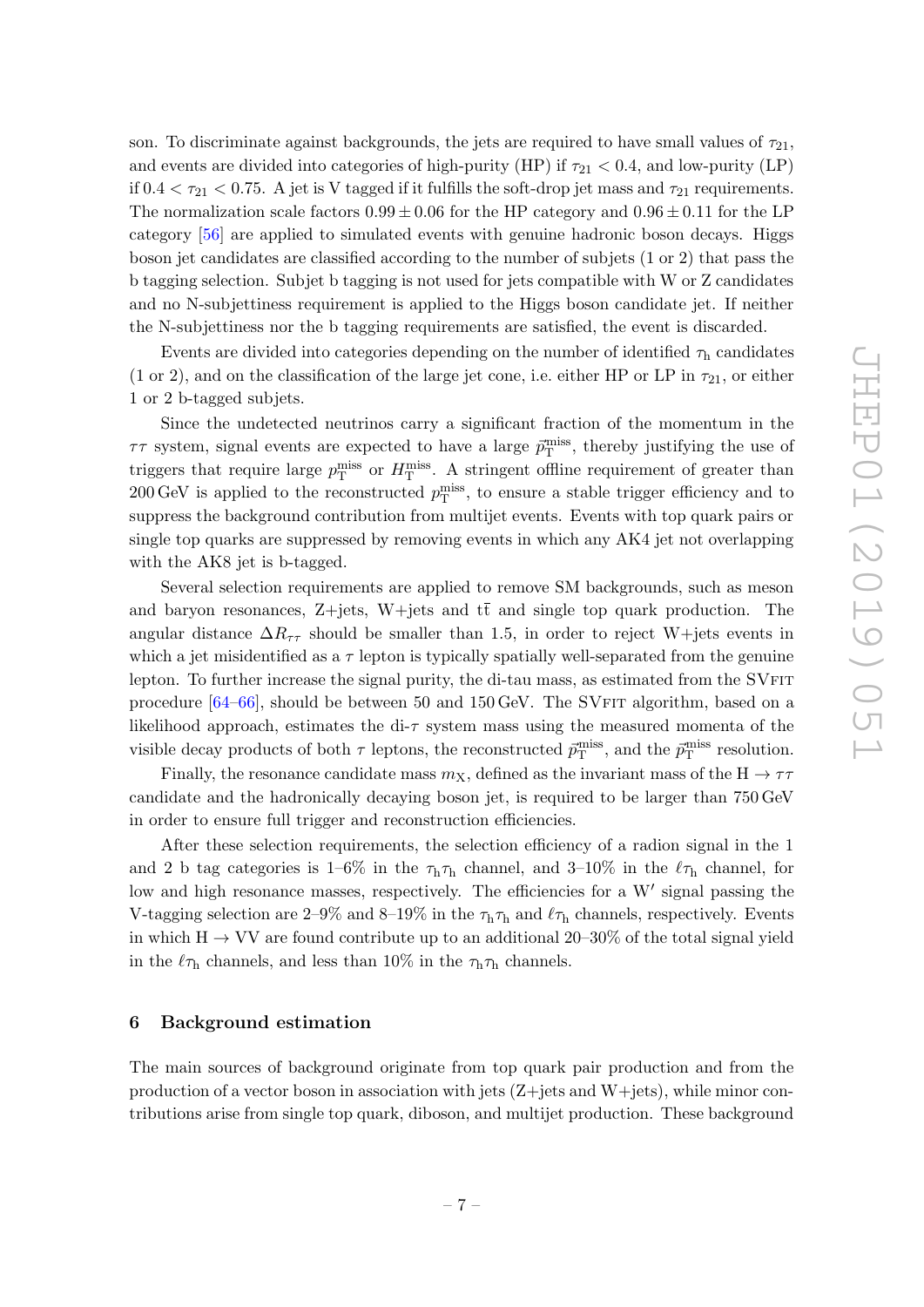<span id="page-8-0"></span>

| Channel            | $\tau_{21}$ LP | $\tau_{21}$ HP                  |                 | 1 b-tagged subjet 2 b-tagged subjets |
|--------------------|----------------|---------------------------------|-----------------|--------------------------------------|
| $\ell\tau_{\rm h}$ |                | $0.96 \pm 0.04$ $1.06 \pm 0.06$ | $1.00 \pm 0.06$ | $1.11 \pm 0.15$                      |

Table 1. Normalization scale factors for top quark production for different event categories, depending on the V tagging and H tagging requirement applied. Uncertainties are due to the limited number of events in the control regions and the uncertainty in the b tagging efficiency.

contributions are split into either  $t\bar{t}$  and single top quark production ( $t\bar{t}$ , t), or into V+jets production. The latter includes Z+jets and W+jets, multijet, and SM diboson production.

The shape of the distribution of the top quark pair and single top quark background is determined from simulation, while the normalization is determined from data through dedicated control regions that are enriched in top quark events. Control regions having a purity larger than 80% for top quarks are selected by inverting the b tag veto on the AK4 jets and tightening the b tagging criteria. Events are separated according to the requirements of large-cone jet identification. Data are found to be well-described by simulations in terms of the jet and dijet resonance-mass distributions. Multiplicative scale factors are used to correct for the difference in normalization of data and simulation in the control regions, after subtracting the other background contributions. Scale factors obtained in control regions of  $\ell\tau_h$  events are applied also to the  $\tau_h\tau_h$  channels, where there are fewer events. The normalization of top quark production processes in each region is also corrected using the scale factors reported in table [1.](#page-8-0)

The estimated contribution from V+jets backgrounds is based on data, in regions defined by applying the complete signal selection apart from the jet-mass requirements. Data are divided into the  $\tau_h \tau_h$  and the  $\ell_{\tau_h}$  channels. Two jet-mass sidebands (SB) are defined with jet masses in the range of 30–65 GeV for the low sideband (LSB), or above 135 GeV for the high sideband (HSB), and used to predict the background contribution in the signal region (SR). Analytic functions are fitted to the simulated distributions of the jet mass, separately for V+jets and for top quark processes. The former is modeled by a thirdorder polynomial or an exponential convoluted with an error function, and the latter with a sum of one or two Gaussian functions to model the W and top quark distributions. The background model, composed of the sum of the functions modeling the two backgrounds, is fitted to the data in the jet mass sidebands. In this unbinned likelihood fit, only the V+jets distribution shape and normalization parameters are left free to float. The number of expected events in the SR is then obtained by integrating the background components in the jet mass window compatible with the signal hypothesis. An indicative fit is shown in figure [2](#page-9-0) (left) for the HP  $\tau_{21}$  category of  $\ell\tau_{h}$  events. The procedure is repeated with an alternative function used for modeling the V+jets jet mass, with the observed difference in the normalization taken to be the associated systematic uncertainty. The expected number of background events in each signal region is reported in table [2.](#page-12-1)

The distribution of the V+jets background resonance mass  $(m_X)$  in the SR is estimated from the SBs through a transfer function  $\alpha(m_X)$ , which accounts for the small kinematical differences and the correlations involved in the interpolation from the SBs to the SR, and does not depend on the systematic uncertainties that affect the simulated V+jets spectra,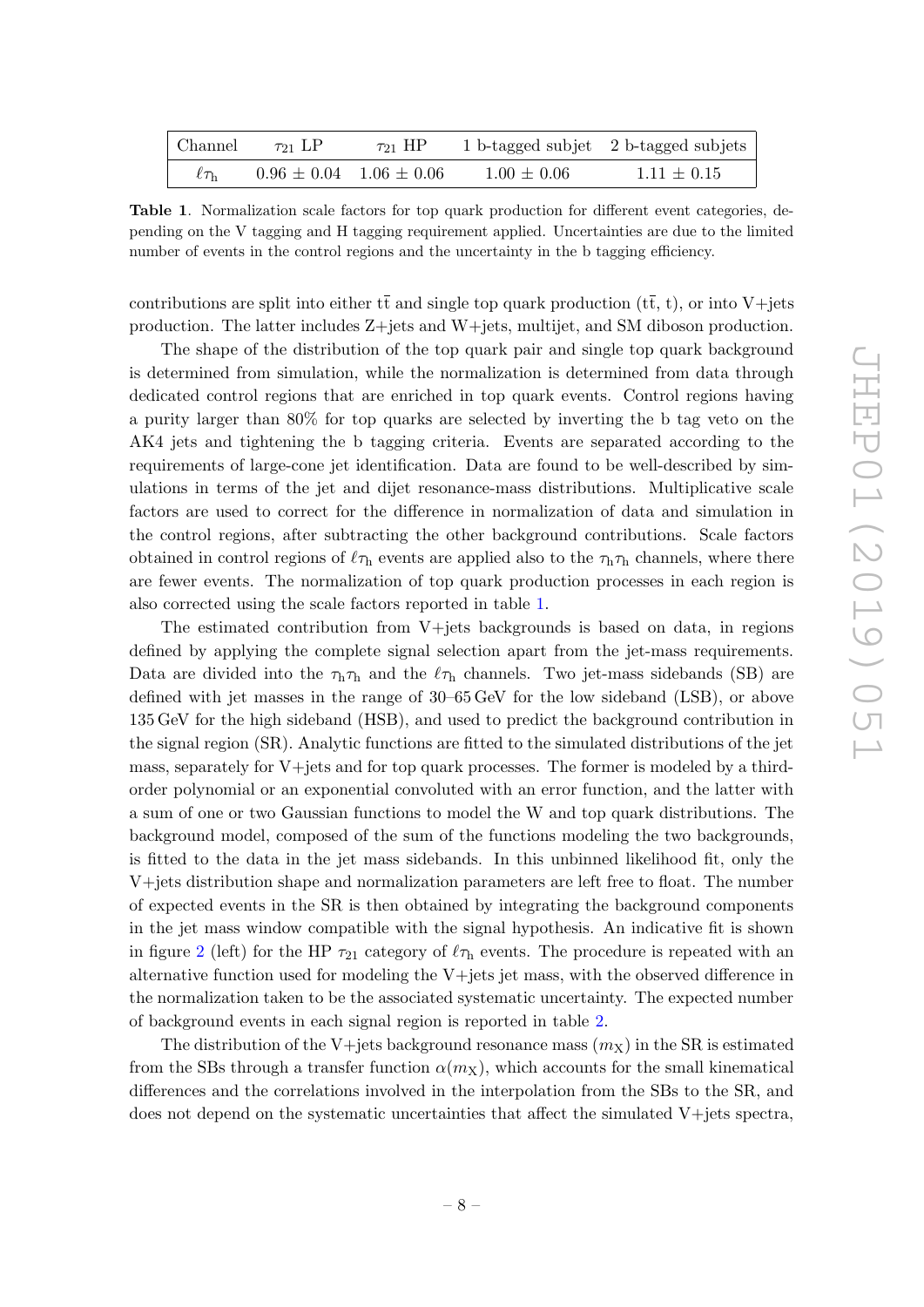

<span id="page-9-0"></span>Figure 2. Soft-drop jet mass distribution in data in the HP  $\ell_{\tau_h}$  category, together with the background prediction (fitted to the data as explained in the text)(left). Spectrum of the resonance mass in data events in the SBs (right) used for the estimation of the V+jets distribution in the SR. The lower panels depict the pulls in each bin,  $(N_{data} - N_{bkg})/\sigma$ , where  $\sigma$  is the statistical uncertainty in data, as given by the Garwood interval [\[67\]](#page-22-8).

since they cancel out in the ratio. The  $\alpha$  function is determined from simulations as

$$
\alpha(m_X) = \frac{N_{\rm SR}^{\rm MC,V+jets}(m_X)}{N_{\rm SB}^{\rm MC,V+jets}(m_X)},\tag{6.1}
$$

where  $N_{SR}^{MC,V+jets}(m_X)$  and  $N_{SB}^{MC,V+jets}(m_X)$  are analytic functions fitted to the simulated  $m<sub>X</sub>$  distributions in the SR and SB regions, respectively. Depending on the category, the function can either be an exponential using one or two parameters, or a power law with one parameter. The distribution of the  $V+$ jets background in the SR is then estimated by fitting an analytic function to data in the SBs, after subtracting the top quark background estimated from simulation, and multiplying by the  $\alpha(m_X)$  transfer function. The normalization of the  $V+$ jets is determined from the fit to the jet mass, as reported in table [2.](#page-12-1) The resonance mass distribution is shown in figure [2](#page-9-0) (right) for  $\ell\tau_h$  events in the HP category.

The overall background in the SR is then expected to be:

$$
N_{\rm SR}^{\rm data}(m_X) = \alpha(m_X)[N_{\rm SB}^{\rm data} - N_{\rm SB}^{\rm t\bar{t},t}](m_X) + N_{\rm SR}^{\rm t\bar{t},t}(m_X),\tag{6.2}
$$

where  $N_{SB}^{t\bar{t},t}$  and  $N_{SR}^{t\bar{t},t}$  are the distributions for the top quark process in the SB and SR, respectively. The shape and the normalization of the distribution are fixed from simulation, with the latter corrected using the appropriate scale factors in table [1.](#page-8-0) The data in the SR and the background predictions before and after the fit in the SR are shown in figures [3](#page-10-0) and [4.](#page-11-0)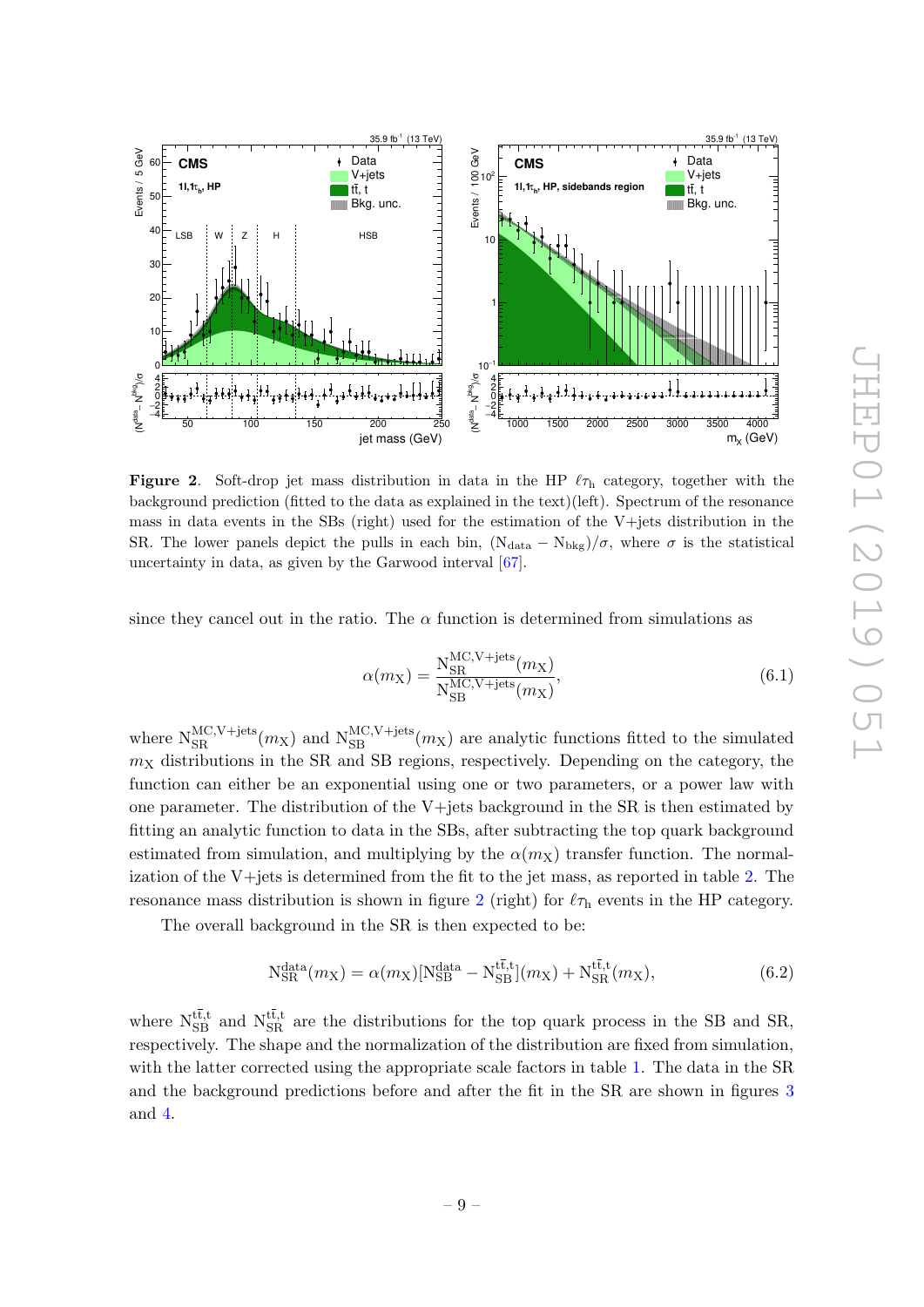

JHEP01(2019)051 THEP01(2019)051

<span id="page-10-0"></span>Figure 3. Data and expected backgrounds in the  $\ell\tau_h$  channel. The W mass window is shown in the HP (upper left) and LP (upper right) categories, the Z mass window for the HP (middle left) and LP (middle right) categories, and the H mass window for the two b-tagged subjet (lower left) and one b-tagged subjet (lower right) categories. The lower panels depict the pulls in each bin,  $(N_{data} - N_{bkg})/\sigma$ , where  $\sigma$  is the statistical uncertainty in data, as given by the Garwood interval [\[67\]](#page-22-8), and provide estimates of the goodness of fit. Signal contributions are shown, assuming benchmark HVT model B for the V' and  $\Lambda_R = 1$  for the radion.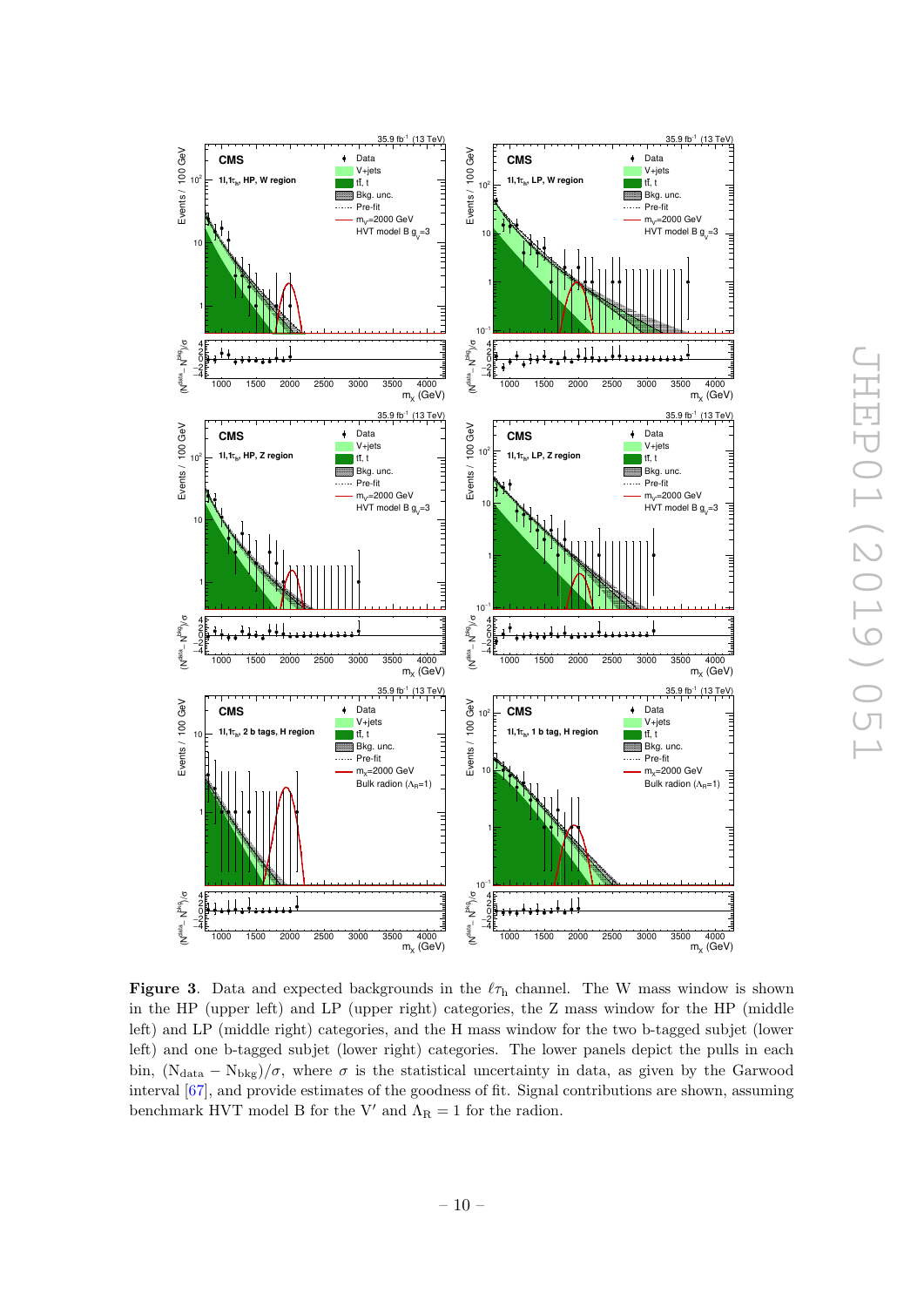

JHEP01(2019)051 THEP01(2019)051

<span id="page-11-0"></span>Figure 4. Data and expected backgrounds in the  $\tau_h \tau_h$  channel. The W mass window is shown in the HP (upper left) and LP (upper right) categories, the Z mass window for the HP (middle left) and LP (middle right) categories, and the H mass window for the two b-tagged subjet (lower left) and one b-tagged subjet (lower right) categories. The lower panels depict the pulls in each bin,  $(N_{data} - N_{bkg})/\sigma$ , where  $\sigma$  is the statistical uncertainty in data, as given by the Garwood interval [\[67\]](#page-22-8), and provide estimates of the goodness of fit. Signal contributions are shown, assuming benchmark HVT model B for the V' and  $\Lambda_R = 1$  for the radion.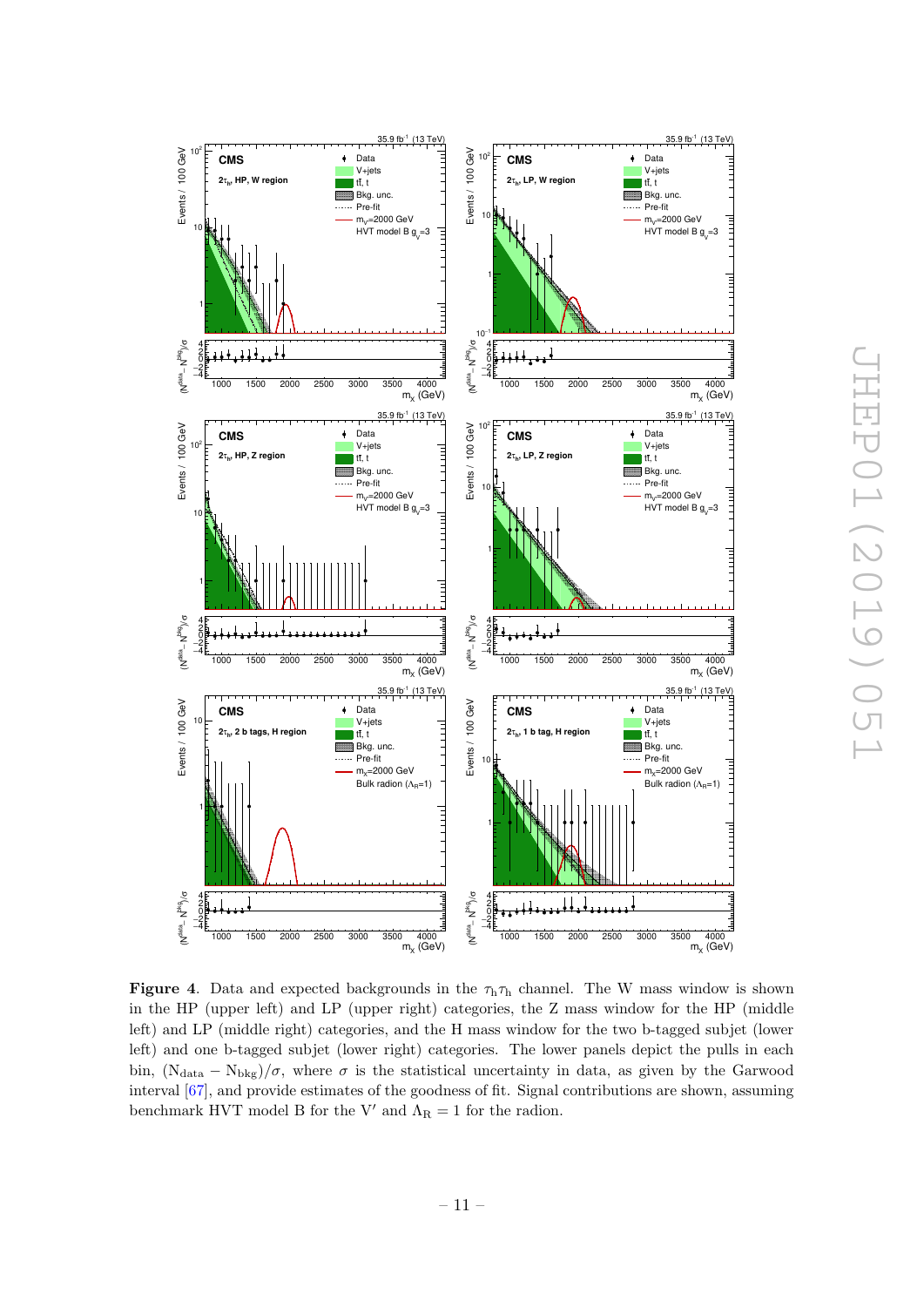|          | Category  |                               | V+jets $(\pm \text{ fit})(\pm \text{ alt})$ | $t\overline{t}$ , t | Total exp. events | Data |
|----------|-----------|-------------------------------|---------------------------------------------|---------------------|-------------------|------|
|          | HP        | $\ell\tau_{\rm h}$            | $38 \pm 7 \pm 12$                           | $37.8 \pm 0.6$      | $76 \pm 14$       | 78   |
| W region |           | T <sub>h</sub> T <sub>h</sub> | $13.0 \pm 3.2 \pm 0.2$                      | $16.0 \pm 1.8$      | $29.0 \pm 3.7$    | 45   |
|          | LP        | $\ell\tau_{\rm h}$            | $105.3 \pm 6.8 \pm 9.0$                     | $34.2 \pm 0.9$      | $140 \pm 11$      | 120  |
|          |           | $\tau_{\rm h}\tau_{\rm h}$    | $27.0 \pm 3.3 \pm 3.0$                      | $12.3 \pm 0.6$      | $39.3 \pm 4.5$    | 37   |
|          | <b>HP</b> | $\ell\tau_{\rm h}$            | $39.9 \pm 6.1 \pm 7.9$                      | $42.4 \pm 1.0$      | $82 \pm 10$       | 82   |
| Z region |           | $\tau_{\rm h}\tau_{\rm h}$    | $13.7 \pm 3.0 \pm 2.5$                      | $18.0 \pm 1.8$      | $31.6 \pm 4.3$    | 33   |
|          | LP        | $\ell\tau_{\rm h}$            | $73.5 \pm 4.8 \pm 6.1$                      | $29.1 \pm 1.9$      | $102.6 \pm 8.0$   | 92   |
|          |           | $\tau_{\rm h}\tau_{\rm h}$    | $19.1 \pm 2.3 \pm 2.5$                      | $10.4 \pm 0.8$      | $29.5 \pm 3.5$    | 33   |
|          | 2 b tag   | $\ell\tau_{\rm h}$            | $2.4 \pm 0.9 \pm 0.4$                       | $6.9 \pm 0.6$       | $9.2 \pm 1.2$     | 10   |
|          |           | $\tau_{\rm h}\tau_{\rm h}$    | $1.1 \pm 0.6 \pm 0.1$                       | $3.8 \pm 1.8$       | $4.9 \pm 1.9$     | 5    |
| H region | 1 b tag   | $\ell\tau_{\rm h}$            | $29.3 \pm 3.5 \pm 6.6$                      | $37.3 \pm 1.2$      | $66.6 \pm 7.5$    | 56   |
|          |           | $\tau_{\rm h}\tau_{\rm h}$    | $11.5 \pm 2.2 \pm 2.6$                      | $15.4 \pm 1.7$      | $26.9 \pm 3.8$    | 23   |

<span id="page-12-1"></span>Table 2. Predicted number of background events and the observed number in the signal region, for all event categories. The regions denoted by W, Z and H are intervals in the jet soft-drop mass distribution that range from 65 to 85 GeV, from 85 to 105 GeV, and from 105 to 135 GeV, respectively. Separate sources of uncertainty in the expected number are reported as the statistical uncertainty in the  $V+$ jets contribution from the fitting procedure (fit), the difference between the nominal and alternative function form chosen for the fit (alt), and the uncertainty in the background from top quarks from the fit to the simulated jet mass spectrum.

# <span id="page-12-0"></span>7 Systematic uncertainties

Systematic uncertainties, resulting from experimental and theory sources, may affect both the normalization and shape of the signal and background distributions.

The principal background is  $V+$ jets, and its modeling represents the largest uncertainty in the analysis. The systematic uncertainty in the V+jets background is dominated by the statistical uncertainty associated with the number of events in the jet mass distribution SBs in data and simulation. An additional uncertainty is related to the choice of model used for the jet mass in the V+jets background. It is evaluated from the differences in the expected background yields obtained when using the alternative fitting functions. For the top quark processes, uncertainties from normalization and shape in the parametrization are propagated to the final background estimation. The single top quark and top quark pair production normalization uncertainty arises predominantly from the limited number of events in the CRs.

The uncertainties in the shape of the V+jets distribution are estimated from the covariance matrix of the fit to  $m<sub>X</sub>$  in the sidebands and the uncertainties in the  $\alpha(m<sub>X</sub>)$  ratio, which depend on the number of events in data and simulation, respectively.

The uncertainties in the trigger efficiency, and in the electron and muon reconstruction, identification, and isolation efficiencies are obtained by varying the corresponding scale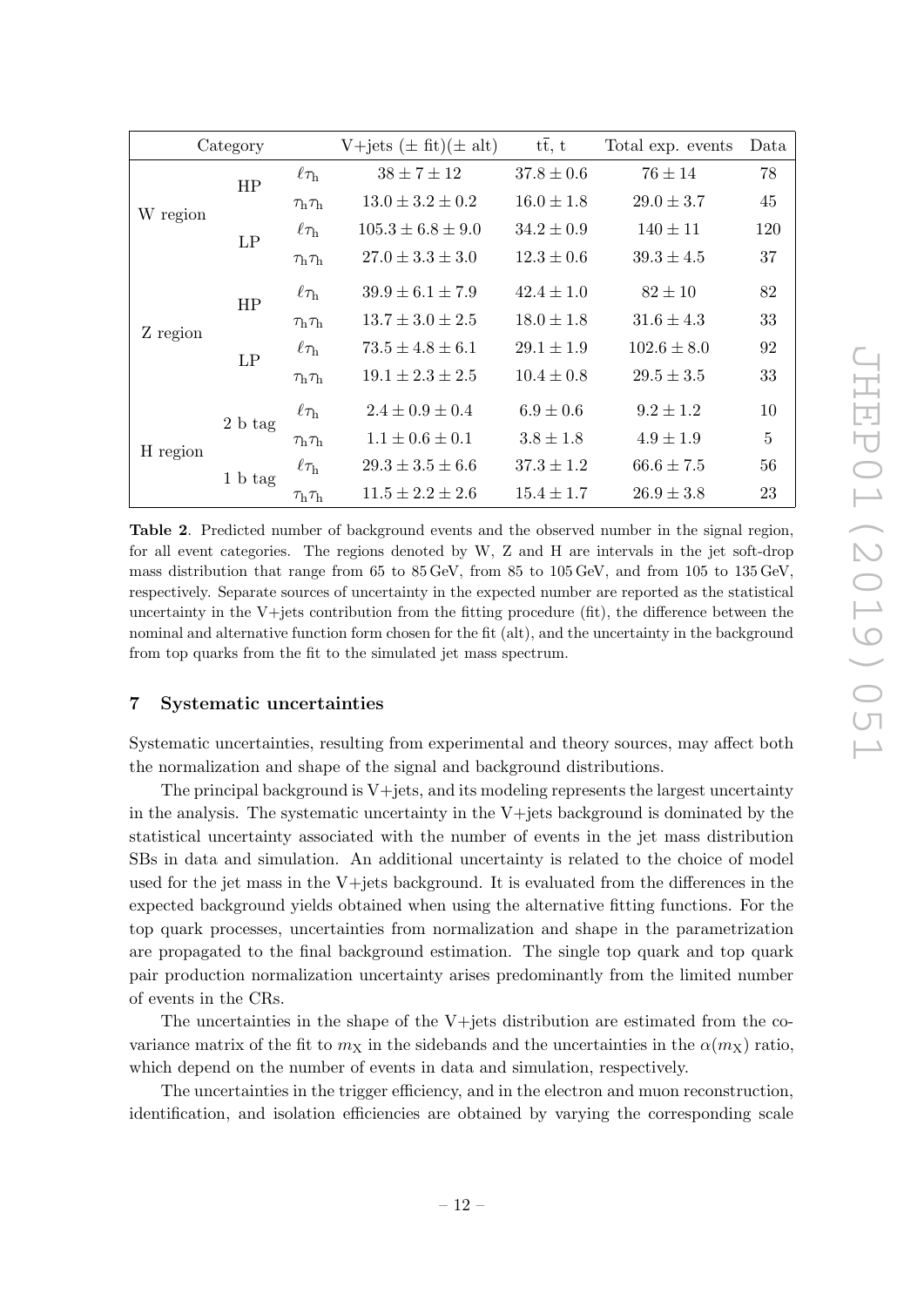factors by their uncertainty, and each is found to be  $1-2\%$  [\[62,](#page-22-4) [63\]](#page-22-5). For the  $\tau_h$  reconstruction and identification, the uncertainties vary between 6 and 8% and between 10 and 13%, depending on the resonance mass, in the  $\ell_{\tau_{\rm h}}$  and the  $\tau_{\rm h}\tau_{\rm h}$  channels, respectively [\[60\]](#page-22-2). A separate uncertainty due to the extrapolation of the reconstruction and identification of  $\tau<sub>h</sub>$ leptons at large  $p_T$  has an impact on the signal normalization of 18% in the  $\ell\tau_h$ , and 30% in the  $\tau_h\tau_h$  channels, for a 4 TeV signal hypothesis. This uncertainty is responsible for an increase of 1% in the width of the signal distribution.

Jet energy scale and resolution uncertainties affect both the selection efficiencies and the shape of distributions. The corrections to the jet mass scale and resolution are also taken into account, and result in a variation of 1–8% in the expected number of signal events. The jet energy scale uncertainty accounts for a variation in signal efficiency of  $1-3\%$ , while the variation in the jet energy resolution has an impact of  $1-2\%$ . The effect on the mass distribution is at the level of  $1-2\%$  for the mean and the width of the signal distribution. Event migrations between the mass windows due to the effect of jet mass scale and resolution variations are estimated to be between 2 and 15%, depending on the signal and the vector boson mass region.

Scale factors for V tagging and b tagging represent the largest source of normalization uncertainty for the signal. Uncertainties in normalization correspond to 6 and 11% in the HP and LP categories, respectively. An additional uncertainty from the extrapolation of the W tagging from the  $t\bar{t}$  scale to larger values of jet  $p_T$  is estimated using an alternative HERWIG  $[68]$  shower model, and varies from 2 to 18% for 0.9–4 TeV mass hypotheses and the two V tag categories. In addition, the contribution to the signal normalization uncertainty from the b tagging uncertainty varies between 3  $(4)$ % to 7  $(5)$ % for the 2  $(1)$  b-tagged subjet categories.

The  $\tau$  lepton energy-scale uncertainties affect both the selection efficiencies and their distribution shapes. The effect on the signal yield amounts to 1% in the  $\ell\tau_{\rm h}$  channel. In the  $\tau_h \tau_h$  channel, the effect decreases from 5% for a resonance with mass of 0.9 TeV to 3% for a mass of 4.0 TeV.

Normalization uncertainties from the choice of the parton distribution function (PDF) grow larger with higher resonance mass, and are larger for gluon-initiated processes than for quark-initiated processes. For  $W'$  and  $Z'$  production, which are sensitive to quark PDFs, effects range from 6 to 37%, while radion and graviton production depend on gluon PDFs, and result in a variation of 10 to 64% in the number of expected signal events. Uncertainties of similar magnitude arise from factor of two variations in the factorization and renormalization scales, resulting in 3 to 13% variations for W' and Z', and 10 to 19% for radion and graviton production. While normalization uncertainties are not considered in setting limits on production, effects on signal acceptance are propagated to the final fit, amounting to 0.5–2% for PDF uncertainties, depending on resonance mass.

Other systematic uncertainties affecting the normalization of signal and minor backgrounds considered in the analysis include pileup contributions (0.5%) and integrated luminosity  $(2.5\%)$  [\[69\]](#page-22-10). A list of the main systematic uncertainties is given in table [3.](#page-14-0)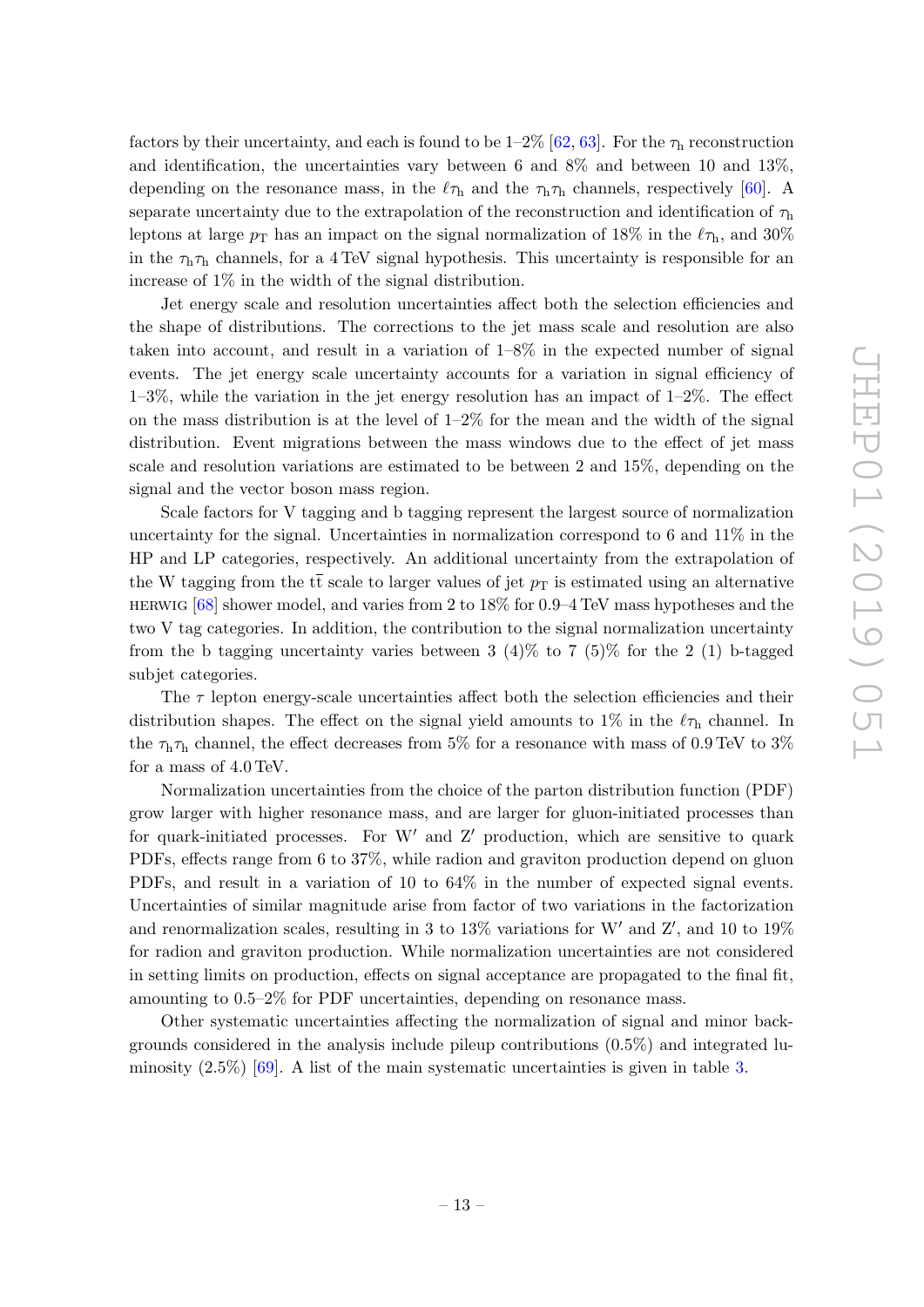|                                              | $V + jets$  | $t\overline{t}$ , t | Signal                                                                   |
|----------------------------------------------|-------------|---------------------|--------------------------------------------------------------------------|
| $\alpha$ -function                           | shape       |                     |                                                                          |
| Bkg. normalization                           | $11 - 60\%$ | $2 - 38\%$          |                                                                          |
| Top quark scale factors                      |             | $5\text{--}14\%$    |                                                                          |
| Jet energy scale                             |             |                     | shape                                                                    |
| Jet energy resolution                        |             |                     | shape                                                                    |
| Jet mass scale                               |             |                     | $1\%$                                                                    |
| Jet mass resolution                          |             |                     | $8\%$                                                                    |
| V tagging                                    |             |                     | 6\% (HP)-11\% (LP)                                                       |
| V tagging extrapol.                          |             |                     | $8-18\%$ (HP), $2-8\%$ (LP)                                              |
| b tagging                                    |             |                     | $3-7\%$ (1b), $4-5\%$ (2b)                                               |
| b-tagged jet veto                            |             | $3\%$               | $1\%$                                                                    |
| Trigger                                      |             |                     | $2\%$                                                                    |
| Lepton identification, isolation             |             |                     | $2\%$                                                                    |
| $\tau$ lepton identification                 |             |                     | 6-8% $(\ell \tau_h)$ , 10-13% $(\tau_h \tau_h)$                          |
| $\tau$ lepton identification $p_T$ extrapol. |             |                     | 0.5–18% $(\ell \tau_h)$ , 0.2–30% $(\tau_h \tau_h)$ , shape              |
| $\tau$ lepton energy scale                   |             |                     | $1\%$ ( $\ell\tau_{\rm h}$ ), 3–5% ( $\tau_{\rm h}\tau_{\rm h}$ ), shape |
| Pileup                                       |             |                     | 0.5%                                                                     |
| Renorm./fact. scales†                        |             |                     | $2.5-12.5\%$ (qq'), $10-19\%$ (gg)                                       |
| PDF yield†                                   |             |                     | $6-37\%$ (qq'), $10-64\%$ (gg)                                           |
| PDF acceptance                               |             |                     | $0.5 - 2\%$                                                              |
| Integrated luminosity                        |             |                     | 2.5%                                                                     |

<span id="page-14-0"></span>Table 3. Summary of systematic uncertainties for the background and signal events. Uncertainties marked with "shape" are propagated also to the shape of the distributions, and those marked with † are not included in the limit bands, but instead reported in the theory band. The dash symbol is reported where the uncertainty is not applicable to a certain signal or background. The symbols qq' and gg refer to quark-initiated and gluon-initiated processes, respectively.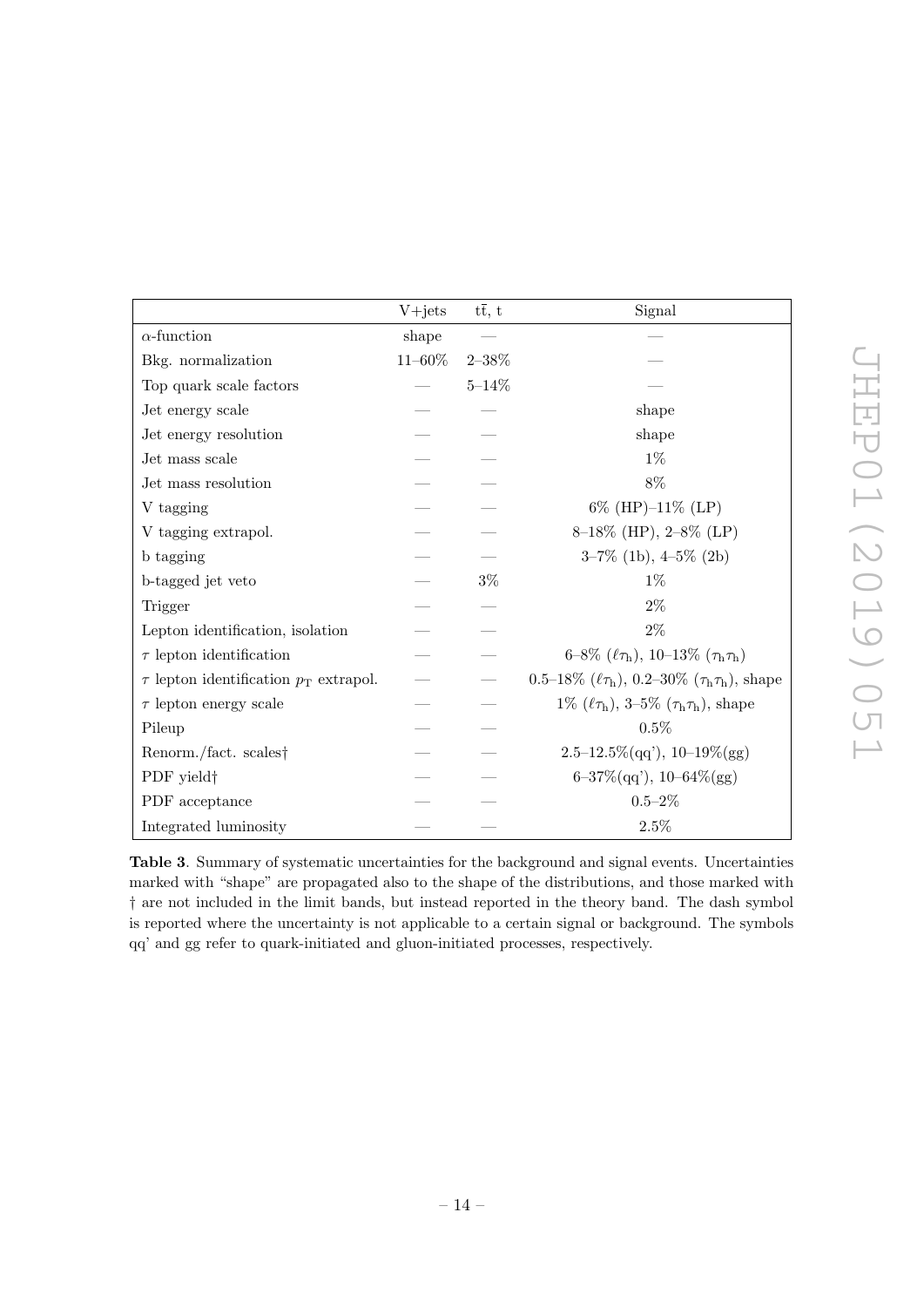

<span id="page-15-1"></span>**Figure 5.** Observed 95% CL upper limits on  $\sigma \mathcal{B}(X(\text{spin-0}) \to HH)$  (left) and  $\sigma \mathcal{B}(X(\text{spin-2}) \to HH)$ (right). Expected limits are shown with  $\pm 1$  and  $\pm 2$  standard deviation uncertainty bands. The  $\ell_{\tau_h}$ and  $\tau_{h}\tau_{h}$  final states, and the one and two b-tagged subjet categories are combined, to obtain the limits. The solid red lines and the red dashed areas correspond to the cross sections predicted by the bulk radion and graviton and their corresponding uncertainties, as reported in table [3.](#page-14-0)

# <span id="page-15-0"></span>8 Results

Results are obtained from a combined fit of the signal and background to the resonance mass distribution in data, based on a profile likelihood, where the systematic uncertainties are considered as "nuisance" parameters [\[70,](#page-22-11) [71\]](#page-22-12). The background-only hypothesis is tested against the signal hypothesis simultaneously in the different categories. No evidence of significant deviations from the background expectation is found. Assuming that the signals have widths that are negligible relative to the resonance-mass resolution of approximately 7%, the 95% confidence level (CL) upper limits are determined for the signals using the asymptotic frequentist method [\[70,](#page-22-11) [72,](#page-22-13) [73\]](#page-22-14). Limits are obtained on the product of the cross section and branching fraction for a heavy resonance  $(X)$  that decays to HH, WH, or ZH, as reported in figures [5–](#page-15-1)[6.](#page-16-1)

Resonance spins of 0 and 2 are considered for the HH final state, while the resonance spin is assumed to be 1 for the WH and ZH final states. For the WH and ZH final states, the W and Z boson mass regions are combined because there are contributions from both signals to the two mass regions. Because of its higher signal selection efficiency, typical sensitivities are better for the  $\ell\tau_h$  channel than for the  $\tau_h\tau_h$  channel, by a factor that varies between 5 and 2 for resonance masses between 0.9 and 4.0 TeV. For spin-1 resonances, the HP category has a factor of 4 and 2 better sensitivity than the LP category, for low and high resonance masses, respectively. For resonances of spin 0 and 2, the 1 b-tagged subjet category has a sensitivity lower by a factor 6 for low resonance masses, compared to the category with 2 b-tagged subjets, but their sensitivities are equal for resonance masses of 4 TeV. The exclusion limit ranges from 80 to 5 fb for resonances of spin 0 and 2, and from 180 to 5 fb for spin-1 resonances.

The predictions from bulk radion and graviton models are superimposed on the exclu-sion limits in figure [5,](#page-15-1) assuming  $\Lambda_R = 1 \text{ TeV}$  and  $\tilde{k} = 0.5$ . With this assumption for the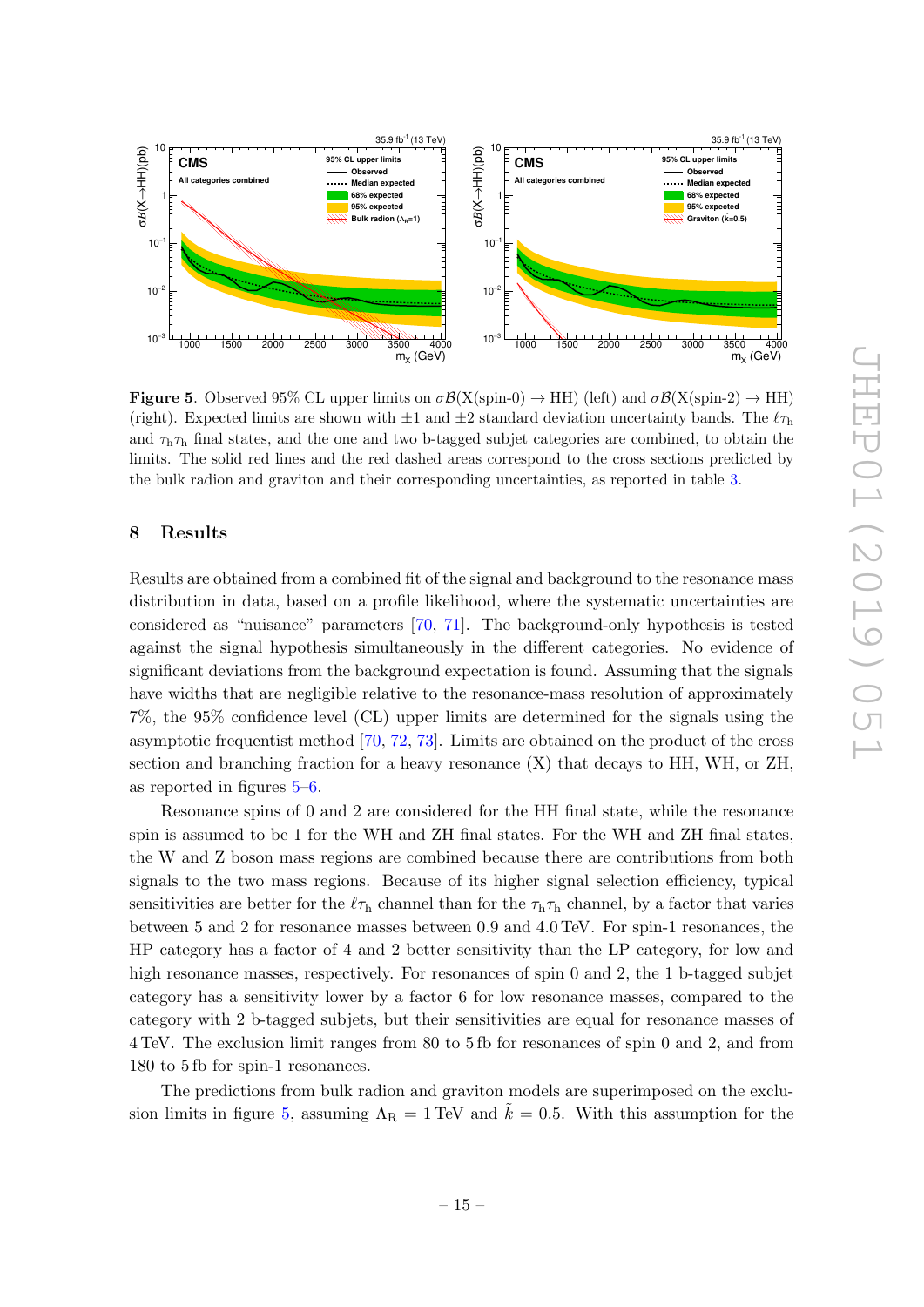

<span id="page-16-1"></span>**Figure 6.** Observed 95% CL upper limits on  $\sigma\mathcal{B}(W' \to WH)$  (left) and  $\sigma\mathcal{B}(Z' \to ZH)$  (right). Expected limits are shown with  $\pm 1$  and  $\pm 2$  standard deviation uncertainty bands. The  $\ell_{\tau_h}$  and  $\tau_{h}$  final states, for the HP and LP  $\tau_{21}$  categories, and the W and Z boson mass signal regions are combined, to obtain the limits. The solid lines and the relative dashed areas in magenta and red correspond to the cross sections predicted by the HVT models A and B, respectively, and their corresponding uncertainties, as reported in table [3.](#page-14-0)

theory parameters, a radion resonance with mass below 2.7 TeV is excluded at 95% CL. For a spin-1 signal, the results are interpreted in the context of the simplified HVT benchmark models A and B. As shown in figure  $6$ , a W'  $(Z')$  resonance of mass lower than 2.6 (1.8) TeV is excluded at 95% CL in the HVT benchmark model B. The HVT benchmark model A is also reported for completeness. In the mass-degenerate spin-1 triplet hypothesis, the expected and observed limits on the  $V'$  resonance are shown in figure  $7$  (left).

The exclusion limit shown in figure [7](#page-17-0) (left) can be interpreted as a limit in the space of the HVT model parameters  $[g_V c_H, g^2 c_F/g_V]$ . Combining all channels, the excluded region in such a parameter space for narrow resonances is shown in figure [7](#page-17-0) (right). The region of parameter space where the natural resonance width is larger than the typical experimental resolution of 7%, for which the narrow width assumption is not valid, is shaded.

### <span id="page-16-0"></span>9 Summary

A search has been conducted for heavy resonances that decay to two bosons, one of which is a W, Z, or Higgs boson that decays to a pair of quarks, and the other is a Higgs boson that decays to a pair of  $\tau$  leptons. The analyzed data are collected by the CMS experiment at  $\sqrt{s} = 13$  TeV, corresponding to an integrated luminosity of 35.9 fb<sup>-1</sup>. Reconstruction techniques have been developed to select events in which the  $\tau$  lepton pair is highly boosted. The data are consistent with the standard model expectations and upper limits at 95% confidence level are set on the product of cross section and branching fraction for resonance masses between 0.9 and 4.0 TeV. This search yields the first results at  $\sqrt{s} = 13$  TeV for TeVscale resonances in the considered mass range and final states. Assuming the ultraviolet cutoff of the theory  $\Lambda_R = 1$ , Kaluza-Klein excitations of spin-0 radions with mass smaller than 2.7 TeV are excluded at 95% confidence level. In the heavy vector triplet model B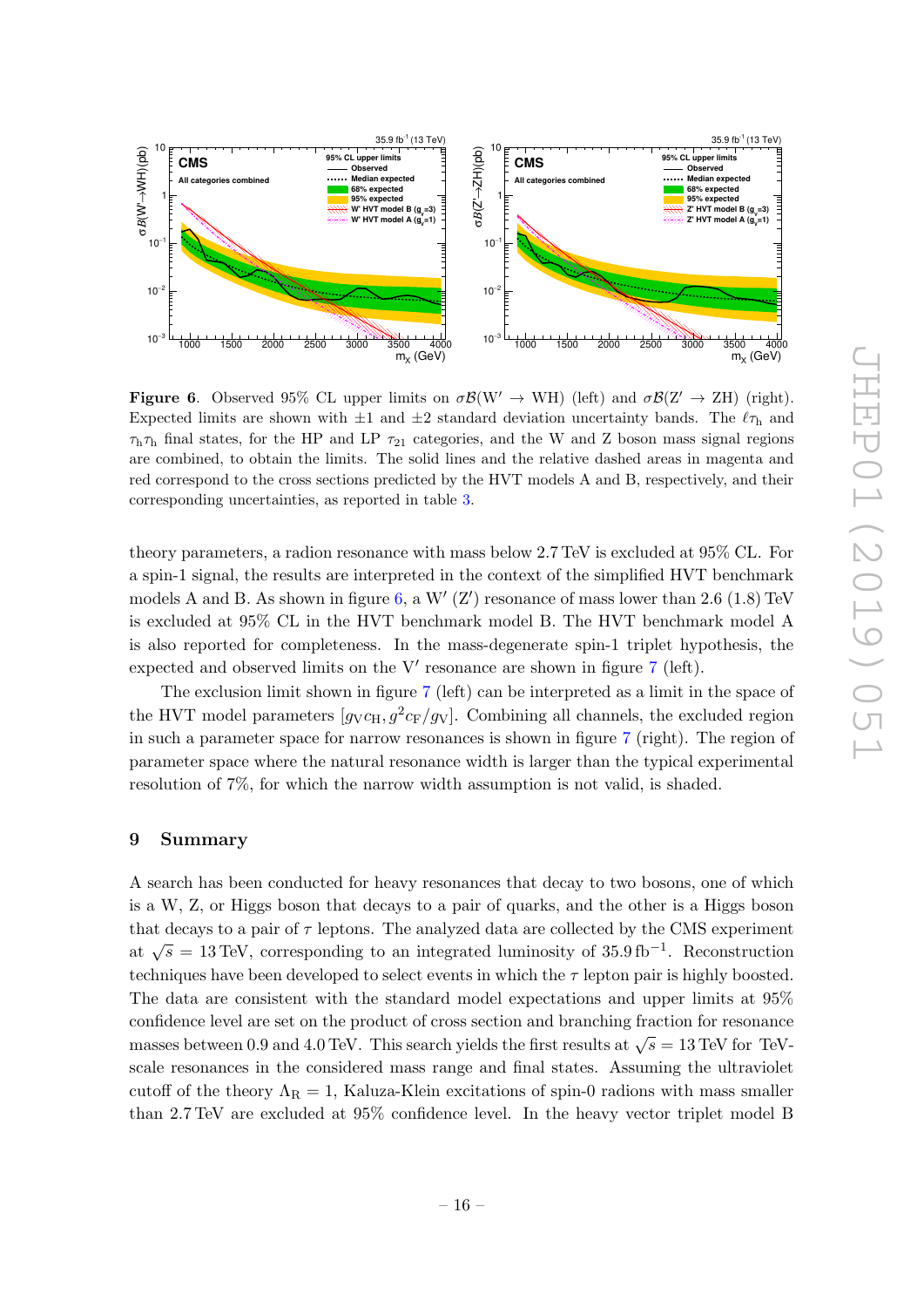

<span id="page-17-0"></span>**Figure 7.** Expected and observed 95% CL upper limit on  $\sigma\mathcal{B}(V' \rightarrow VH)$  with  $\pm 1$  and  $\pm 2$  standard deviation uncertainty bands (left) in the  $\ell\tau_{\rm h}$  and  $\tau_{\rm h}\tau_{\rm h}$ ,  $\tau_{21}$  HP and LP categories, with the W and Z boson mass signal regions combined. Observed exclusion limit (right) in the space of the HVT model parameters  $[g_V c_H, g^2 c_F/g_V]$ , described in the text, for three different mass hypotheses of 1.5, 2.0, and 3.0 TeV. The region of parameter space where the natural resonance width is larger than the typical experimental resolution of 7%, for which the narrow width assumption is not valid, is shaded in grey.

context, a mass-degenerate vector triplet  $V'$  resonance with mass below 2.8 TeV is excluded at 95% confidence level.

## Acknowledgments

We congratulate our colleagues in the CERN accelerator departments for the excellent performance of the LHC and thank the technical and administrative staffs at CERN and at other CMS institutes for their contributions to the success of the CMS effort. In addition, we gratefully acknowledge the computing centres and personnel of the Worldwide LHC Computing Grid for delivering so effectively the computing infrastructure essential to our analyses. Finally, we acknowledge the enduring support for the construction and operation of the LHC and the CMS detector provided by the following funding agencies: BMWFW and FWF (Austria); FNRS and FWO (Belgium); CNPq, CAPES, FAPERJ, and FAPESP (Brazil); MES (Bulgaria); CERN; CAS, MoST, and NSFC (China); COL-CIENCIAS (Colombia); MSES and CSF (Croatia); RPF (Cyprus); SENESCYT (Ecuador); MoER, ERC IUT, and ERDF (Estonia); Academy of Finland, MEC, and HIP (Finland); CEA and CNRS/IN2P3 (France); BMBF, DFG, and HGF (Germany); GSRT (Greece); NKFIA (Hungary); DAE and DST (India); IPM (Iran); SFI (Ireland); INFN (Italy); MSIP and NRF (Republic of Korea); LAS (Lithuania); MOE and UM (Malaysia); BUAP, CINVESTAV, CONACYT, LNS, SEP, and UASLP-FAI (Mexico); MBIE (New Zealand); PAEC (Pakistan); MSHE and NSC (Poland); FCT (Portugal); JINR (Dubna); MON, RosAtom, RAS and RFBR (Russia); MESTD (Serbia); SEIDI, CPAN, PCTI and FEDER (Spain); Swiss Funding Agencies (Switzerland); MST (Taipei); ThEPCenter, IPST, STAR, and NSTDA (Thailand); TUBITAK and TAEK (Turkey); NASU and SFFR (Ukraine); STFC (United Kingdom); DOE and NSF (U.S.A.).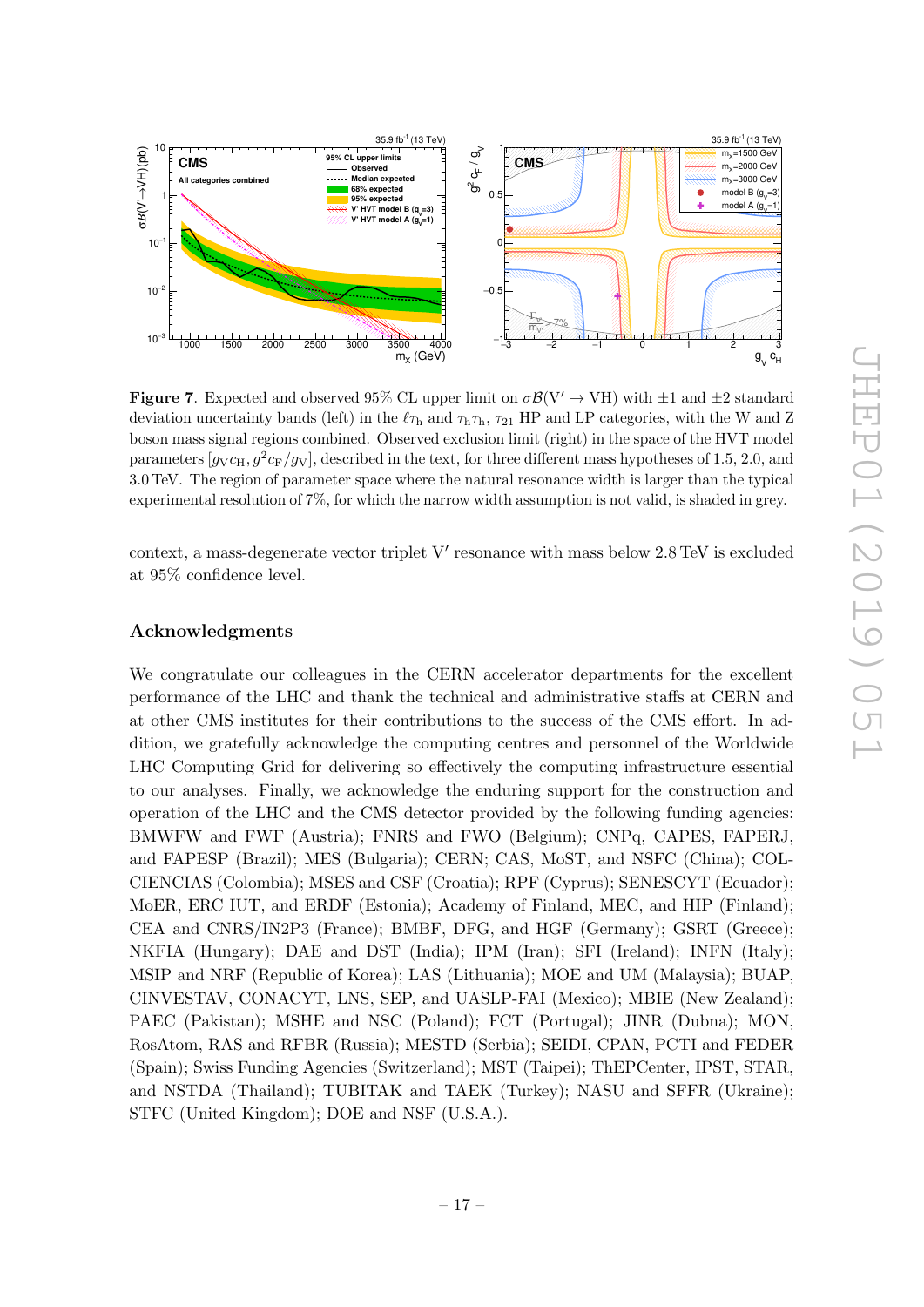Individuals have received support from the Marie-Curie programme and the European Research Council and Horizon 2020 Grant, contract No. 675440 (European Union); the Leventis Foundation; the A. P. Sloan Foundation; the Alexander von Humboldt Foundation; the Belgian Federal Science Policy Office; the Fonds pour la Formation à la Recherche dans l'Industrie et dans l'Agriculture (FRIA-Belgium); the Agentschap voor Innovatie door Wetenschap en Technologie (IWT-Belgium); the F.R.S.-FNRS and FWO (Belgium) under the "Excellence of Science — EOS" — be.h project n. 30820817; the Ministry of Education, Youth and Sports (MEYS) of the Czech Republic; the Lend¨ulet ("Momentum") Programme and the János Bolyai Research Scholarship of the Hungarian Academy of Sciences, the New National Excellence Program UNKP, the NKFIA research grants 123842, 123959, ´ 124845, 124850 and 125105 (Hungary); the Council of Science and Industrial Research, India; the HOMING PLUS programme of the Foundation for Polish Science, cofinanced from European Union, Regional Development Fund, the Mobility Plus programme of the Ministry of Science and Higher Education, the National Science Center (Poland), contracts Harmonia 2014/14/M/ST2/00428, Opus 2014/13/B/ST2/02543, 2014/15/B/ST2/03998, and 2015/19/B/ST2/02861, Sonata-bis 2012/07/E/ST2/01406; the National Priorities Research Program by Qatar National Research Fund; the Programa Estatal de Fomento de la Investigación Científica y Técnica de Excelencia María de Maeztu, grant MDM-2015-0509 and the Programa Severo Ochoa del Principado de Asturias; the Thalis and Aristeia programmes cofinanced by EU-ESF and the Greek NSRF; the Rachadapisek Sompot Fund for Postdoctoral Fellowship, Chulalongkorn University and the Chulalongkorn Academic into Its 2nd Century Project Advancement Project (Thailand); the Welch Foundation, contract C-1845; and the Weston Havens Foundation (U.S.A.).

Open Access. This article is distributed under the terms of the Creative Commons Attribution License [\(CC-BY 4.0\)](https://creativecommons.org/licenses/by/4.0/), which permits any use, distribution and reproduction in any medium, provided the original author(s) and source are credited.

### References

- <span id="page-18-0"></span>[1] W.D. Goldberger and M.B. Wise, Modulus stabilization with bulk fields, [Phys. Rev. Lett.](https://doi.org/10.1103/PhysRevLett.83.4922) 83 [\(1999\) 4922](https://doi.org/10.1103/PhysRevLett.83.4922) [[hep-ph/9907447](https://arxiv.org/abs/hep-ph/9907447)] [IN[SPIRE](https://inspirehep.net/search?p=find+EPRINT+hep-ph/9907447)].
- [2] O. DeWolfe, D.Z. Freedman, S.S. Gubser and A. Karch, Modeling the fifth-dimension with scalars and gravity, Phys. Rev. D  $62$  [\(2000\) 046008](https://doi.org/10.1103/PhysRevD.62.046008) [[hep-th/9909134](https://arxiv.org/abs/hep-th/9909134)] [IN[SPIRE](https://inspirehep.net/search?p=find+EPRINT+hep-th/9909134)].
- <span id="page-18-1"></span>[3] C. Csáki, M. Graesser, L. Randall and J. Terning, *Cosmology of brane models with radion* stabilization, Phys. Rev. D  $62$  [\(2000\) 045015](https://doi.org/10.1103/PhysRevD.62.045015) [[hep-ph/9911406](https://arxiv.org/abs/hep-ph/9911406)] [IN[SPIRE](https://inspirehep.net/search?p=find+EPRINT+hep-ph/9911406)].
- <span id="page-18-2"></span>[4] L. Randall and R. Sundrum, A large mass hierarchy from a small extra dimension, [Phys.](https://doi.org/10.1103/PhysRevLett.83.3370) Rev. Lett. 83 [\(1999\) 3370](https://doi.org/10.1103/PhysRevLett.83.3370) [[hep-ph/9905221](https://arxiv.org/abs/hep-ph/9905221)] [IN[SPIRE](https://inspirehep.net/search?p=find+EPRINT+hep-ph/9905221)].
- <span id="page-18-3"></span>[5] L. Randall and R. Sundrum, An alternative to compactification, [Phys. Rev. Lett.](https://doi.org/10.1103/PhysRevLett.83.4690) 83 (1999) [4690](https://doi.org/10.1103/PhysRevLett.83.4690) [[hep-th/9906064](https://arxiv.org/abs/hep-th/9906064)] [IN[SPIRE](https://inspirehep.net/search?p=find+EPRINT+hep-th/9906064)].
- <span id="page-18-4"></span>[6] K. Agashe, H. Davoudiasl, G. Perez and A. Soni, Warped gravitons at the LHC and beyond, Phys. Rev. **D 76** [\(2007\) 036006](https://doi.org/10.1103/PhysRevD.76.036006) [[hep-ph/0701186](https://arxiv.org/abs/hep-ph/0701186)] [IN[SPIRE](https://inspirehep.net/search?p=find+EPRINT+hep-ph/0701186)].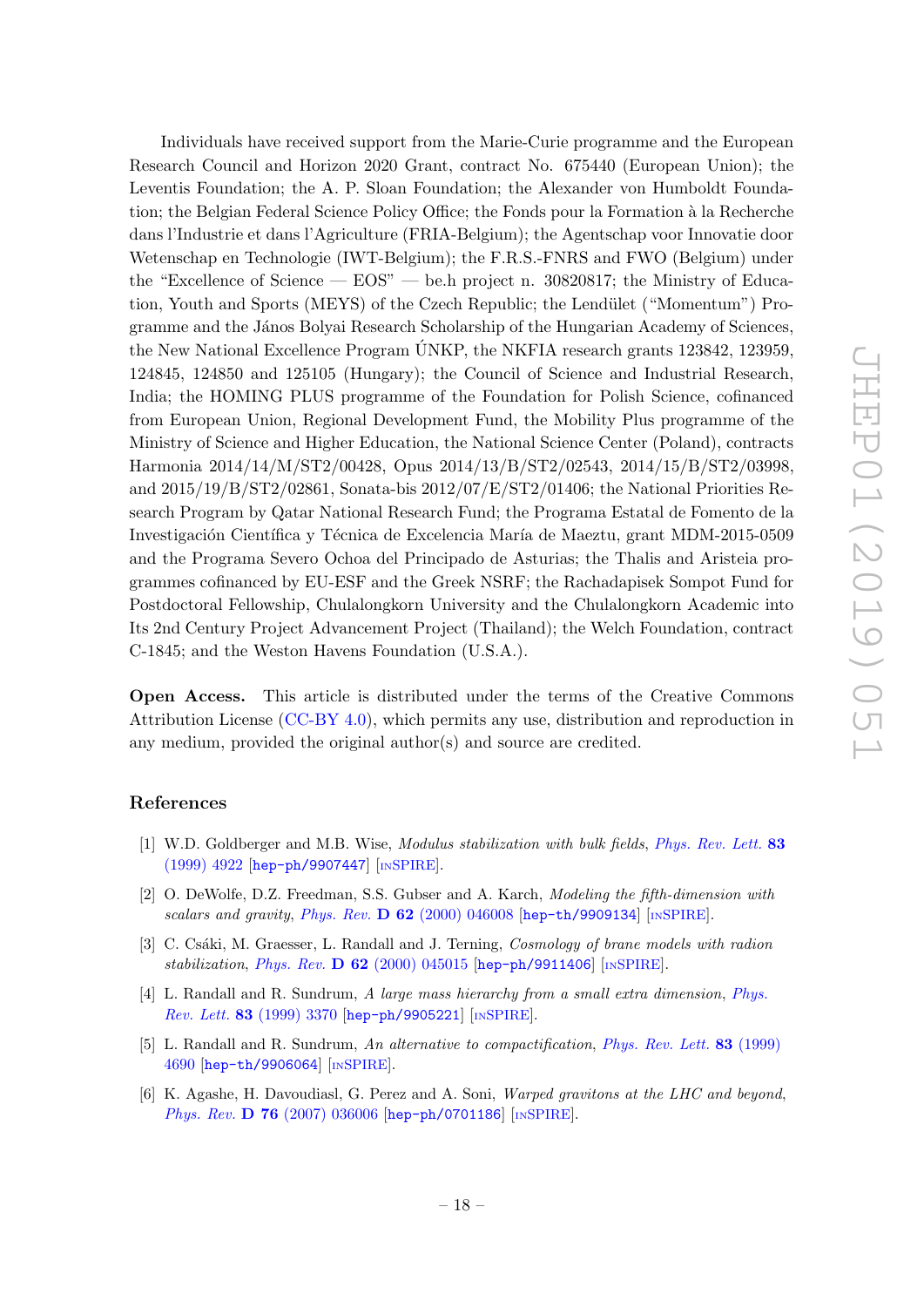- [7] A.L. Fitzpatrick, J. Kaplan, L. Randall and L.-T. Wang, Searching for the Kaluza-Klein graviton in bulk RS models, JHEP 09 [\(2007\) 013](https://doi.org/10.1088/1126-6708/2007/09/013) [[hep-ph/0701150](https://arxiv.org/abs/hep-ph/0701150)] [IN[SPIRE](https://inspirehep.net/search?p=find+EPRINT+hep-ph/0701150)].
- <span id="page-19-0"></span>[8] O. Antipin, D. Atwood and A. Soni, Search for RS gravitons via  $W_L W_L$  decays, [Phys. Lett.](https://doi.org/10.1016/j.physletb.2008.07.009) B 666 [\(2008\) 155](https://doi.org/10.1016/j.physletb.2008.07.009) [[arXiv:0711.3175](https://arxiv.org/abs/0711.3175)] [IN[SPIRE](https://inspirehep.net/search?p=find+EPRINT+arXiv:0711.3175)].
- <span id="page-19-1"></span>[9] B. Bellazzini, C. Csáki and J. Serra, *Composite higgses, [Eur. Phys. J.](https://doi.org/10.1140/epjc/s10052-014-2766-x)* **C** 74 (2014) 2766 [[arXiv:1401.2457](https://arxiv.org/abs/1401.2457)] [IN[SPIRE](https://inspirehep.net/search?p=find+EPRINT+arXiv:1401.2457)].
- [10] R. Contino, D. Marzocca, D. Pappadopulo and R. Rattazzi, On the effect of resonances in composite Higgs phenomenology, JHEP  $10$  [\(2011\) 081](https://doi.org/10.1007/JHEP10(2011)081) [[arXiv:1109.1570](https://arxiv.org/abs/1109.1570)] [IN[SPIRE](https://inspirehep.net/search?p=find+EPRINT+arXiv:1109.1570)].
- [11] D. Marzocca, M. Serone and J. Shu, General composite Higgs models, JHEP 08 [\(2012\) 013](https://doi.org/10.1007/JHEP08(2012)013) [[arXiv:1205.0770](https://arxiv.org/abs/1205.0770)] [IN[SPIRE](https://inspirehep.net/search?p=find+EPRINT+arXiv:1205.0770)].
- <span id="page-19-2"></span>[12] D. Greco and D. Liu, Hunting composite vector resonances at the LHC: naturalness facing data, JHEP 12 [\(2014\) 126](https://doi.org/10.1007/JHEP12(2014)126) [[arXiv:1410.2883](https://arxiv.org/abs/1410.2883)] [IN[SPIRE](https://inspirehep.net/search?p=find+EPRINT+arXiv:1410.2883)].
- <span id="page-19-3"></span>[13] M. Schmaltz and D. Tucker-Smith, *Little Higgs review, [Ann. Rev. Nucl. Part. Sci.](https://doi.org/10.1146/annurev.nucl.55.090704.151502)* 55 (2005) [229](https://doi.org/10.1146/annurev.nucl.55.090704.151502) [[hep-ph/0502182](https://arxiv.org/abs/hep-ph/0502182)] [IN[SPIRE](https://inspirehep.net/search?p=find+EPRINT+hep-ph/0502182)].
- <span id="page-19-4"></span>[14] N. Arkani-Hamed, A.G. Cohen, E. Katz and A.E. Nelson, The littlest Higgs, [JHEP](https://doi.org/10.1088/1126-6708/2002/07/034) 07 [\(2002\) 034](https://doi.org/10.1088/1126-6708/2002/07/034) [[hep-ph/0206021](https://arxiv.org/abs/hep-ph/0206021)] [IN[SPIRE](https://inspirehep.net/search?p=find+EPRINT+hep-ph/0206021)].
- <span id="page-19-5"></span>[15] G. Altarelli, B. Mele and M. Ruiz-Altaba, Searching for new heavy vector bosons in  $p\bar{p}$ colliders, Z. Phys. C 45 [\(1989\) 109](https://doi.org/10.1007/BF01556677) [[Erratum ibid.](https://doi.org/10.1007/BF01552335) C 47 (1990) 676] [IN[SPIRE](https://inspirehep.net/search?p=find+J+%22Z.Physik,C45,109%22)].
- <span id="page-19-6"></span>[16] D. Pappadopulo, A. Thamm, R. Torre and A. Wulzer, Heavy vector triplets: bridging theory and data, JHEP 09 [\(2014\) 060](https://doi.org/10.1007/JHEP09(2014)060) [[arXiv:1402.4431](https://arxiv.org/abs/1402.4431)] [IN[SPIRE](https://inspirehep.net/search?p=find+EPRINT+arXiv:1402.4431)].
- <span id="page-19-7"></span>[17] M. Gouzevitch, A. Oliveira, J. Rojo, R. Rosenfeld, G.P. Salam and V. Sanz, Scale-invariant resonance tagging in multijet events and new physics in Higgs pair production, [JHEP](https://doi.org/10.1007/JHEP07(2013)148) 07 [\(2013\) 148](https://doi.org/10.1007/JHEP07(2013)148) [[arXiv:1303.6636](https://arxiv.org/abs/1303.6636)] [IN[SPIRE](https://inspirehep.net/search?p=find+EPRINT+arXiv:1303.6636)].
- <span id="page-19-8"></span>[18] ATLAS collaboration, Search for heavy resonances decaying into a W or Z boson and a Higgs boson in final states with leptons and b-jets in  $36 fb^{-1}$  of  $\sqrt{s} = 13 \text{ TeV}$  pp collisions with the ATLAS detector, JHEP  $03$  [\(2018\) 174](https://doi.org/10.1007/JHEP03(2018)174) [Erratum ibid. 11 (2018) 051] [[arXiv:1712.06518](https://arxiv.org/abs/1712.06518)] [IN[SPIRE](https://inspirehep.net/search?p=find+EPRINT+arXiv:1712.06518)].
- [19] CMS collaboration, Search for heavy resonances decaying into a vector boson and a Higgs boson in final states with charged leptons, neutrinos and b quarks at  $\sqrt{s} = 13 \text{ TeV}$ , [arXiv:1807.02826](https://arxiv.org/abs/1807.02826) [IN[SPIRE](https://inspirehep.net/search?p=find+EPRINT+arXiv:1807.02826)].
- [20] ATLAS collaboration, Search for heavy resonances decaying to a W or Z boson and a Higgs boson in the  $q\bar{q}^{(t)}b\bar{b}$  final state in pp collisions at  $\sqrt{s} = 13 \text{ TeV}$  with the ATLAS detector, [Phys. Lett.](https://doi.org/10.1016/j.physletb.2017.09.066) **B 774** (2017) 494 [[arXiv:1707.06958](https://arxiv.org/abs/1707.06958)] [IN[SPIRE](https://inspirehep.net/search?p=find+EPRINT+arXiv:1707.06958)].
- [21] CMS collaboration, Search for a heavy resonance decaying into a Z boson and a vector boson in the  $\nu\bar{\nu}q\bar{q}$  final state, JHEP 07 [\(2018\) 075](https://doi.org/10.1007/JHEP07(2018)075)  $\left[$ [arXiv:1803.03838](https://arxiv.org/abs/1803.03838) $\right]$  [IN[SPIRE](https://inspirehep.net/search?p=find+EPRINT+arXiv:1803.03838)].
- [22] CMS collaboration, Search for a heavy resonance decaying into a Z boson and a Z or W boson in 2l2q final states at  $\sqrt{s} = 13 \text{ TeV}$ , JHEP 09 [\(2018\) 101](https://doi.org/10.1007/JHEP09(2018)101) [[arXiv:1803.10093](https://arxiv.org/abs/1803.10093)] [IN[SPIRE](https://inspirehep.net/search?p=find+EPRINT+arXiv:1803.10093)].
- [23] CMS collaboration, Search for massive resonances decaying into WW, WZ, ZZ, qW and  $qZ$  with dijet final states at  $\sqrt{s} = 13 \text{ TeV}$ , Phys. Rev. **D 97** [\(2018\) 072006](https://doi.org/10.1103/PhysRevD.97.072006) [[arXiv:1708.05379](https://arxiv.org/abs/1708.05379)] [IN[SPIRE](https://inspirehep.net/search?p=find+J+%22Phys.Rev.,D97,072006%22)].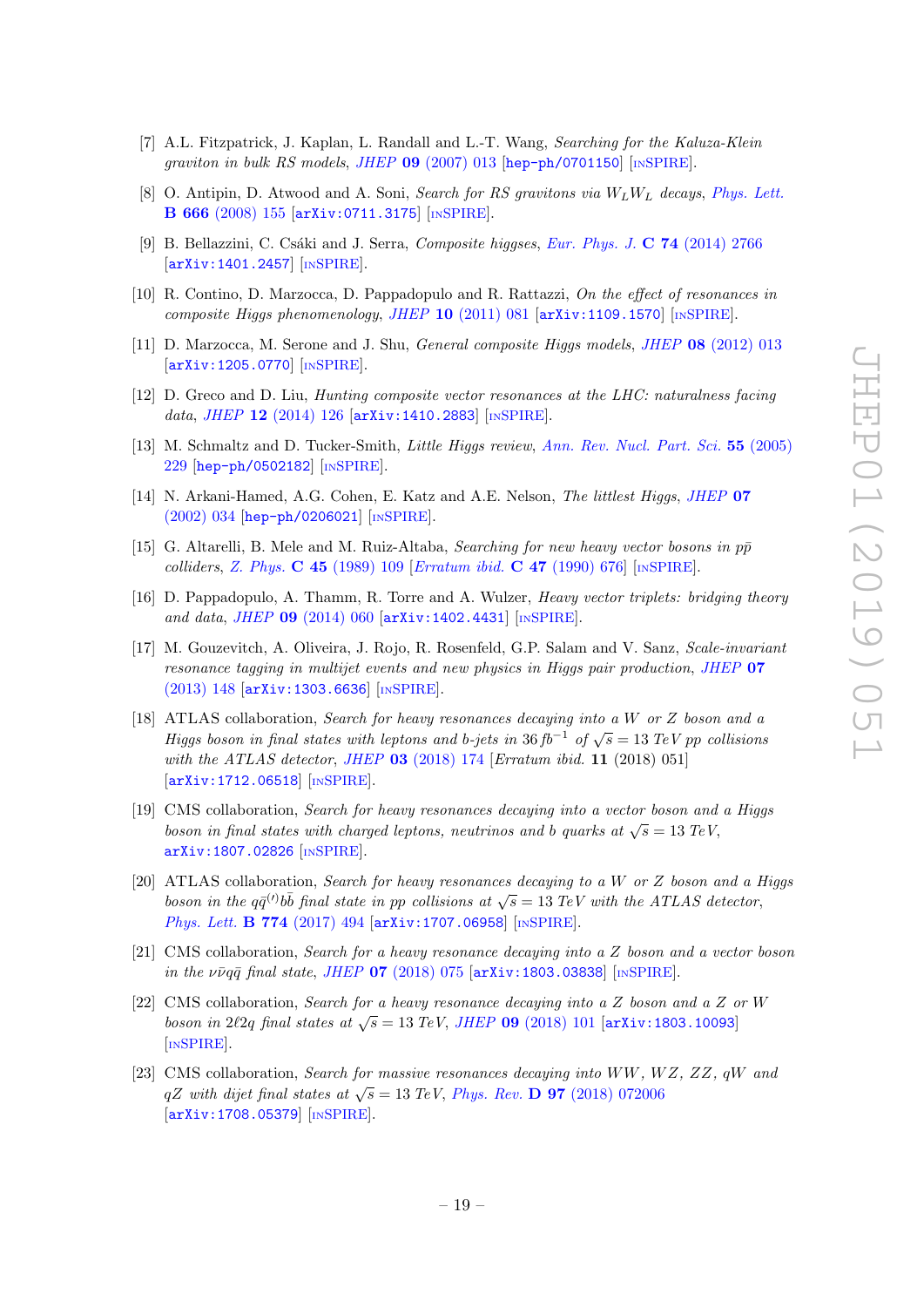- [24] ATLAS collaboration, Searches for heavy ZZ and ZW resonances in the  $\ell \ell q \bar{q}$  and  $\nu \nu q \bar{q}$  final states in pp collisions at  $\sqrt{s} = 13 \text{ TeV}$  with the ATLAS detector, JHEP 03 [\(2018\) 009](https://doi.org/10.1007/JHEP03(2018)009) [[arXiv:1708.09638](https://arxiv.org/abs/1708.09638)] [IN[SPIRE](https://inspirehep.net/search?p=find+EPRINT+arXiv:1708.09638)].
- [25] ATLAS collaboration, Search for diboson resonances with boson-tagged jets in pp collisions at  $\sqrt{s} = 13 \text{ TeV}$  with the ATLAS detector, [Phys. Lett.](https://doi.org/10.1016/j.physletb.2017.12.011) **B 777** (2018) 91  $[\text{arXiv}:1708.04445]$ [IN[SPIRE](https://inspirehep.net/search?p=find+EPRINT+arXiv:1708.04445)].
- [26] ATLAS collaboration, Search for  $WW/WZ$  resonance production in  $\ell \nu qq$  final states in pp collisions at  $\sqrt{s} = 13 \text{ TeV}$  with the ATLAS detector, JHEP 03 [\(2018\) 042](https://doi.org/10.1007/JHEP03(2018)042) [[arXiv:1710.07235](https://arxiv.org/abs/1710.07235)] [IN[SPIRE](https://inspirehep.net/search?p=find+EPRINT+arXiv:1710.07235)].
- [27] ATLAS collaboration, Search for heavy resonances decaying into WW in the ev $\mu\nu$  final state in pp collisions at  $\sqrt{s} = 13 \text{ TeV}$  with the ATLAS detector, [Eur. Phys. J.](https://doi.org/10.1140/epjc/s10052-017-5491-4) C 78 (2018) [24](https://doi.org/10.1140/epjc/s10052-017-5491-4) [[arXiv:1710.01123](https://arxiv.org/abs/1710.01123)] [IN[SPIRE](https://inspirehep.net/search?p=find+EPRINT+arXiv:1710.01123)].
- [28] ATLAS collaboration, Search for resonant  $WZ$  production in the fully leptonic final state in proton-proton collisions at  $\sqrt{s} = 13 \text{ TeV}$  with the ATLAS detector, [Phys. Lett.](https://doi.org/10.1016/j.physletb.2018.10.021) **B 787** (2018) [68](https://doi.org/10.1016/j.physletb.2018.10.021) [[arXiv:1806.01532](https://arxiv.org/abs/1806.01532)] [IN[SPIRE](https://inspirehep.net/search?p=find+EPRINT+arXiv:1806.01532)].
- [29] CMS collaboration, Search for ZZ resonances in the  $2\ell 2\nu$  final state in proton-proton collisions at 13 TeV, JHEP  $03$  [\(2018\) 003](https://doi.org/10.1007/JHEP03(2018)003)  $\text{arXiv:1711.04370}$  $\text{arXiv:1711.04370}$  $\text{arXiv:1711.04370}$  [IN[SPIRE](https://inspirehep.net/search?p=find+EPRINT+arXiv:1711.04370)].
- [30] CMS collaboration, Search for a massive resonance decaying to a pair of Higgs bosons in the four b quark final state in proton-proton collisions at  $\sqrt{s} = 13 \text{ TeV}$ , [Phys. Lett.](https://doi.org/10.1016/j.physletb.2018.03.084) **B 781** (2018) [244](https://doi.org/10.1016/j.physletb.2018.03.084) [[arXiv:1710.04960](https://arxiv.org/abs/1710.04960)] [IN[SPIRE](https://inspirehep.net/search?p=find+EPRINT+arXiv:1710.04960)].
- $[31]$  ATLAS collaboration, Search for pair production of Higgs bosons in the  $b\bar{b}b\bar{b}$  final state using proton-proton collisions at  $\sqrt{s} = 13 \text{ TeV}$  with the ATLAS detector,  $\ar{xiv:1804.06174}$ [IN[SPIRE](https://inspirehep.net/search?p=find+EPRINT+arXiv:1804.06174)].
- [32] CMS collaboration, *Combination of searches for heavy resonances decaying to WW, WZ*,  $ZZ$ , WH and ZH boson pairs in proton-proton collisions at  $\sqrt{s} = 8$  and 13 TeV, [Phys. Lett.](https://doi.org/10.1016/j.physletb.2017.09.083) B 774 [\(2017\) 533](https://doi.org/10.1016/j.physletb.2017.09.083) [[arXiv:1705.09171](https://arxiv.org/abs/1705.09171)] [IN[SPIRE](https://inspirehep.net/search?p=find+EPRINT+arXiv:1705.09171)].
- <span id="page-20-0"></span>[33] ATLAS collaboration, Combination of searches for heavy resonances decaying into bosonic and leptonic final states using  $36 \text{ fb}^{-1}$  of proton-proton collision data at  $\sqrt{s} = 13 \text{ TeV}$  with the ATLAS detector, Phys. Rev. D 98 [\(2018\) 052008](https://doi.org/10.1103/PhysRevD.98.052008)  $arXiv:1808.02380$  [IN[SPIRE](https://inspirehep.net/search?p=find+EPRINT+arXiv:1808.02380)].
- <span id="page-20-1"></span>[34] CMS collaboration, Search for narrow high-mass resonances in proton-proton collisions at √  $\sqrt{s} = 8 \text{ TeV}$  decaying to a Z and a Higgs boson, [Phys. Lett.](https://doi.org/10.1016/j.physletb.2015.07.011) **B 748** (2015) 255 [[arXiv:1502.04994](https://arxiv.org/abs/1502.04994)] [IN[SPIRE](https://inspirehep.net/search?p=find+EPRINT+arXiv:1502.04994)].
- <span id="page-20-2"></span>[35] CMS collaboration, Search for Higgs boson pair production in events with two bottom quarks and two tau leptons in proton-proton collisions at  $\sqrt{s} = 13 \text{ TeV}$ , [Phys. Lett.](https://doi.org/10.1016/j.physletb.2018.01.001) **B 778** (2018) [101](https://doi.org/10.1016/j.physletb.2018.01.001) [[arXiv:1707.02909](https://arxiv.org/abs/1707.02909)] [IN[SPIRE](https://inspirehep.net/search?p=find+EPRINT+arXiv:1707.02909)].
- <span id="page-20-3"></span>[36] ATLAS collaboration, Search for resonant and nonresonant Higgs boson pair production in the  $b\bar{b}\tau^+\tau^-$  decay channel in pp collisions at  $\sqrt{s} = 13 \text{ TeV}$  with the ATLAS detector, [Phys.](https://doi.org/10.1103/PhysRevLett.121.191801) Rev. Lett. 121 [\(2018\) 191801](https://doi.org/10.1103/PhysRevLett.121.191801) [[arXiv:1808.00336](https://arxiv.org/abs/1808.00336)] [IN[SPIRE](https://inspirehep.net/search?p=find+EPRINT+arXiv:1808.00336)].
- <span id="page-20-4"></span>[37] CMS collaboration, The CMS trigger system, 2017 JINST 12 [P01020](https://doi.org/10.1088/1748-0221/12/01/P01020) [[arXiv:1609.02366](https://arxiv.org/abs/1609.02366)] [IN[SPIRE](https://inspirehep.net/search?p=find+EPRINT+arXiv:1609.02366)].
- <span id="page-20-5"></span>[38] CMS collaboration, The CMS experiment at the CERN LHC, 2008 JINST 3 [S08004](https://doi.org/10.1088/1748-0221/3/08/S08004) [IN[SPIRE](https://inspirehep.net/search?p=find+J+%22JINST,3,S08004%22)].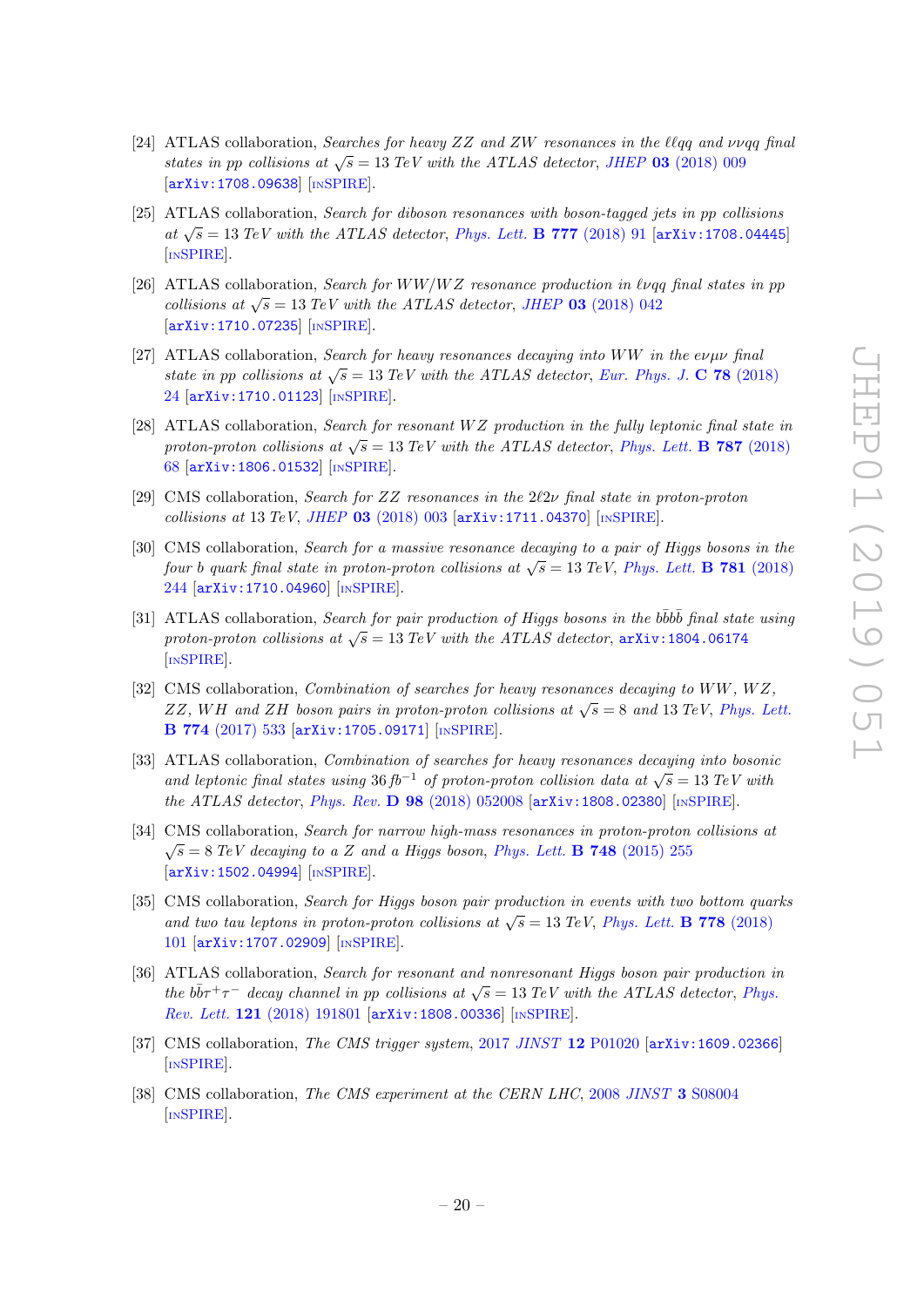- <span id="page-21-0"></span>[39] J. Alwall et al., The automated computation of tree-level and next-to-leading order differential cross sections and their matching to parton shower simulations, JHEP 07 [\(2014\)](https://doi.org/10.1007/JHEP07(2014)079) [079](https://doi.org/10.1007/JHEP07(2014)079) [[arXiv:1405.0301](https://arxiv.org/abs/1405.0301)] [IN[SPIRE](https://inspirehep.net/search?p=find+EPRINT+arXiv:1405.0301)].
- <span id="page-21-1"></span>[40] P. Nason, A new method for combining NLO QCD with shower Monte Carlo algorithms, JHEP 11 [\(2004\) 040](https://doi.org/10.1088/1126-6708/2004/11/040) [[hep-ph/0409146](https://arxiv.org/abs/hep-ph/0409146)] [IN[SPIRE](https://inspirehep.net/search?p=find+EPRINT+hep-ph/0409146)].
- [41] S. Frixione, P. Nason and C. Oleari, Matching NLO QCD computations with parton shower simulations: the POWHEG method, JHEP 11 [\(2007\) 070](https://doi.org/10.1088/1126-6708/2007/11/070)  $\ar{x}$ v:0709.2092] [IN[SPIRE](https://inspirehep.net/search?p=find+EPRINT+arXiv:0709.2092)].
- [42] S. Alioli, P. Nason, C. Oleari and E. Re, A general framework for implementing NLO calculations in shower Monte Carlo programs: the POWHEG BOX, JHEP  $06$  [\(2010\) 043](https://doi.org/10.1007/JHEP06(2010)043) [[arXiv:1002.2581](https://arxiv.org/abs/1002.2581)] [IN[SPIRE](https://inspirehep.net/search?p=find+EPRINT+arXiv:1002.2581)].
- <span id="page-21-2"></span>[43] S. Alioli, S.-O. Moch and P. Uwer, Hadronic top-quark pair-production with one jet and parton showering, JHEP 01 [\(2012\) 137](https://doi.org/10.1007/JHEP01(2012)137) [[arXiv:1110.5251](https://arxiv.org/abs/1110.5251)] [IN[SPIRE](https://inspirehep.net/search?p=find+EPRINT+arXiv:1110.5251)].
- <span id="page-21-3"></span>[44] T. Sjöstrand et al., An introduction to PYTHIA 8.2, [Comput. Phys. Commun.](https://doi.org/10.1016/j.cpc.2015.01.024) 191 (2015) [159](https://doi.org/10.1016/j.cpc.2015.01.024) [[arXiv:1410.3012](https://arxiv.org/abs/1410.3012)] [IN[SPIRE](https://inspirehep.net/search?p=find+EPRINT+arXiv:1410.3012)].
- <span id="page-21-4"></span>[45] N. Davidson, G. Nanava, T. Przedzinski, E. Richter-Was and Z. Was, Universal interface of TAUOLA technical and physics documentation, [Comput. Phys. Commun.](https://doi.org/10.1016/j.cpc.2011.12.009) 183 (2012) 821 [[arXiv:1002.0543](https://arxiv.org/abs/1002.0543)] [IN[SPIRE](https://inspirehep.net/search?p=find+EPRINT+arXiv:1002.0543)].
- <span id="page-21-5"></span>[46] GEANT4 collaboration, *GEANT4: a simulation toolkit, [Nucl. Instrum. Meth.](https://doi.org/10.1016/S0168-9002(03)01368-8)* A 506 (2003) [250](https://doi.org/10.1016/S0168-9002(03)01368-8) [IN[SPIRE](https://inspirehep.net/search?p=find+J+%22Nucl.Instrum.Meth.,A506,250%22)].
- <span id="page-21-6"></span>[47] CMS collaboration, Particle-flow reconstruction and global event description with the CMS detector, 2017 JINST 12 [P10003](https://doi.org/10.1088/1748-0221/12/10/P10003) [[arXiv:1706.04965](https://arxiv.org/abs/1706.04965)] [IN[SPIRE](https://inspirehep.net/search?p=find+EPRINT+arXiv:1706.04965)].
- <span id="page-21-7"></span>[48] M. Cacciari, G.P. Salam and G. Soyez, The anti- $k_t$  jet clustering algorithm, JHEP 04 [\(2008\)](https://doi.org/10.1088/1126-6708/2008/04/063) [063](https://doi.org/10.1088/1126-6708/2008/04/063) [[arXiv:0802.1189](https://arxiv.org/abs/0802.1189)] [IN[SPIRE](https://inspirehep.net/search?p=find+EPRINT+arXiv:0802.1189)].
- <span id="page-21-8"></span>[49] M. Cacciari, G.P. Salam and G. Soyez, FastJet user manual, [Eur. Phys. J.](https://doi.org/10.1140/epjc/s10052-012-1896-2) C 72 (2012) 1896 [[arXiv:1111.6097](https://arxiv.org/abs/1111.6097)] [IN[SPIRE](https://inspirehep.net/search?p=find+EPRINT+arXiv:1111.6097)].
- <span id="page-21-9"></span>[50] CMS collaboration, Jet energy scale and resolution in the CMS experiment in pp collisions at 8 TeV, 2017 JINST 12 [P02014](https://doi.org/10.1088/1748-0221/12/02/P02014) [[arXiv:1607.03663](https://arxiv.org/abs/1607.03663)] [IN[SPIRE](https://inspirehep.net/search?p=find+EPRINT+arXiv:1607.03663)].
- <span id="page-21-10"></span>[51] CMS collaboration, *Performance of missing energy reconstruction in 13 TeV pp collision* data using the CMS detector, [CMS-PAS-JME-16-004,](http://cds.cern.ch/record/2205284) CERN, Geneva, Switzerland, (2016).
- <span id="page-21-11"></span>[52] D. Bertolini, P. Harris, M. Low and N. Tran, *Pileup per particle identification*, *[JHEP](https://doi.org/10.1007/JHEP10(2014)059)* 10 [\(2014\) 059](https://doi.org/10.1007/JHEP10(2014)059) [[arXiv:1407.6013](https://arxiv.org/abs/1407.6013)] [IN[SPIRE](https://inspirehep.net/search?p=find+EPRINT+arXiv:1407.6013)].
- <span id="page-21-12"></span>[53] M. Dasgupta, A. Fregoso, S. Marzani and G.P. Salam, Towards an understanding of jet substructure, JHEP 09 [\(2013\) 029](https://doi.org/10.1007/JHEP09(2013)029) [[arXiv:1307.0007](https://arxiv.org/abs/1307.0007)] [IN[SPIRE](https://inspirehep.net/search?p=find+EPRINT+arXiv:1307.0007)].
- <span id="page-21-13"></span>[54] A.J. Larkoski, S. Marzani, G. Sovez and J. Thaler, Soft drop, JHEP 05 [\(2014\) 146](https://doi.org/10.1007/JHEP05(2014)146) [[arXiv:1402.2657](https://arxiv.org/abs/1402.2657)] [IN[SPIRE](https://inspirehep.net/search?p=find+EPRINT+arXiv:1402.2657)].
- <span id="page-21-14"></span>[55] J. Thaler and K. Van Tilburg, *Identifying boosted objects with N-subjettiness*, *[JHEP](https://doi.org/10.1007/JHEP03(2011)015)* 03 [\(2011\) 015](https://doi.org/10.1007/JHEP03(2011)015) [[arXiv:1011.2268](https://arxiv.org/abs/1011.2268)] [IN[SPIRE](https://inspirehep.net/search?p=find+EPRINT+arXiv:1011.2268)].
- <span id="page-21-15"></span>[56] CMS collaboration, Jet algorithms performance in 13 TeV data, [CMS-PAS-JME-16-003,](http://cds.cern.ch/record/2256875) CERN, Geneva, Switzerland, (2017).
- <span id="page-21-16"></span>[57] CMS collaboration, *Identification of heavy-flavour jets with the CMS detector in pp*  $collisions$  at 13 TeV,  $2018$  JINST 13 [P05011](https://doi.org/10.1088/1748-0221/13/05/P05011) [[arXiv:1712.07158](https://arxiv.org/abs/1712.07158)] [IN[SPIRE](https://inspirehep.net/search?p=find+EPRINT+arXiv:1712.07158)].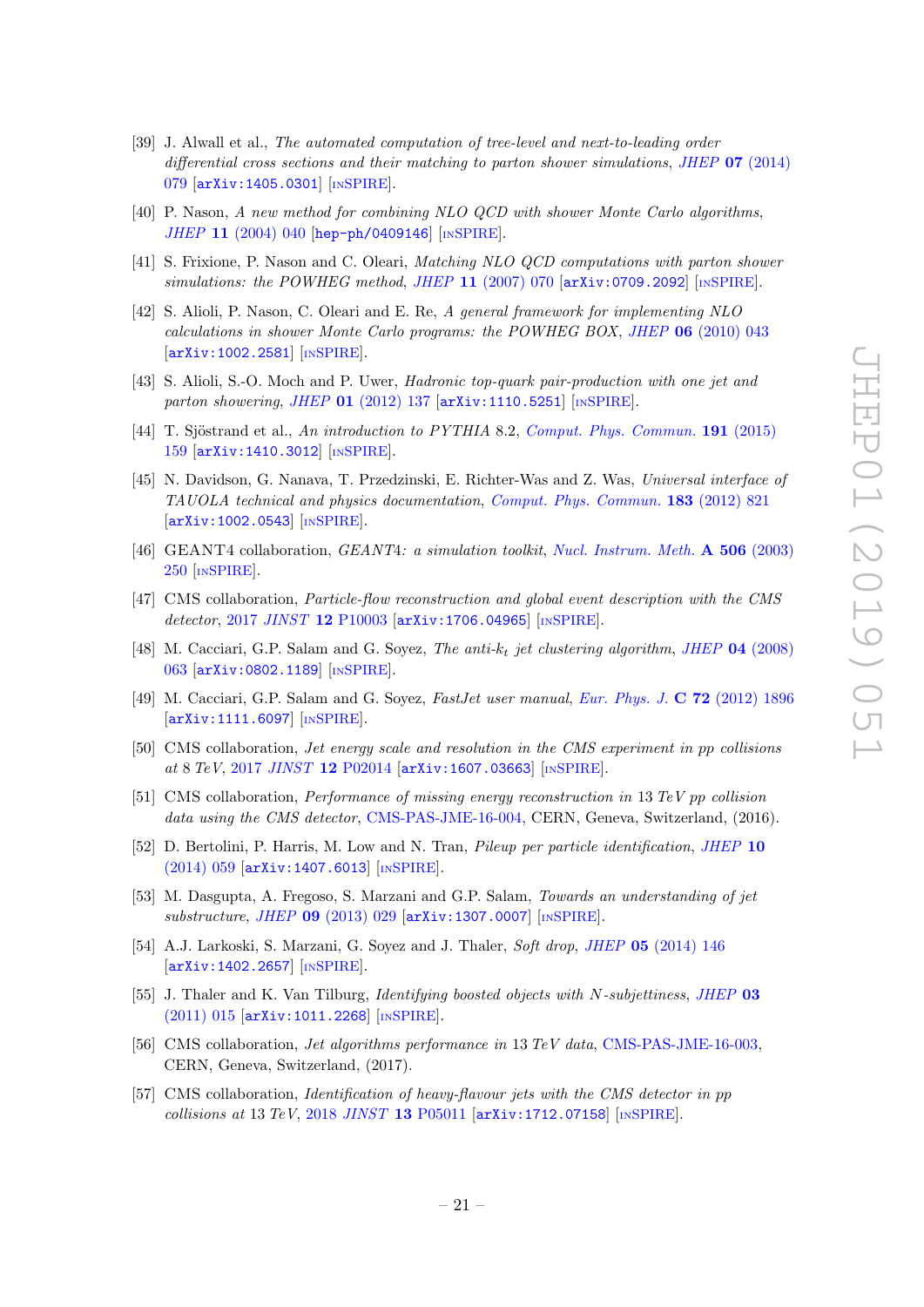- <span id="page-22-0"></span>[58] CMS collaboration, Tau identification in boosted topologies, [CMS-DP-2016-038,](http://cds.cern.ch/record/2202971) CERN, Geneva, Switzerland, (2016).
- <span id="page-22-1"></span>[59] M. Wobisch and T. Wengler, Hadronization corrections to jet cross-sections in deep inelastic scattering, in Monte Carlo generators for HERA physics. Proceedings, Workshop, Hamburg, Germany, (1998), pg. 270 [[hep-ph/9907280](https://arxiv.org/abs/hep-ph/9907280)] [IN[SPIRE](https://inspirehep.net/search?p=find+EPRINT+hep-ph/9907280)].
- <span id="page-22-2"></span>[60] CMS collaboration, Performance of tau-lepton reconstruction and identification in CMS, 2012 JINST 7 [P01001](https://doi.org/10.1088/1748-0221/7/01/P01001) [[arXiv:1109.6034](https://arxiv.org/abs/1109.6034)] [IN[SPIRE](https://inspirehep.net/search?p=find+EPRINT+arXiv:1109.6034)].
- <span id="page-22-3"></span>[61] T. Hastie, J. Friedman and R. Tibshirani, The elements of statistical learning: data mining, inference and prediction, [Springer,](https://doi.org/10.1007/978-0-387-21606-5) New York, U.S.A., (2001).
- <span id="page-22-4"></span>[62] CMS collaboration, Performance of electron reconstruction and selection with the CMS  $\alpha$  detector in proton-proton collisions at  $\sqrt{s} = 8$  TeV, 2015 JINST 10 [P06005](https://doi.org/10.1088/1748-0221/10/06/P06005) [[arXiv:1502.02701](https://arxiv.org/abs/1502.02701)] [IN[SPIRE](https://inspirehep.net/search?p=find+EPRINT+arXiv:1502.02701)].
- <span id="page-22-5"></span>[63] CMS collaboration, Performance of CMS muon reconstruction in pp collision events at  $\sqrt{s}$  = 7 TeV, 2012 JINST 7 [P10002](https://doi.org/10.1088/1748-0221/7/10/P10002) [[arXiv:1206.4071](https://arxiv.org/abs/1206.4071)] [IN[SPIRE](https://inspirehep.net/search?p=find+EPRINT+arXiv:1206.4071)].
- <span id="page-22-6"></span>[64] CMS collaboration, Search for neutral MSSM Higgs bosons decaying to tau pairs in pp collisions at  $\sqrt{s} = 7$  TeV, [Phys. Rev. Lett.](https://doi.org/10.1103/PhysRevLett.106.231801) 106 (2011) 231801 [[arXiv:1104.1619](https://arxiv.org/abs/1104.1619)] [IN[SPIRE](https://inspirehep.net/search?p=find+EPRINT+arXiv:1104.1619)].
- [65] L. Bianchini, J. Conway, E.K. Friis and C. Veelken, Reconstruction of the Higgs mass in  $H \rightarrow \tau\tau$  events by dynamical likelihood techniques, [J. Phys. Conf. Ser.](https://doi.org/10.1088/1742-6596/513/2/022035) 513 (2014) 022035 [IN[SPIRE](https://inspirehep.net/search?p=find+J+%22J.Phys.Conf.Ser.,513,022035%22)].
- <span id="page-22-7"></span>[66] L. Bianchini et al., Reconstruction of the Higgs mass in events with Higgs bosons decaying into a pair of  $\tau$  leptons using matrix element techniques, [Nucl. Instrum. Meth.](https://doi.org/10.1016/j.nima.2017.05.001) A 862 (2017) [54](https://doi.org/10.1016/j.nima.2017.05.001) [[arXiv:1603.05910](https://arxiv.org/abs/1603.05910)] [IN[SPIRE](https://inspirehep.net/search?p=find+EPRINT+arXiv:1603.05910)].
- <span id="page-22-8"></span>[67] F. Garwood, Fiducial limits for the Poisson distribution, [Biometrika](https://doi.org/10.1093/biomet/28.3-4.437) 28 (1936) 437.
- <span id="page-22-9"></span>[68] M. Bahr et al.,  $HERWIG++$  physics and manual, [Eur. Phys. J.](https://doi.org/10.1140/epjc/s10052-008-0798-9) C 58 (2008) 639 [[arXiv:0803.0883](https://arxiv.org/abs/0803.0883)] [IN[SPIRE](https://inspirehep.net/search?p=find+EPRINT+arXiv:0803.0883)].
- <span id="page-22-10"></span>[69] CMS collaboration, CMS luminosity measurements for the 2016 data taking period, [CMS-PAS-LUM-17-001,](http://cds.cern.ch/record/2257069) CERN, Geneva, Switzerland, (2017).
- <span id="page-22-11"></span>[70] A.L. Read, Presentation of search results: the  $CL<sub>s</sub>$  technique, J. Phys. **G 28** [\(2002\) 2693](https://doi.org/10.1088/0954-3899/28/10/313) [IN[SPIRE](https://inspirehep.net/search?p=find+J+%22J.Phys.,G28,2693%22)].
- <span id="page-22-12"></span>[71] G. Cowan, K. Cranmer, E. Gross and O. Vitells, Asymptotic formulae for likelihood-based tests of new physics, [Eur. Phys. J.](https://doi.org/10.1140/epjc/s10052-011-1554-0) C 71 (2011) 1554 [Erratum ibid. C 73 (2013) 2501] [[arXiv:1007.1727](https://arxiv.org/abs/1007.1727)] [IN[SPIRE](https://inspirehep.net/search?p=find+EPRINT+arXiv:1007.1727)].
- <span id="page-22-13"></span>[72] T. Junk, Confidence level computation for combining searches with small statistics, [Nucl.](https://doi.org/10.1016/S0168-9002(99)00498-2) [Instrum. Meth.](https://doi.org/10.1016/S0168-9002(99)00498-2) A 434 (1999) 435 [[hep-ex/9902006](https://arxiv.org/abs/hep-ex/9902006)] [IN[SPIRE](https://inspirehep.net/search?p=find+EPRINT+hep-ex/9902006)].
- <span id="page-22-14"></span>[73] ATLAS, CMS collaborations and LHC HIGGS COMBINATION Group, *Procedure for the* LHC Higgs boson search combination in Summer 2011, [ATL-PHYS-PUB-2011-11,](http://cds.cern.ch/record/1379837) CERN, Geneva, Switzerland, (2011).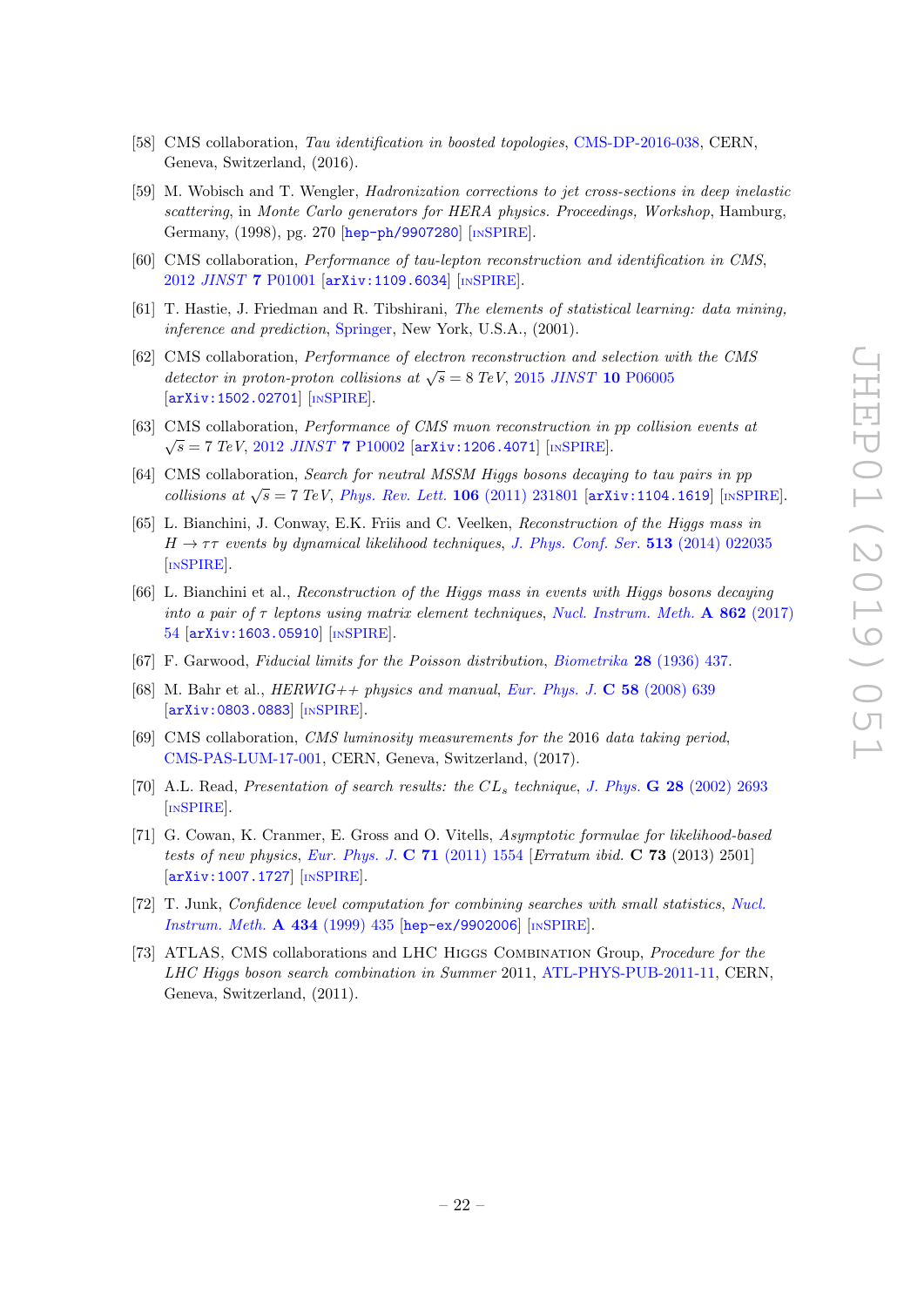## The CMS collaboration

### <span id="page-23-0"></span>Yerevan Physics Institute, Yerevan, Armenia

A.M. Sirunyan, A. Tumasyan

#### Institut für Hochenergiephysik, Wien, Austria

W. Adam, F. Ambrogi, E. Asilar, T. Bergauer, J. Brandstetter, E. Brondolin, M. Dragicevic, J. Erö, A. Escalante Del Valle, M. Flechl, M. Friedl, R. Frühwirth<sup>1</sup>, V.M. Ghete, J. Grossmann, J. Hrubec, M. Jeitler<sup>1</sup>, A. König, N. Krammer, I. Krätschmer, D. Liko, T. Madlener, I. Mikulec, E. Pree, N. Rad, H. Rohringer, J. Schieck<sup>1</sup>, R. Schöfbeck, M. Spanring, D. Spitzbart, A. Taurok, W. Waltenberger, J. Wittmann, C.-E. Wulz<sup>1</sup>, M. Zarucki

#### Institute for Nuclear Problems, Minsk, Belarus

V. Chekhovsky, V. Mossolov, J. Suarez Gonzalez

#### Universiteit Antwerpen, Antwerpen, Belgium

E.A. De Wolf, D. Di Croce, X. Janssen, J. Lauwers, M. Pieters, M. Van De Klundert, H. Van Haevermaet, P. Van Mechelen, N. Van Remortel

## Vrije Universiteit Brussel, Brussel, Belgium

S. Abu Zeid, F. Blekman, J. D'Hondt, I. De Bruyn, J. De Clercq, K. Deroover, G. Flouris, D. Lontkovskyi, S. Lowette, I. Marchesini, S. Moortgat, L. Moreels, Q. Python, K. Skovpen, S. Tavernier, W. Van Doninck, P. Van Mulders, I. Van Parijs

# Université Libre de Bruxelles, Bruxelles, Belgium

D. Beghin, B. Bilin, H. Brun, B. Clerbaux, G. De Lentdecker, H. Delannoy, B. Dorney, G. Fasanella, L. Favart, R. Goldouzian, A. Grebenyuk, A.K. Kalsi, T. Lenzi, J. Luetic, T. Seva, E. Starling, C. Vander Velde, P. Vanlaer, D. Vannerom, R. Yonamine

#### Ghent University, Ghent, Belgium

T. Cornelis, D. Dobur, A. Fagot, M. Gul, I. Khvastunov<sup>2</sup>, D. Poyraz, C. Roskas, D. Trocino, M. Tytgat, W. Verbeke, B. Vermassen, M. Vit, N. Zaganidis

#### Université Catholique de Louvain, Louvain-la-Neuve, Belgium

H. Bakhshiansohi, O. Bondu, S. Brochet, G. Bruno, C. Caputo, A. Caudron, P. David, S. De Visscher, C. Delaere, M. Delcourt, B. Francois, A. Giammanco, G. Krintiras, V. Lemaitre, A. Magitteri, A. Mertens, M. Musich, K. Piotrzkowski, L. Quertenmont, A. Saggio, M. Vidal Marono, S. Wertz, J. Zobec

# Centro Brasileiro de Pesquisas Fisicas, Rio de Janeiro, Brazil

W.L. Aldá Júnior, F.L. Alves, G.A. Alves, L. Brito, G. Correia Silva, C. Hensel, A. Moraes, M.E. Pol, P. Rebello Teles

# Universidade do Estado do Rio de Janeiro, Rio de Janeiro, Brazil

E. Belchior Batista Das Chagas, W. Carvalho, J. Chinellato<sup>3</sup>, E. Coelho, E.M. Da Costa, G.G. Da Silveira<sup>4</sup>, D. De Jesus Damiao, S. Fonseca De Souza, H. Malbouisson, M. Medina Jaime<sup>5</sup>, M. Melo De Almeida, C. Mora Herrera, L. Mundim, H. Nogima,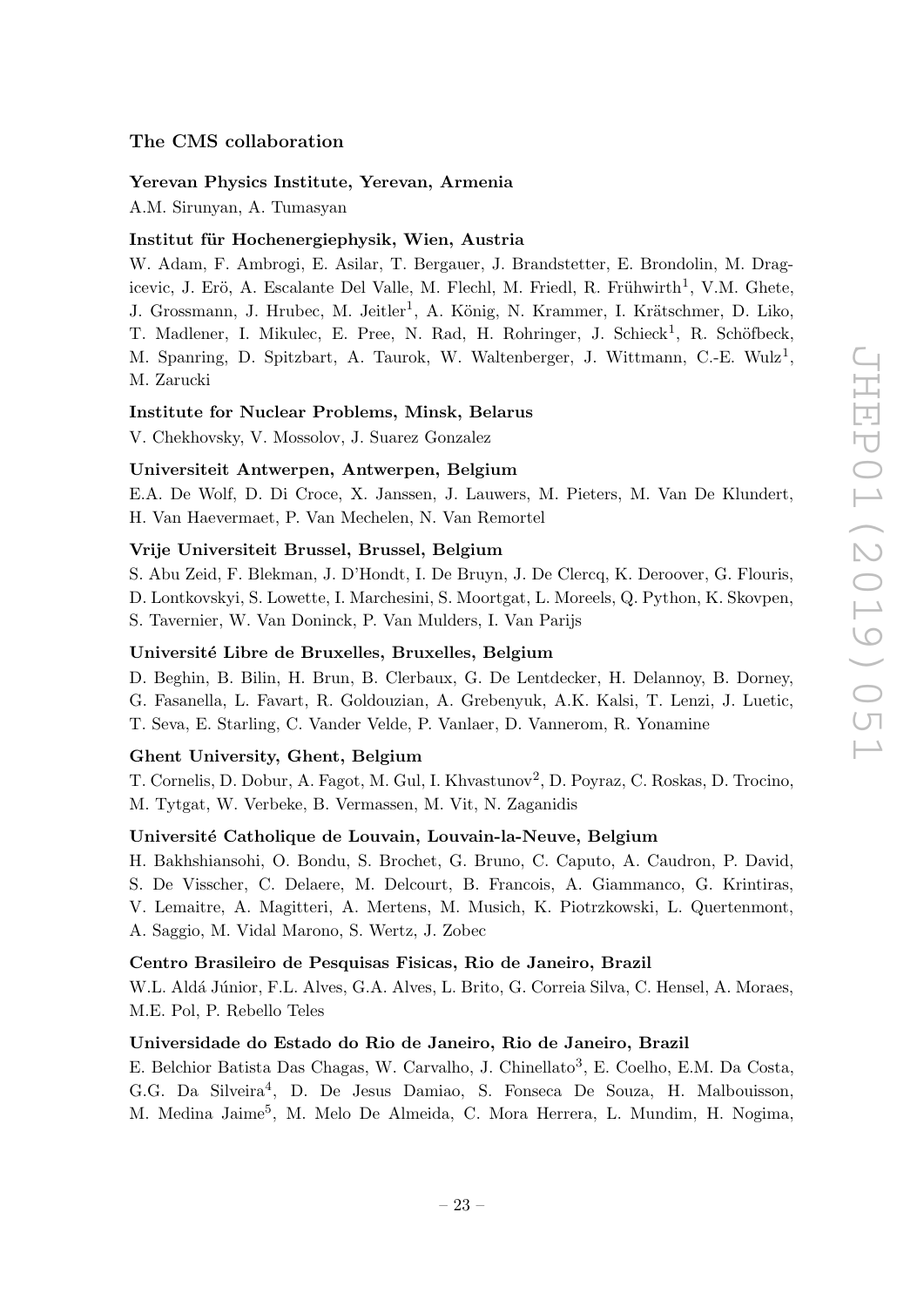L.J. Sanchez Rosas, A. Santoro, A. Sznajder, M. Thiel, E.J. Tonelli Manganote<sup>3</sup>, F. Torres Da Silva De Araujo, A. Vilela Pereira

# Universidade Estadual Paulista <sup>a</sup>, Universidade Federal do ABC  $^b$ , São Paulo, Brazil

S. Ahuja<sup>a</sup>, C.A. Bernardes<sup>a</sup>, L. Calligaris<sup>a</sup>, T.R. Fernandez Perez Tomei<sup>a</sup>, E.M. Gregores<sup>b</sup>, P.G. Mercadante<sup>b</sup>, S.F. Novaes<sup>a</sup>, SandraS. Padula<sup>a</sup>, D. Romero Abad<sup>b</sup>, J.C. Ruiz Vargas<sup>a</sup>

# Institute for Nuclear Research and Nuclear Energy, Bulgarian Academy of Sciences, Sofia, Bulgaria

A. Aleksandrov, R. Hadjiiska, P. Iaydjiev, A. Marinov, M. Misheva, M. Rodozov, M. Shopova, G. Sultanov

### University of Sofia, Sofia, Bulgaria

A. Dimitrov, L. Litov, B. Pavlov, P. Petkov

# Beihang University, Beijing, China

W. Fang<sup>6</sup>, X. Gao<sup>6</sup>, L. Yuan

# Institute of High Energy Physics, Beijing, China

M. Ahmad, J.G. Bian, G.M. Chen, H.S. Chen, M. Chen, Y. Chen, C.H. Jiang, D. Leggat, H. Liao, Z. Liu, F. Romeo, S.M. Shaheen, A. Spiezia, J. Tao, C. Wang, Z. Wang, E. Yazgan, H. Zhang, J. Zhao

# State Key Laboratory of Nuclear Physics and Technology, Peking University, Beijing, China

Y. Ban, G. Chen, J. Li, Q. Li, S. Liu, Y. Mao, S.J. Qian, D. Wang, Z. Xu

### Tsinghua University, Beijing, China

Y. Wang

### Universidad de Los Andes, Bogota, Colombia

C. Avila, A. Cabrera, C.A. Carrillo Montoya, L.F. Chaparro Sierra, C. Florez, C.F. González Hernández, M.A. Segura Delgado

# University of Split, Faculty of Electrical Engineering, Mechanical Engineering and Naval Architecture, Split, Croatia

B. Courbon, N. Godinovic, D. Lelas, I. Puljak, P.M. Ribeiro Cipriano, T. Sculac

#### University of Split, Faculty of Science, Split, Croatia

Z. Antunovic, M. Kovac

# Institute Rudjer Boskovic, Zagreb, Croatia

V. Brigljevic, D. Ferencek, K. Kadija, B. Mesic, A. Starodumov<sup>7</sup>, T. Susa

### University of Cyprus, Nicosia, Cyprus

M.W. Ather, A. Attikis, G. Mavromanolakis, J. Mousa, C. Nicolaou, F. Ptochos, P.A. Razis, H. Rykaczewski

# Charles University, Prague, Czech Republic

M. Finger<sup>8</sup>, M. Finger  $Jr.^8$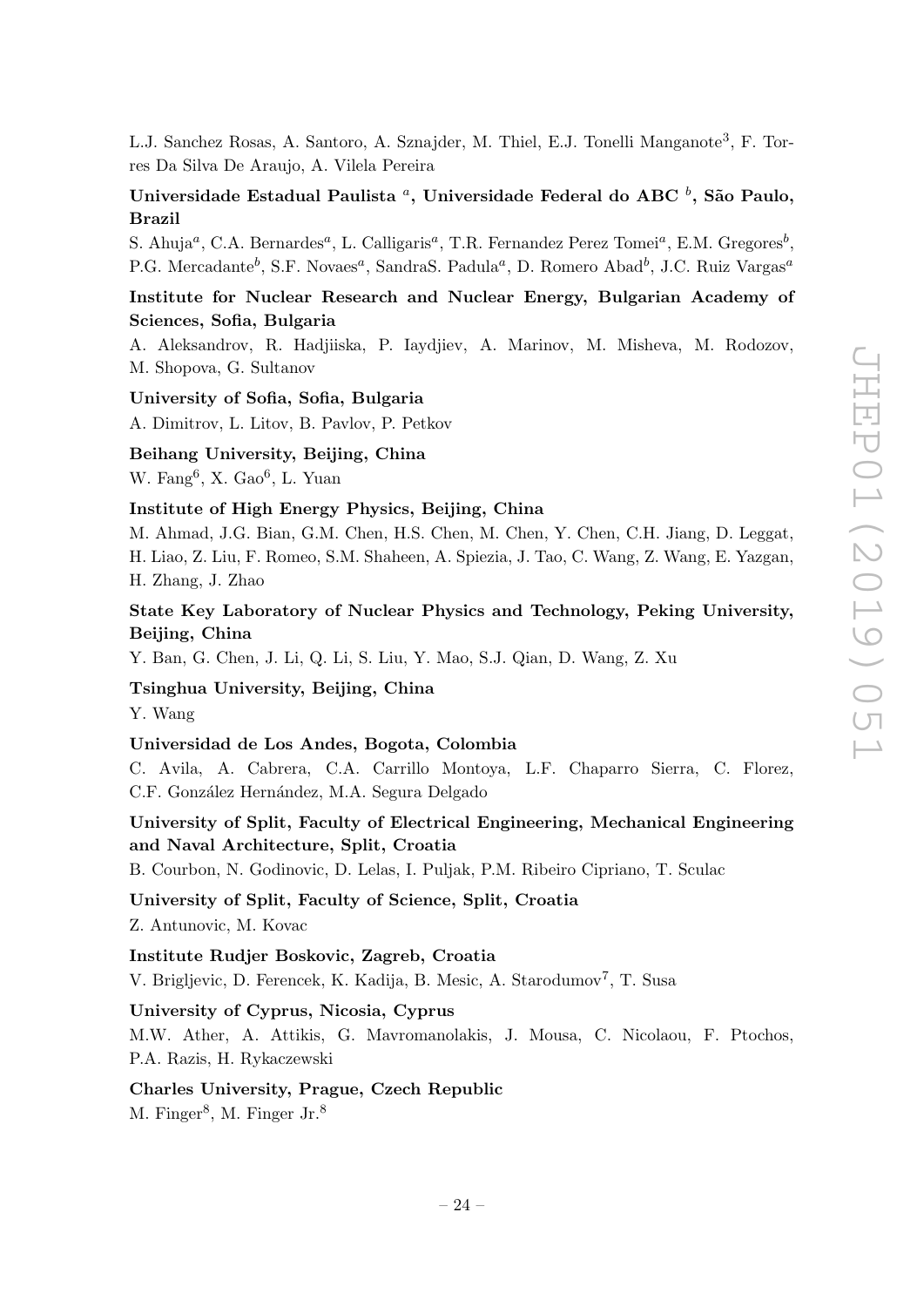### Universidad San Francisco de Quito, Quito, Ecuador

E. Carrera Jarrin

# Academy of Scientific Research and Technology of the Arab Republic of Egypt, Egyptian Network of High Energy Physics, Cairo, Egypt

A. Ellithi Kamel<sup>9</sup>, Y. Mohammed<sup>10</sup>, E. Salama<sup>11,12</sup>

National Institute of Chemical Physics and Biophysics, Tallinn, Estonia S. Bhowmik, R.K. Dewanjee, M. Kadastik, L. Perrini, M. Raidal, C. Veelken

Department of Physics, University of Helsinki, Helsinki, Finland

P. Eerola, H. Kirschenmann, J. Pekkanen, M. Voutilainen

### Helsinki Institute of Physics, Helsinki, Finland

J. Havukainen, J.K. Heikkilä, T. Järvinen, V. Karimäki, R. Kinnunen, T. Lampén,

K. Lassila-Perini, S. Laurila, S. Lehti, T. Lindén, P. Luukka, T. Mäenpää, H. Siikonen, E. Tuominen, J. Tuominiemi

Lappeenranta University of Technology, Lappeenranta, Finland T. Tuuva

#### IRFU, CEA, Université Paris-Saclay, Gif-sur-Yvette, France

M. Besancon, F. Couderc, M. Dejardin, D. Denegri, J.L. Faure, F. Ferri, S. Ganjour, S. Ghosh, A. Givernaud, P. Gras, G. Hamel de Monchenault, P. Jarry, C. Leloup, E. Locci, M. Machet, J. Malcles, G. Negro, J. Rander, A. Rosowsky, M.O. Sahin, M. Titov ¨

# Laboratoire Leprince-Ringuet, Ecole polytechnique, CNRS/IN2P3, Université Paris-Saclay, Palaiseau, France

A. Abdulsalam13, C. Amendola, I. Antropov, S. Baffioni, F. Beaudette, P. Busson, L. Cadamuro, C. Charlot, R. Granier de Cassagnac, M. Jo, I. Kucher, S. Lisniak, A. Lobanov, J. Martin Blanco, M. Nguyen, C. Ochando, G. Ortona, P. Paganini, P. Pigard, R. Salerno, J.B. Sauvan, Y. Sirois, A.G. Stahl Leiton, Y. Yilmaz, A. Zabi, A. Zghiche

# Université de Strasbourg, CNRS, IPHC UMR 7178, F-67000 Strasbourg, France

J.-L. Agram14, J. Andrea, D. Bloch, J.-M. Brom, M. Buttignol, E.C. Chabert, C. Collard, E. Conte<sup>14</sup>, X. Coubez, F. Drouhin<sup>14</sup>, J.-C. Fontaine<sup>14</sup>, D. Gelé, U. Goerlach, M. Jansová, P. Juillot, A.-C. Le Bihan, N. Tonon, P. Van Hove

# Centre de Calcul de l'Institut National de Physique Nucleaire et de Physique des Particules, CNRS/IN2P3, Villeurbanne, France

# S. Gadrat

# Université de Lyon, Université Claude Bernard Lyon 1, CNRS-IN2P3, Institut de Physique Nucléaire de Lyon, Villeurbanne, France

S. Beauceron, C. Bernet, G. Boudoul, N. Chanon, R. Chierici, D. Contardo, P. Depasse, H. El Mamouni, J. Fay, L. Finco, S. Gascon, M. Gouzevitch, G. Grenier, B. Ille, F. Lagarde, I.B. Laktineh, H. Lattaud, M. Lethuillier, L. Mirabito, A.L. Pequegnot, S. Perries, A. Popov<sup>15</sup>, V. Sordini, M. Vander Donckt, S. Viret, S. Zhang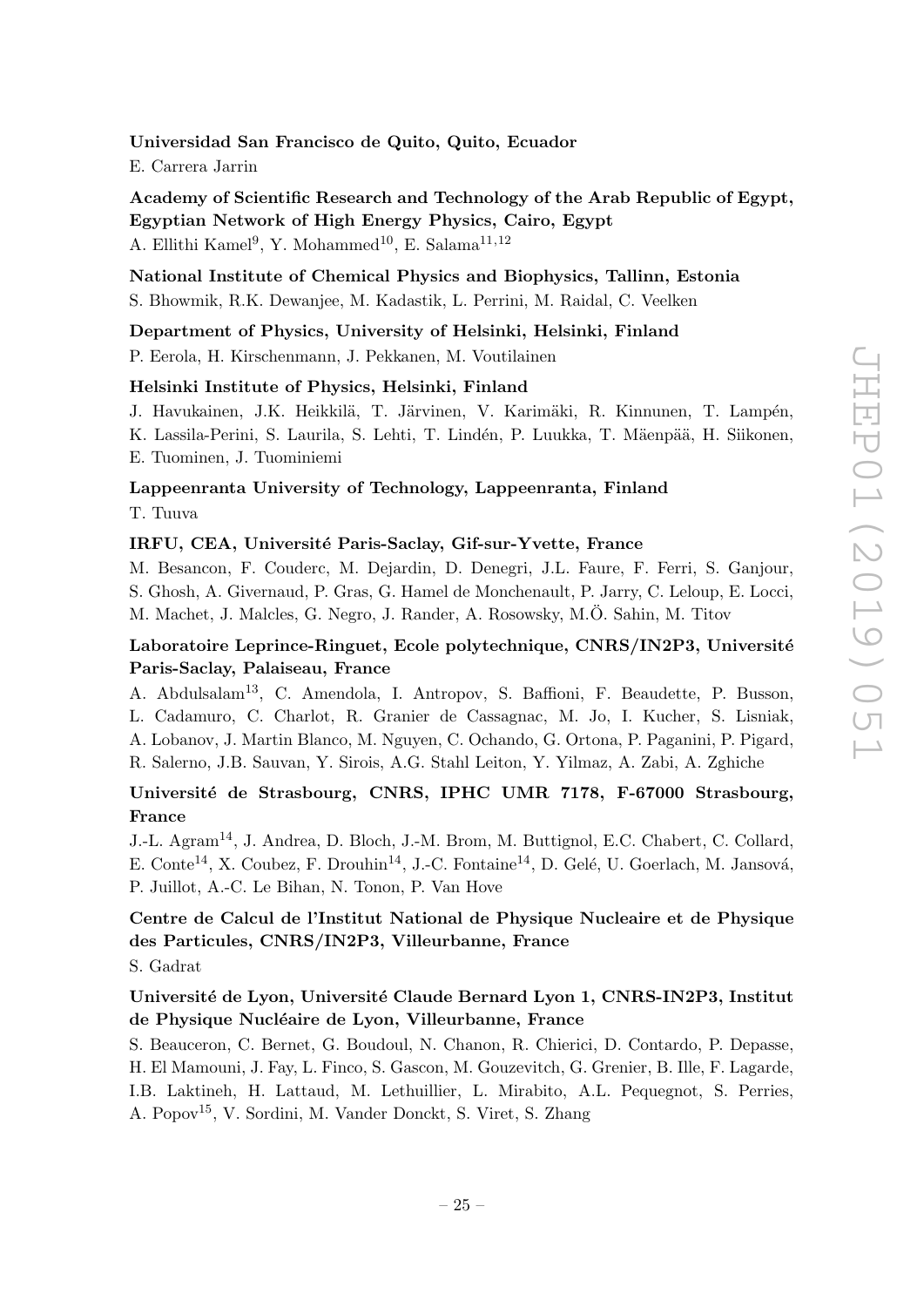### Georgian Technical University, Tbilisi, Georgia

T. Toriashvili $^{16}$ 

Tbilisi State University, Tbilisi, Georgia

Z. Tsamalaidze<sup>8</sup>

## RWTH Aachen University, I. Physikalisches Institut, Aachen, Germany

C. Autermann, L. Feld, M.K. Kiesel, K. Klein, M. Lipinski, M. Preuten, M.P. Rauch, C. Schomakers, J. Schulz, M. Teroerde, B. Wittmer, V. Zhukov<sup>15</sup>

#### RWTH Aachen University, III. Physikalisches Institut A, Aachen, Germany

A. Albert, D. Duchardt, M. Endres, M. Erdmann, S. Erdweg, T. Esch, R. Fischer, A. Güth, T. Hebbeker, C. Heidemann, K. Hoepfner, S. Knutzen, M. Merschmeyer, A. Meyer, P. Millet, S. Mukherjee, T. Pook, M. Radziej, H. Reithler, M. Rieger, F. Scheuch, D. Teyssier, S. Thüer

#### RWTH Aachen University, III. Physikalisches Institut B, Aachen, Germany

G. Flügge, B. Kargoll, T. Kress, A. Künsken, T. Müller, A. Nehrkorn, A. Nowack, C. Pistone, O. Pooth, A. Stahl<sup>17</sup>

## Deutsches Elektronen-Synchrotron, Hamburg, Germany

M. Aldaya Martin, T. Arndt, C. Asawatangtrakuldee, K. Beernaert, O. Behnke, U. Behrens, A. Bermúdez Martínez, A.A. Bin Anuar, K. Borras<sup>18</sup>, V. Botta, A. Campbell, P. Connor, C. Contreras-Campana, F. Costanza, V. Danilov, A. De Wit, C. Diez Pardos, D. Domínguez Damiani, G. Eckerlin, D. Eckstein, T. Eichhorn, E. Eren, E. Gallo<sup>19</sup>, J. Garay Garcia, A. Geiser, J.M. Grados Luyando, A. Grohsjean, P. Gunnellini, M. Guthoff, A. Harb, J. Hauk, M. Hempel<sup>20</sup>, H. Jung, M. Kasemann, J. Keaveney, C. Kleinwort, J. Knolle, I. Korol, D. Krücker, W. Lange, A. Lelek, T. Lenz, K. Lipka, W. Lohmann<sup>20</sup>, R. Mankel, I.-A. Melzer-Pellmann, A.B. Meyer, M. Meyer, M. Missiroli, G. Mittag, J. Mnich, A. Mussgiller, D. Pitzl, A. Raspereza, M. Savitskyi, P. Saxena, R. Shevchenko, N. Stefaniuk, H. Tholen, G.P. Van Onsem, R. Walsh, Y. Wen, K. Wichmann, C. Wissing, O. Zenaiev

#### University of Hamburg, Hamburg, Germany

R. Aggleton, S. Bein, V. Blobel, M. Centis Vignali, T. Dreyer, E. Garutti, D. Gonzalez, J. Haller, A. Hinzmann, M. Hoffmann, A. Karavdina, G. Kasieczka, R. Klanner, R. Kogler, N. Kovalchuk, S. Kurz, D. Marconi, J. Multhaup, M. Niedziela, D. Nowatschin, T. Peiffer, A. Perieanu, A. Reimers, C. Scharf, P. Schleper, A. Schmidt, S. Schumann, J. Schwandt, J. Sonneveld, H. Stadie, G. Steinbrück, F.M. Stober, M. Stöver, D. Troendle, E. Usai, A. Vanhoefer, B. Vormwald

#### Karlsruher Institut fuer Technology

M. Akbiyik, C. Barth, M. Baselga, S. Baur, E. Butz, R. Caspart, T. Chwalek, F. Colombo, W. De Boer, A. Dierlamm, N. Faltermann, B. Freund, R. Friese, M. Giffels, M.A. Harrendorf, F. Hartmann<sup>17</sup>, S.M. Heindl, U. Husemann, F. Kassel<sup>17</sup>, S. Kudella, H. Mildner, M.U. Mozer, Th. Müller, M. Plagge, G. Quast, K. Rabbertz, M. Schröder, I. Shvetsov,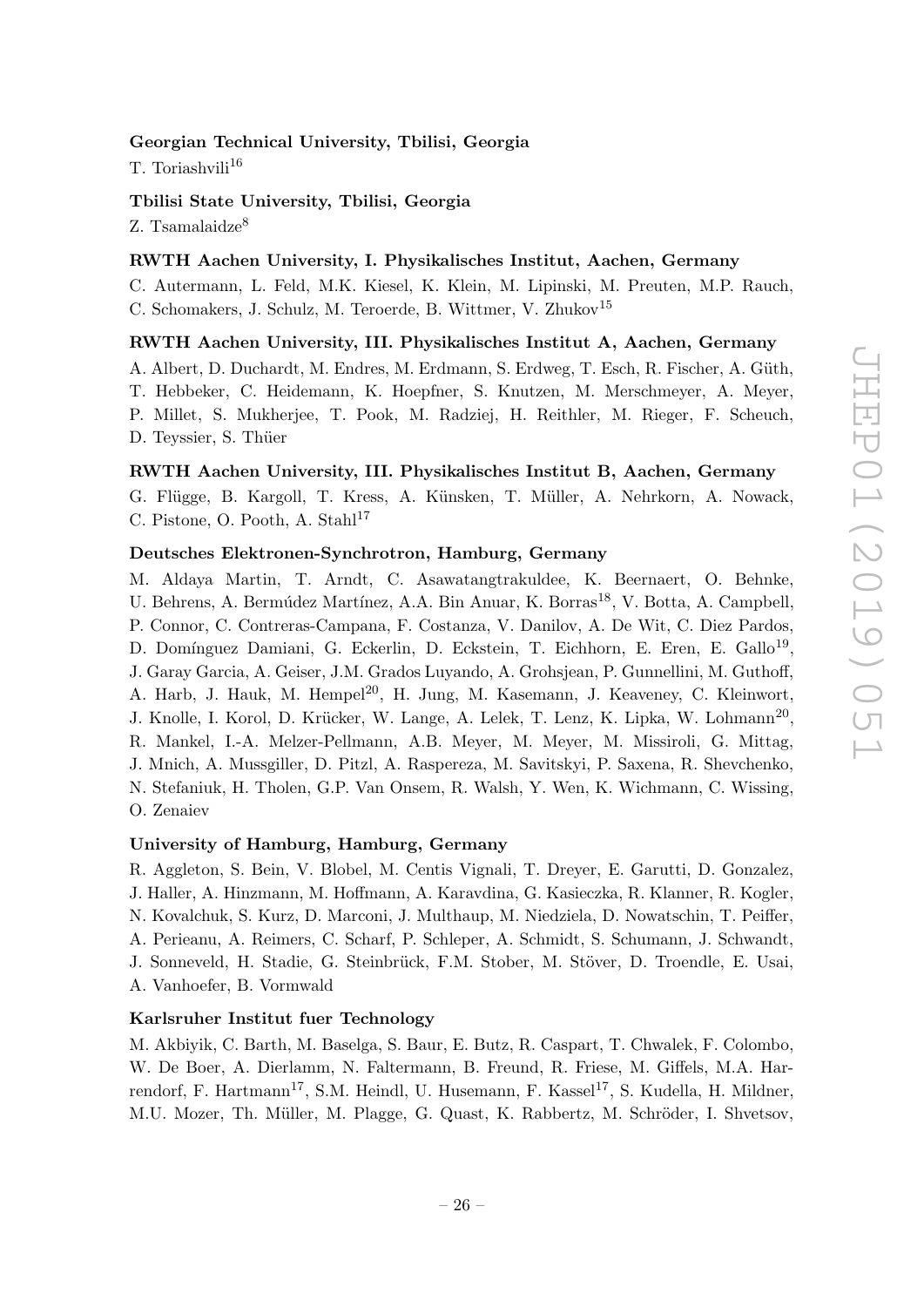G. Sieber, H.J. Simonis, R. Ulrich, S. Wayand, M. Weber, T. Weiler, S. Williamson, C. Wöhrmann, R. Wolf

# Institute of Nuclear and Particle Physics (INPP), NCSR Demokritos, Aghia Paraskevi, Greece

G. Anagnostou, G. Daskalakis, T. Geralis, A. Kyriakis, D. Loukas, I. Topsis-Giotis

#### National and Kapodistrian University of Athens, Athens, Greece

G. Karathanasis, S. Kesisoglou, A. Panagiotou, N. Saoulidou, E. Tziaferi

National Technical University of Athens, Athens, Greece K. Kousouris, I. Papakrivopoulos

#### University of Ioánnina, Ioánnina, Greece

I. Evangelou, C. Foudas, P. Gianneios, P. Katsoulis, P. Kokkas, S. Mallios, N. Manthos, I. Papadopoulos, E. Paradas, J. Strologas, F.A. Triantis, D. Tsitsonis

# MTA-ELTE Lendület CMS Particle and Nuclear Physics Group, Eötvös Loránd University, Budapest, Hungary

M. Csanad, N. Filipovic, G. Pasztor, O. Surányi, G.I. Veres<sup>21</sup>

# Wigner Research Centre for Physics, Budapest, Hungary

G. Bencze, C. Hajdu, D. Horvath<sup>22</sup>, Á. Hunyadi, F. Sikler, T.Á. Vámi, V. Veszpremi, G. Vesztergombi $^{21}$ 

## Institute of Nuclear Research ATOMKI, Debrecen, Hungary

N. Beni, S. Czellar, J. Karancsi<sup>23</sup>, A. Makovec, J. Molnar, Z. Szillasi

Institute of Physics, University of Debrecen, Debrecen, Hungary M. Bartók<sup>21</sup>, P. Raics, Z.L. Trocsanyi, B. Ujvari

### Indian Institute of Science (IISc), Bangalore, India

S. Choudhury, J.R. Komaragiri

# National Institute of Science Education and Research, HBNI, Bhubaneswar, India

S. Bahinipati<sup>24</sup>, P. Mal, K. Mandal, A. Nayak<sup>25</sup>, D.K. Sahoo<sup>24</sup>, S.K. Swain

#### Panjab University, Chandigarh, India

S. Bansal, S.B. Beri, V. Bhatnagar, S. Chauhan, R. Chawla, N. Dhingra, R. Gupta, A. Kaur, M. Kaur, S. Kaur, R. Kumar, P. Kumari, M. Lohan, A. Mehta, S. Sharma, J.B. Singh, G. Walia

# University of Delhi, Delhi, India

A. Bhardwaj, B.C. Choudhary, R.B. Garg, S. Keshri, A. Kumar, Ashok Kumar, S. Malhotra, M. Naimuddin, K. Ranjan, Aashaq Shah, R. Sharma

# Saha Institute of Nuclear Physics, HBNI, Kolkata, India

R. Bhardwaj<sup>26</sup>, R. Bhattacharya, S. Bhattacharya, U. Bhawandeep<sup>26</sup>, D. Bhowmik, S. Dey, S. Dutt<sup>26</sup>, S. Dutta, S. Ghosh, N. Majumdar, K. Mondal, S. Mukhopadhyay, S. Nandan,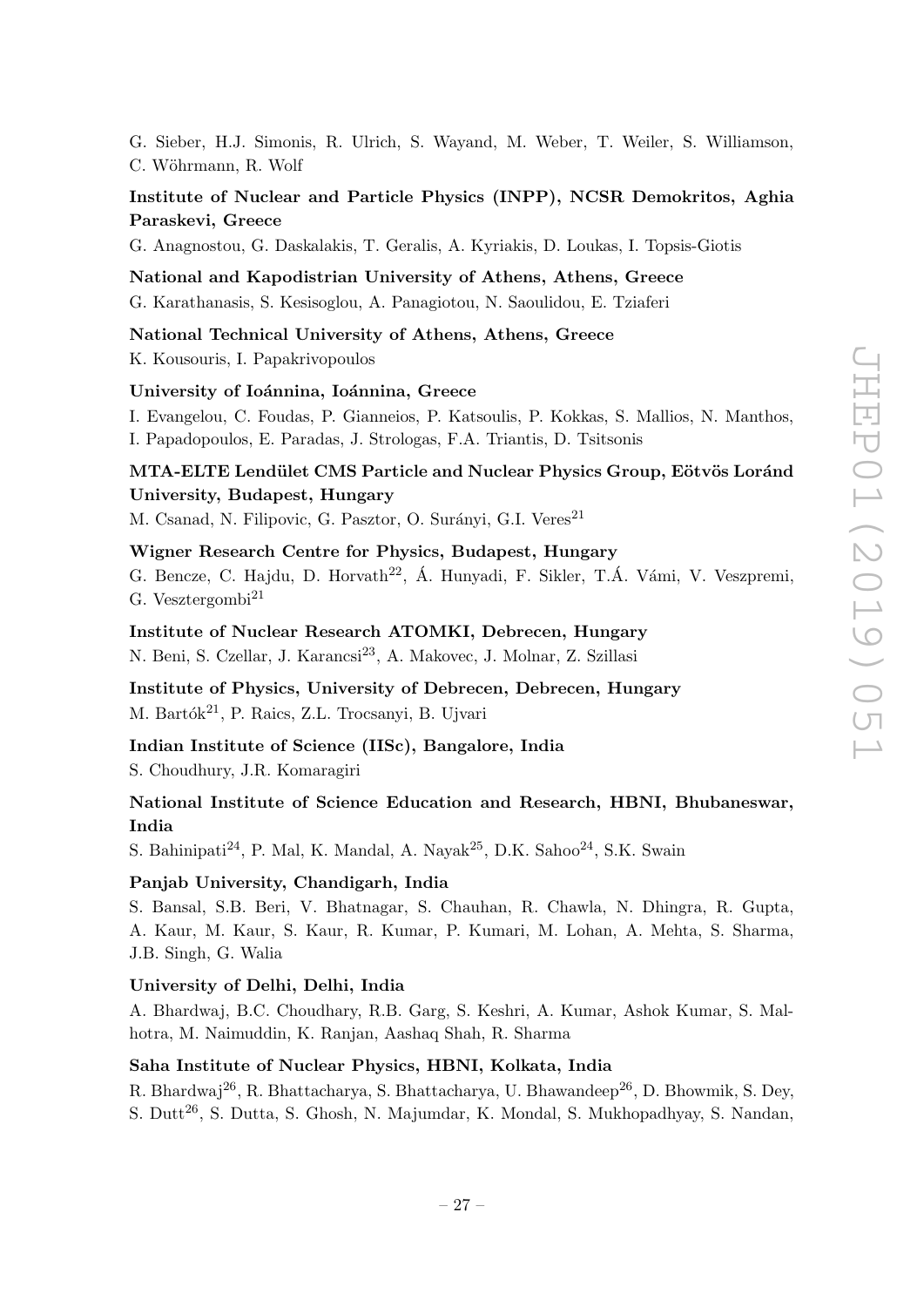A. Purohit, P.K. Rout, A. Roy, S. Roy Chowdhury, S. Sarkar, M. Sharan, B. Singh, S. Thakur<sup>26</sup>

### Indian Institute of Technology Madras, Madras, India

P.K. Behera

# Bhabha Atomic Research Centre, Mumbai, India

R. Chudasama, D. Dutta, V. Jha, V. Kumar, A.K. Mohanty<sup>17</sup>, P.K. Netrakanti, L.M. Pant, P. Shukla, A. Topkar

### Tata Institute of Fundamental Research-A, Mumbai, India

T. Aziz, S. Dugad, B. Mahakud, S. Mitra, G.B. Mohanty, N. Sur, B. Sutar

### Tata Institute of Fundamental Research-B, Mumbai, India

S. Banerjee, S. Bhattacharya, S. Chatterjee, P. Das, M. Guchait, Sa. Jain, S. Kumar, M. Maity<sup>27</sup>, G. Majumder, K. Mazumdar, N. Sahoo, T. Sarkar<sup>27</sup>, N. Wickramage<sup>28</sup>

#### Indian Institute of Science Education and Research (IISER), Pune, India

S. Chauhan, S. Dube, V. Hegde, A. Kapoor, K. Kothekar, S. Pandey, A. Rane, S. Sharma

# Institute for Research in Fundamental Sciences (IPM), Tehran, Iran

S. Chenarani29, E. Eskandari Tadavani, S.M. Etesami29, M. Khakzad, M. Mohammadi Najafabadi, M. Naseri, S. Paktinat Mehdiabadi $^{30}$ , F. Rezaei Hosseinabadi, B. Safarzadeh $^{31}$ , M. Zeinali

### University College Dublin, Dublin, Ireland

M. Felcini, M. Grunewald

# INFN Sezione di Bari <sup>a</sup>, Università di Bari  $^b$ , Politecnico di Bari  $^c$ , Bari, Italy

M. Abbrescia<sup>a,b</sup>, C. Calabria<sup>a,b</sup>, A. Colaleo<sup>a</sup>, D. Creanza<sup>a,c</sup>, L. Cristella<sup>a,b</sup>, N. De Filippis<sup>a,c</sup>, M. De Palma<sup>a,b</sup>, A. Di Florio<sup>a,b</sup>, F. Errico<sup>a,b</sup>, L. Fiore<sup>a</sup>, A. Gelmi<sup>a,b</sup>, G. Iaselli<sup>a,c</sup>, S. Lezki<sup>a,b</sup>, G. Maggi<sup>a,c</sup>, M. Maggi<sup>a</sup>, B. Marangelli<sup>a,b</sup>, G. Miniello<sup>a,b</sup>, S. My<sup>a,b</sup>, S. Nuzzo<sup>a,b</sup>, A. Pompili<sup>a,b</sup>, G. Pugliese<sup>a,c</sup>, R. Radogna<sup>a</sup>, A. Ranieri<sup>a</sup>, G. Selvaggi<sup>a,b</sup>, A. Sharma<sup>a</sup>, L. Silvestris<sup>a, 17</sup>, R. Venditti<sup>a</sup>, P. Verwilligen<sup>a</sup>, G. Zito<sup>a</sup>

# INFN Sezione di Bologna <sup>a</sup>, Università di Bologna  $^b,$  Bologna, Italy

G. Abbiendi<sup>a</sup>, C. Battilana<sup>a,b</sup>, D. Bonacorsi<sup>a,b</sup>, L. Borgonovi<sup>a,b</sup>, S. Braibant-Giacomelli<sup>a,b</sup>, R. Campanini<sup>a,b</sup>, P. Capiluppi<sup>a,b</sup>, A. Castro<sup>a,b</sup>, F.R. Cavallo<sup>a</sup>, S.S. Chhibra<sup>a,b</sup>, G. Codispoti<sup>a,b</sup>, M. Cuffiani<sup>a,b</sup>, G.M. Dallavalle<sup>a</sup>, F. Fabbri<sup>a</sup>, A. Fanfani<sup>a,b</sup>, D. Fasanella<sup>a,b</sup>, P. Giacomelli<sup>a</sup>, C. Grandi<sup>a</sup>, L. Guiducci<sup>a,b</sup>, S. Marcellini<sup>a</sup>, G. Masetti<sup>a</sup>, A. Montanari<sup>a</sup>, F.L. Navarria<sup>a,b</sup>, F. Odorici<sup>a</sup>, A. Perrotta<sup>a</sup>, A.M. Rossi<sup>a,b</sup>, T. Rovelli<sup>a,b</sup>, G.P. Siroli<sup>a,b</sup>, N. Tosi $^a$ 

# INFN Sezione di Catania <sup>a</sup>, Università di Catania  $^b$ , Catania, Italy

S. Albergo<sup>a,b</sup>, S. Costa<sup>a,b</sup>, A. Di Mattia<sup>a</sup>, F. Giordano<sup>a,b</sup>, R. Potenza<sup>a,b</sup>, A. Tricomi<sup>a,b</sup>, C. Tuve<sup> $a,b$ </sup>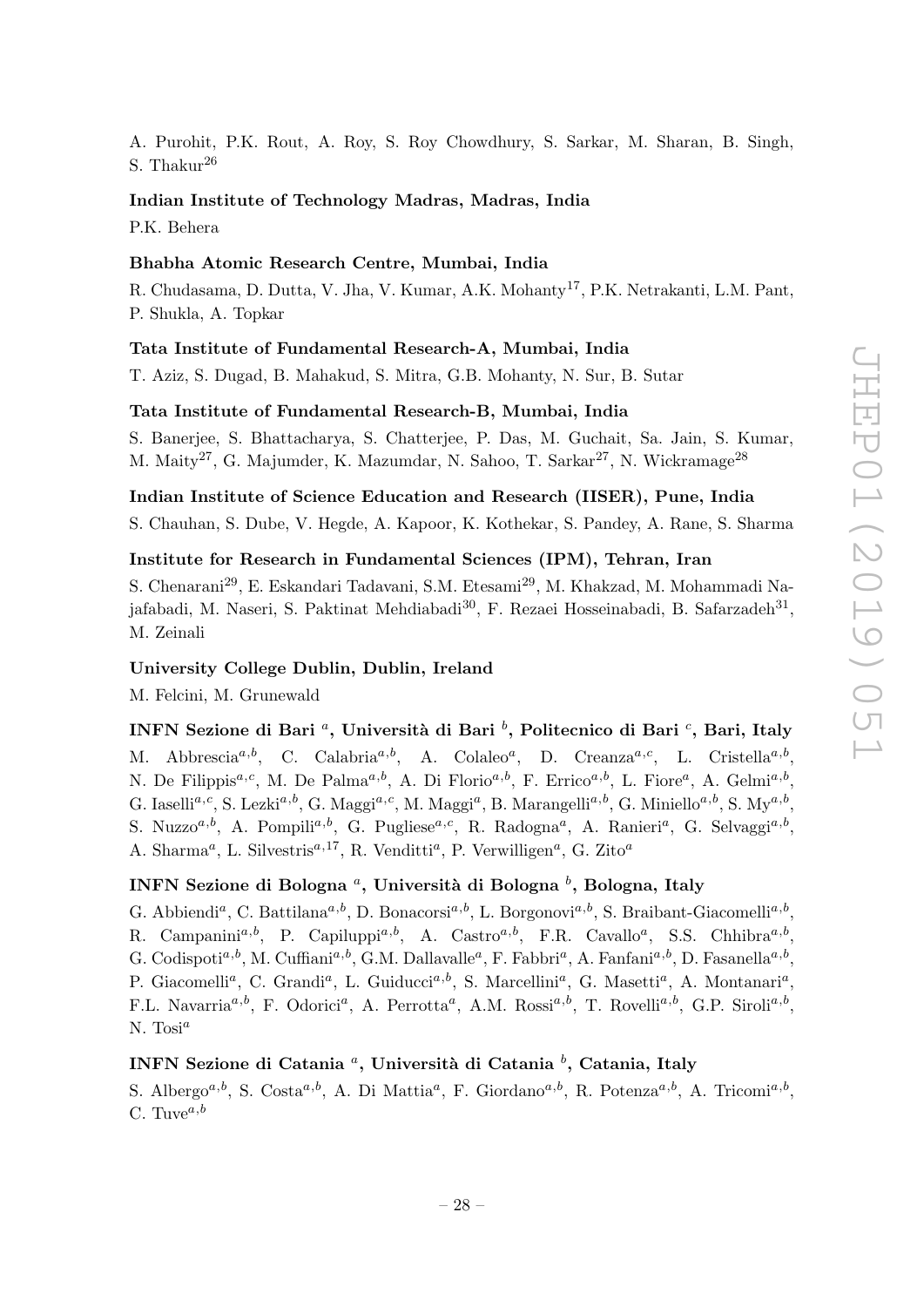# INFN Sezione di Firenze  $^a,$  Università di Firenze  $^b,$  Firenze, Italy

G. Barbagli<sup>a</sup>, K. Chatterjee<sup>a,b</sup>, V. Ciulli<sup>a,b</sup>, C. Civinini<sup>a</sup>, R. D'Alessandro<sup>a,b</sup>, E. Focardi<sup>a,b</sup>, G. Latino, P. Lenzi<sup>a,b</sup>, M. Meschini<sup>a</sup>, S. Paoletti<sup>a</sup>, L. Russo<sup>a, 32</sup>, G. Sguazzoni<sup>a</sup>, D. Strom<sup>a</sup>, L. Viliani $^a$ 

# INFN Laboratori Nazionali di Frascati, Frascati, Italy

L. Benussi, S. Bianco, F. Fabbri, D. Piccolo, F. Primavera<sup>17</sup>

# INFN Sezione di Genova <sup>a</sup>, Università di Genova  $^b,$  Genova, Italy

V. Calvelli<sup>a,b</sup>, F. Ferro<sup>a</sup>, F. Ravera<sup>a,b</sup>, E. Robutti<sup>a</sup>, S. Tosi<sup>a,b</sup>

# INFN Sezione di Milano-Bicocca <sup>a</sup>, Università di Milano-Bicocca <sup>b</sup>, Milano, Italy

A. Benaglia<sup>a</sup>, A. Beschi<sup>b</sup>, L. Brianza<sup>a,b</sup>, F. Brivio<sup>a,b</sup>, V. Ciriolo<sup>a,b,17</sup>, M.E. Dinardo<sup>a,b</sup>, S. Fiorendi<sup>a,b</sup>, S. Gennai<sup>a</sup>, A. Ghezzi<sup>a,b</sup>, P. Govoni<sup>a,b</sup>, M. Malberti<sup>a,b</sup>, S. Malvezzi<sup>a</sup>, R.A. Manzoni<sup>a,b</sup>, D. Menasce<sup>a</sup>, L. Moroni<sup>a</sup>, M. Paganoni<sup>a,b</sup>, K. Pauwels<sup>a,b</sup>, D. Pedrini<sup>a</sup>, S. Pigazzini<sup>a,b,33</sup>, S. Ragazzi<sup>a,b</sup>, T. Tabarelli de Fatis<sup>a,b</sup>

# INFN Sezione di Napoli <sup>a</sup>, Università di Napoli 'Federico II'  $^b$ , Napoli, Italy, Università della Basilicata  $^c$ , Potenza, Italy, Università G. Marconi  $^d$ , Roma, Italy

S. Buontempo<sup>a</sup>, N. Cavallo<sup>a,c</sup>, S. Di Guida<sup>a,d,17</sup>, F. Fabozzi<sup>a,c</sup>, F. Fienga<sup>a,b</sup>, G. Galati<sup>a,b</sup>, A.O.M. Iorio<sup>a,b</sup>, W.A. Khan<sup>a</sup>, L. Lista<sup>a</sup>, S. Meola<sup>a,d,17</sup>, P. Paolucci<sup>a,17</sup>, C. Sciacca<sup>a,b</sup>, F. Thyssen<sup>a</sup>, E. Voevodina<sup>a,b</sup>

# INFN Sezione di Padova <sup>a</sup>, Università di Padova  $^b$ , Padova, Italy, Università di Trento <sup>c</sup>, Trento, Italy

P. Azzi<sup>a</sup>, N. Bacchetta<sup>a</sup>, L. Benato<sup>a,b</sup>, D. Bisello<sup>a,b</sup>, A. Boletti<sup>a,b</sup>, R. Carlin<sup>a,b</sup>, A. Carvalho Antunes De Oliveira<sup>a,b</sup>, P. Checchia<sup>a</sup>, P. De Castro Manzano<sup>a</sup>, T. Dorigo<sup>a</sup>, U. Dosselli<sup>a</sup>, F. Gasparini<sup>a,b</sup>, U. Gasparini<sup>a,b</sup>, A. Gozzelino<sup>a</sup>, S. Lacaprara<sup>a</sup>, M. Margoni<sup>a,b</sup>, A.T. Meneguzzo<sup> $a,b$ </sup>, N. Pozzobon $a,b$ , P. Ronchese $a,b$ , R. Rossin $a,b$ , F. Simonetto $a,b$ , A. Tiko, E. Torassa<sup>a</sup>, M. Zanetti<sup>a,b</sup>, P. Zotto<sup>a,b</sup>, G. Zumerle<sup>a,b</sup>

# INFN Sezione di Pavia  $^a,$  Università di Pavia  $^b,$  Pavia, Italy

A. Braghieri<sup>a</sup>, A. Magnani<sup>a</sup>, P. Montagna<sup>a,b</sup>, S.P. Ratti<sup>a,b</sup>, V. Re<sup>a</sup>, M. Ressegotti<sup>a,b</sup>, C. Riccardi<sup>a,b</sup>, P. Salvini<sup>a</sup>, I. Vai<sup>a,b</sup>, P. Vitulo<sup>a,b</sup>

# INFN Sezione di Perugia <sup>a</sup>, Università di Perugia  $^b$ , Perugia, Italy

L. Alunni Solestizi<sup>a,b</sup>, M. Biasini<sup>a,b</sup>, G.M. Bilei<sup>a</sup>, C. Cecchi<sup>a,b</sup>, D. Ciangottini<sup>a,b</sup>, L. Fanò<sup>a,b</sup>, P. Lariccia ${}^{a,b}$ , R. Leonardi ${}^{a,b}$ , E. Manoni ${}^{a}$ , G. Mantovani ${}^{a,b}$ , V. Mariani ${}^{a,b}$ , M. Menichelli ${}^{a}$ , A. Rossi<sup> $a,b$ </sup>, A. Santocchia<sup> $a,b$ </sup>, D. Spiga<sup>a</sup>

# INFN Sezione di Pisa  ${}^a,$  Università di Pisa  ${}^b,$  Scuola Normale Superiore di Pisa  $c$ , Pisa, Italy

K. Androsov<sup>a</sup>, P. Azzurri<sup>a, 17</sup>, G. Bagliesi<sup>a</sup>, L. Bianchini<sup>a</sup>, T. Boccali<sup>a</sup>, L. Borrello, R. Castaldi<sup>a</sup>, M.A. Ciocci<sup>a,b</sup>, R. Dell'Orso<sup>a</sup>, G. Fedi<sup>a</sup>, L. Giannini<sup>a,c</sup>, A. Giassi<sup>a</sup>, M.T. Grippo<sup>a,32</sup>, F. Ligabue<sup>a,c</sup>, T. Lomtadze<sup>a</sup>, E. Manca<sup>a,c</sup>, G. Mandorli<sup>a,c</sup>,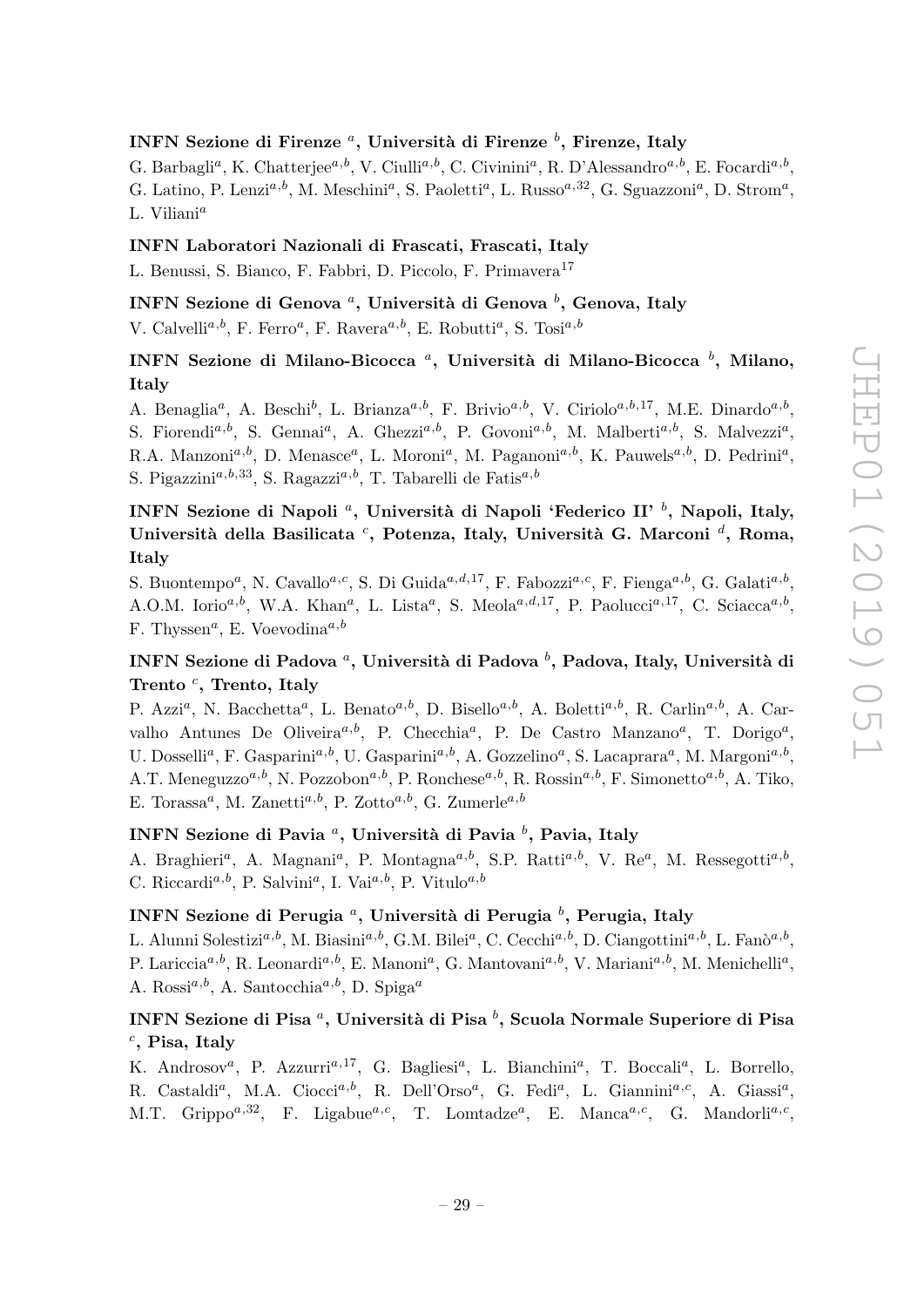A. Messineo<sup>a,b</sup>, F. Palla<sup>a</sup>, A. Rizzi<sup>a,b</sup>, P. Spagnolo<sup>a</sup>, R. Tenchini<sup>a</sup>, G. Tonelli<sup>a,b</sup>, A. Venturi<sup>a</sup>, P.G. Verdini<sup>a</sup>

# INFN Sezione di Roma <sup>a</sup>, Sapienza Università di Roma  $^b$ , Rome, Italy

L. Barone<sup>a,b</sup>, F. Cavallari<sup>a</sup>, M. Cipriani<sup>a,b</sup>, N. Daci<sup>a</sup>, D. Del Re<sup>a,b</sup>, E. Di Marco<sup>a,b</sup>, M. Diemoz<sup>a</sup>, S. Gelli<sup>a,b</sup>, E. Longo<sup>a,b</sup>, B. Marzocchi<sup>a,b</sup>, P. Meridiani<sup>a</sup>, G. Organtini<sup>a,b</sup>, F. Pandolfi<sup>a</sup>, R. Paramatti<sup>a,b</sup>, F. Preiato<sup>a,b</sup>, S. Rahatlou<sup>a,b</sup>, C. Rovelli<sup>a</sup>, F. Santanastasio<sup>a,b</sup>

# INFN Sezione di Torino <sup>a</sup>, Università di Torino  $^b,$  Torino, Italy, Università del Piemonte Orientale  $^c$ , Novara, Italy

N. Amapane $^{a,b}$ , R. Arcidiacono $^{a,c}$ , S. Argiro $^{a,b}$ , M. Arneodo $^{a,c}$ , N. Bartosik $^a$ , R. Bellan $^{a,b}$ , C. Biino<sup>a</sup>, N. Cartiglia<sup>a</sup>, R. Castello<sup>a,b</sup>, F. Cenna<sup>a,b</sup>, M. Costa<sup>a,b</sup>, R. Covarelli<sup>a,b</sup>, A. Degano<sup>a,b</sup>, N. Demaria<sup>a</sup>, B. Kiani<sup>a,b</sup>, C. Mariotti<sup>a</sup>, S. Maselli<sup>a</sup>, E. Migliore<sup>a,b</sup>, V. Monaco<sup>a,b</sup>, E. Monteil<sup>a,b</sup>, M. Monteno<sup>a</sup>, M.M. Obertino<sup>a,b</sup>, L. Pacher<sup>a,b</sup>, N. Pastrone<sup>a</sup>, M. Pelliccioni<sup>a</sup>, G.L. Pinna Angioni<sup>a,b</sup>, A. Romero<sup>a,b</sup>, M. Ruspa<sup>a,c</sup>, R. Sacchi<sup>a,b</sup>, K. Shchelina $a,b$ , V. Sola $a$ , A. Solano $a,b$ , A. Staiano $a$ 

# INFN Sezione di Trieste <sup>a</sup>, Università di Trieste  $^b$ , Trieste, Italy

S. Belforte<sup>a</sup>, M. Casarsa<sup>a</sup>, F. Cossutti<sup>a</sup>, G. Della Ricca<sup>a,b</sup>, A. Zanetti<sup>a</sup>

# Kyungpook National University

D.H. Kim, G.N. Kim, M.S. Kim, J. Lee, S. Lee, S.W. Lee, C.S. Moon, Y.D. Oh, S. Sekmen, D.C. Son, Y.C. Yang

# Chonnam National University, Institute for Universe and Elementary Particles, Kwangju, Korea

H. Kim, D.H. Moon, G. Oh

#### Hanyang University, Seoul, Korea

J.A. Brochero Cifuentes, J. Goh, T.J. Kim

# Korea University, Seoul, Korea

S. Cho, S. Choi, Y. Go, D. Gyun, S. Ha, B. Hong, Y. Jo, Y. Kim, K. Lee, K.S. Lee, S. Lee, J. Lim, S.K. Park, Y. Roh

#### Seoul National University, Seoul, Korea

J. Almond, J. Kim, J.S. Kim, H. Lee, K. Lee, K. Nam, S.B. Oh, B.C. Radburn-Smith, S.h. Seo, U.K. Yang, H.D. Yoo, G.B. Yu

University of Seoul, Seoul, Korea

H. Kim, J.H. Kim, J.S.H. Lee, I.C. Park

### Sungkyunkwan University, Suwon, Korea

Y. Choi, C. Hwang, J. Lee, I. Yu

### Vilnius University, Vilnius, Lithuania

V. Dudenas, A. Juodagalvis, J. Vaitkus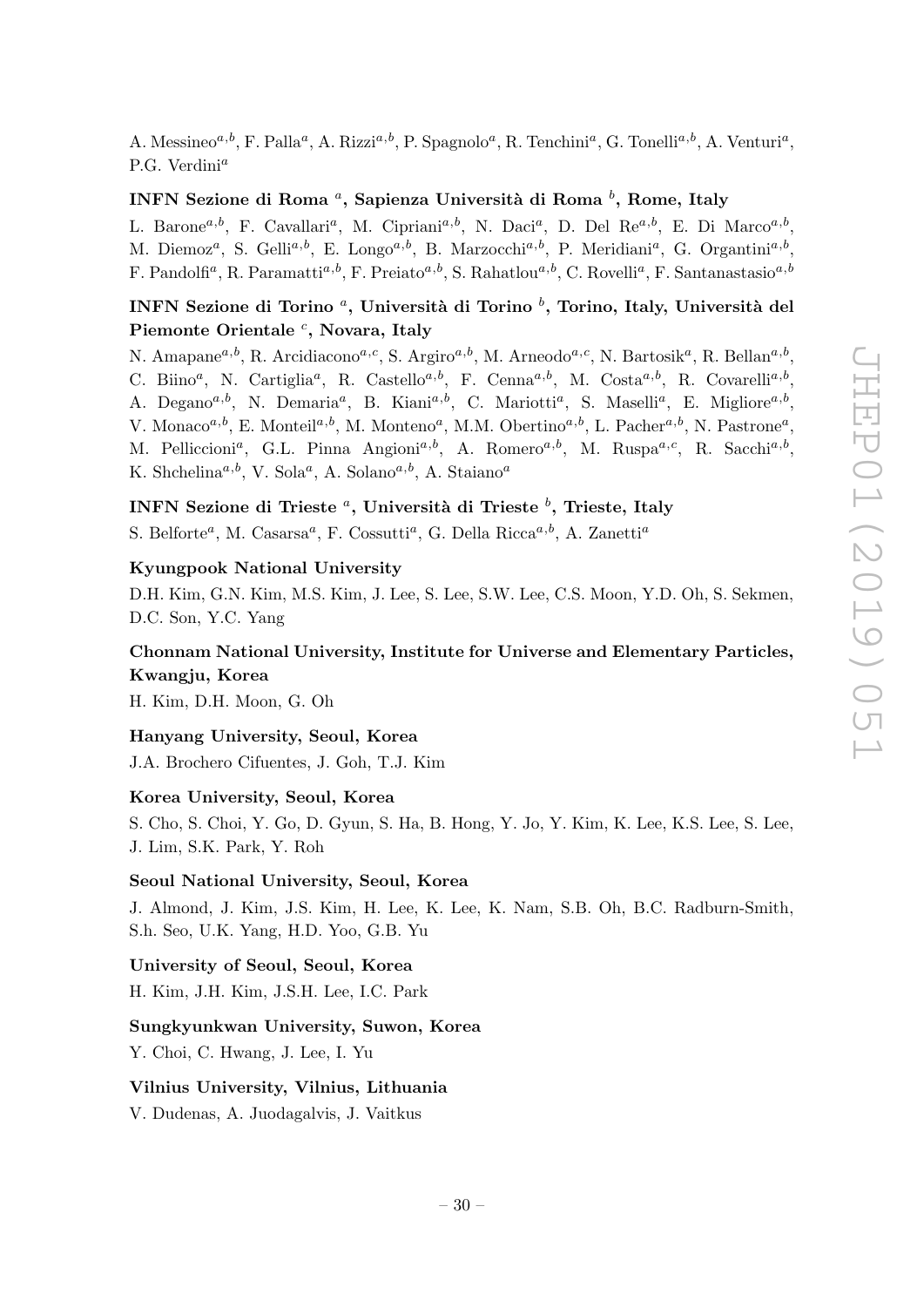# National Centre for Particle Physics, Universiti Malaya, Kuala Lumpur, Malaysia

I. Ahmed, Z.A. Ibrahim, M.A.B. Md Ali<sup>34</sup>, F. Mohamad Idris<sup>35</sup>, W.A.T. Wan Abdullah, M.N. Yusli, Z. Zolkapli

Centro de Investigacion y de Estudios Avanzados del IPN, Mexico City, Mexico H. Castilla-Valdez, E. De La Cruz-Burelo, M.C. Duran-Osuna, I. Heredia-De La Cruz<sup>36</sup>, R. Lopez-Fernandez, J. Mejia Guisao, R.I. Rabadan-Trejo, G. Ramirez-Sanchez, R Reyes-Almanza, A. Sanchez-Hernandez

#### Universidad Iberoamericana, Mexico City, Mexico

S. Carrillo Moreno, C. Oropeza Barrera, F. Vazquez Valencia

### Benemerita Universidad Autonoma de Puebla, Puebla, Mexico

J. Eysermans, I. Pedraza, H.A. Salazar Ibarguen, C. Uribe Estrada

# Universidad Autónoma de San Luis Potosí, San Luis Potosí, Mexico A. Morelos Pineda

University of Auckland, Auckland, New Zealand D. Krofcheck

University of Canterbury, Christchurch, New Zealand

S. Bheesette, P.H. Butler

### National Centre for Physics, Quaid-I-Azam University, Islamabad, Pakistan

A. Ahmad, M. Ahmad, Q. Hassan, H.R. Hoorani, A. Saddique, M.A. Shah, M. Shoaib, M. Waqas

# National Centre for Nuclear Research, Swierk, Poland

H. Bialkowska, M. Bluj, B. Boimska, T. Frueboes, M. G´orski, M. Kazana, K. Nawrocki, M. Szleper, P. Traczyk, P. Zalewski

# Institute of Experimental Physics, Faculty of Physics, University of Warsaw, Warsaw, Poland

K. Bunkowski, A. Byszuk37, K. Doroba, A. Kalinowski, M. Konecki, J. Krolikowski, M. Misiura, M. Olszewski, A. Pyskir, M. Walczak

# Laboratório de Instrumentação e Física Experimental de Partículas, Lisboa, Portugal

P. Bargassa, C. Beirão Da Cruz E Silva, A. Di Francesco, P. Faccioli, B. Galinhas, M. Gallinaro, J. Hollar, N. Leonardo, L. Lloret Iglesias, M.V. Nemallapudi, J. Seixas, G. Strong, O. Toldaiev, D. Vadruccio, J. Varela

# Joint Institute for Nuclear Research, Dubna, Russia

S. Afanasiev, V. Alexakhin, P. Bunin, M. Gavrilenko, A. Golunov, I. Golutvin, N. Gorbounov, V. Karjavin, A. Lanev, A. Malakhov, V. Matveev<sup>38,39</sup>, P. Moisenz, V. Palichik, V. Perelygin, M. Savina, S. Shmatov, V. Smirnov, N. Voytishin, A. Zarubin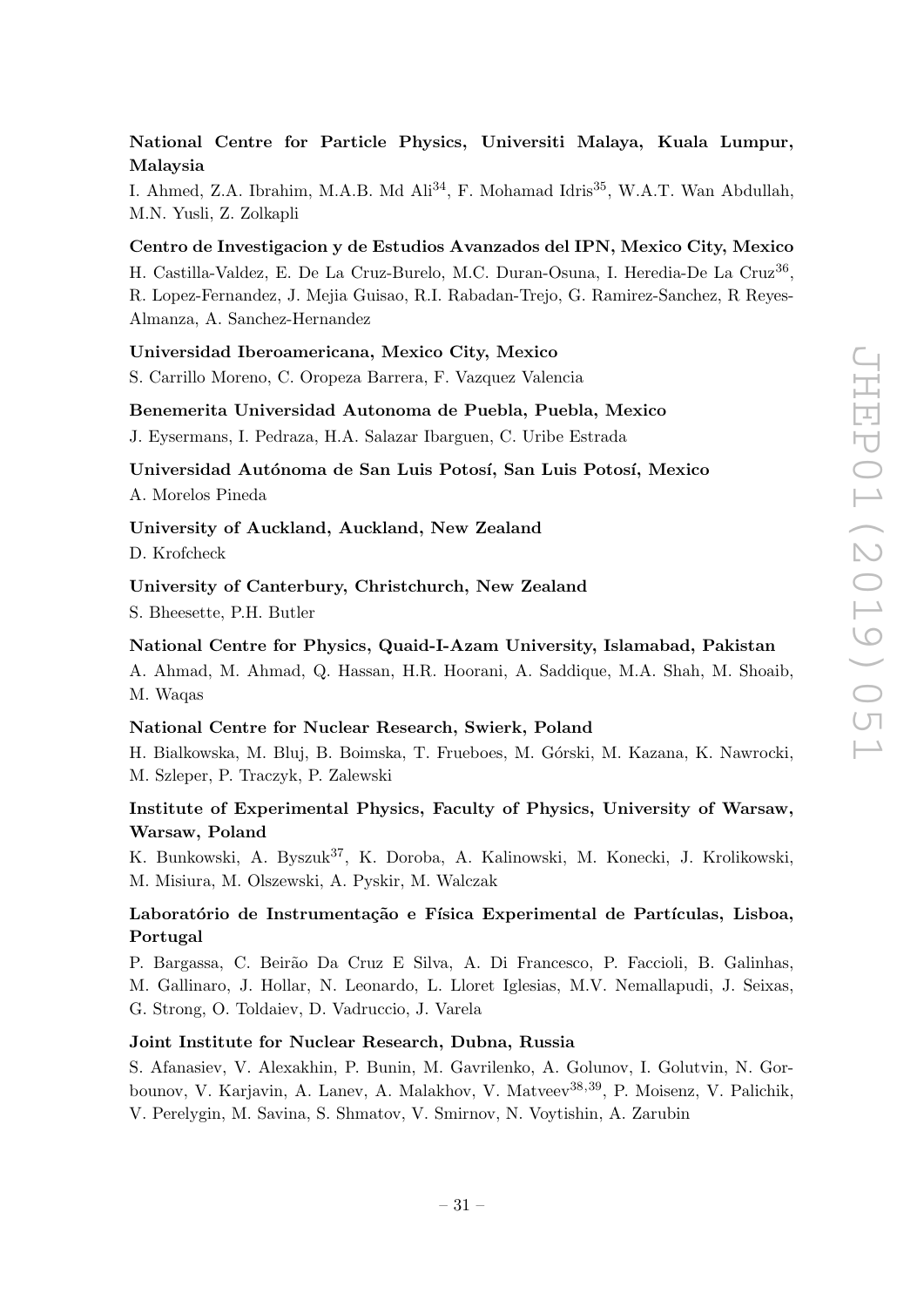# Petersburg Nuclear Physics Institute, Gatchina (St. Petersburg), Russia

Y. Ivanov, V. Kim<sup>40</sup>, E. Kuznetsova<sup>41</sup>, P. Levchenko, V. Murzin, V. Oreshkin, I. Smirnov, D. Sosnov, V. Sulimov, L. Uvarov, S. Vavilov, A. Vorobyev

#### Institute for Nuclear Research, Moscow, Russia

Yu. Andreev, A. Dermenev, S. Gninenko, N. Golubev, A. Karneyeu, M. Kirsanov, N. Krasnikov, A. Pashenkov, D. Tlisov, A. Toropin

#### Institute for Theoretical and Experimental Physics, Moscow, Russia

V. Epshteyn, V. Gavrilov, N. Lychkovskaya, V. Popov, I. Pozdnyakov, G. Safronov, A. Spiridonov, A. Stepennov, V. Stolin, M. Toms, E. Vlasov, A. Zhokin

Moscow Institute of Physics and Technology, Moscow, Russia

T. Aushev, A. Bylinkin<sup>39</sup>

# National Research Nuclear University 'Moscow Engineering Physics Institute' (MEPhI), Moscow, Russia

R. Chistov<sup>42</sup>, M. Danilov<sup>42</sup>, P. Parygin, D. Philippov, S. Polikarpov, E. Tarkovskii

# P.N. Lebedev Physical Institute, Moscow, Russia

V. Andreev, M. Azarkin39, I. Dremin39, M. Kirakosyan39, S.V. Rusakov, A. Terkulov

# Skobeltsyn Institute of Nuclear Physics, Lomonosov Moscow State University, Moscow, Russia

A. Baskakov, A. Belyaev, E. Boos, V. Bunichev, M. Dubinin<sup>43</sup>, L. Dudko, A. Ershov, A. Gribushin, V. Klyukhin, O. Kodolova, I. Lokhtin, I. Miagkov, S. Obraztsov, V. Savrin, A. Snigirev

Novosibirsk State University (NSU), Novosibirsk, Russia V. Blinov<sup>44</sup>, D. Shtol<sup>44</sup>, Y. Skovpen<sup>44</sup>

# State Research Center of Russian Federation, Institute for High Energy Physics of NRC 'Kurchatov Institute', Protvino, Russia

I. Azhgirey, I. Bayshev, S. Bitioukov, D. Elumakhov, A. Godizov, V. Kachanov, A. Kalinin, D. Konstantinov, P. Mandrik, V. Petrov, R. Ryutin, A. Sobol, S. Troshin, N. Tyurin, A. Uzunian, A. Volkov

National Research Tomsk Polytechnic University, Tomsk, Russia

A. Babaev

# University of Belgrade, Faculty of Physics and Vinca Institute of Nuclear Sciences, Belgrade, Serbia

P. Adzic45, P. Cirkovic, D. Devetak, M. Dordevic, J. Milosevic

# Centro de Investigaciones Energéticas Medioambientales y Tecnológicas (CIEMAT), Madrid, Spain

J. Alcaraz Maestre, A. Álvarez Fernández, I. Bachiller, M. Barrio Luna, M. Cerrada, N. Colino, B. De La Cruz, A. Delgado Peris, C. Fernandez Bedoya, J.P. Fern´andez Ramos, J. Flix, M.C. Fouz, O. Gonzalez Lopez, S. Goy Lopez, J.M. Hernandez, M.I. Josa, D. Moran,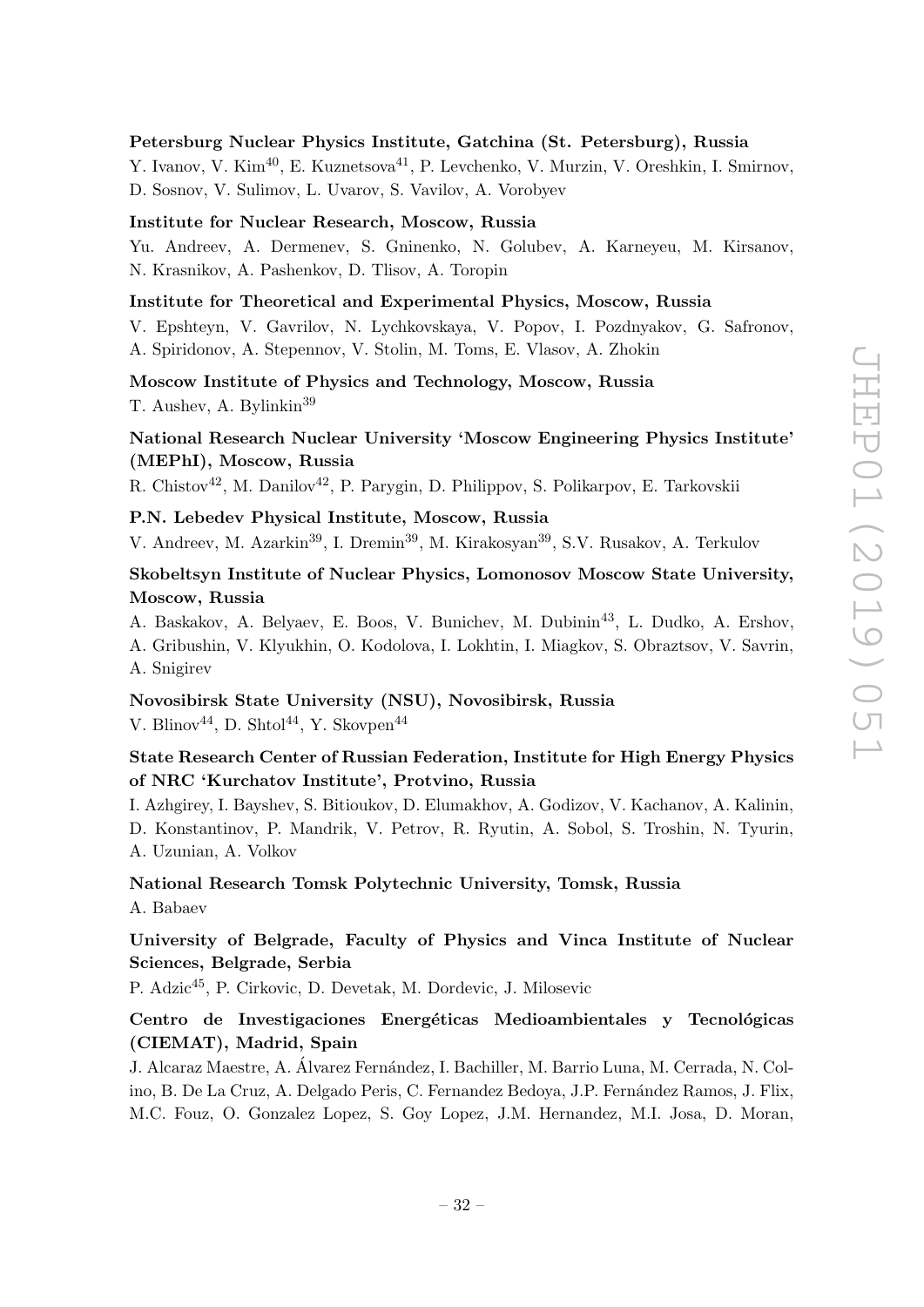A. Pérez-Calero Yzquierdo, J. Puerta Pelayo, I. Redondo, L. Romero, M.S. Soares, A. Triossi

#### Universidad Autónoma de Madrid, Madrid, Spain

C. Albajar, J.F. de Trocóniz

### Universidad de Oviedo, Oviedo, Spain

J. Cuevas, C. Erice, J. Fernandez Menendez, S. Folgueras, I. Gonzalez Caballero, J.R. Gonz´alez Fern´andez, E. Palencia Cortezon, S. Sanchez Cruz, P. Vischia, J.M. Vizan Garcia

# Instituto de Física de Cantabria (IFCA), CSIC-Universidad de Cantabria, Santander, Spain

I.J. Cabrillo, A. Calderon, B. Chazin Quero, J. Duarte Campderros, M. Fernandez, P.J. Fernández Manteca, A. García Alonso, J. Garcia-Ferrero, G. Gomez, A. Lopez Virto, J. Marco, C. Martinez Rivero, P. Martinez Ruiz del Arbol, F. Matorras, J. Piedra Gomez, C. Prieels, T. Rodrigo, A. Ruiz-Jimeno, L. Scodellaro, N. Trevisani, I. Vila, R. Vilar Cortabitarte

# CERN, European Organization for Nuclear Research, Geneva, Switzerland

D. Abbaneo, B. Akgun, E. Auffray, P. Baillon, A.H. Ball, D. Barney, J. Bendavid, M. Bianco, A. Bocci, C. Botta, T. Camporesi, M. Cepeda, G. Cerminara, E. Chapon, Y. Chen, D. d'Enterria, A. Dabrowski, V. Daponte, A. David, M. De Gruttola, A. De Roeck, N. Deelen, M. Dobson, T. du Pree, M. Dünser, N. Dupont, A. Elliott-Peisert, P. Everaerts, F. Fallavollita46, G. Franzoni, J. Fulcher, W. Funk, D. Gigi, A. Gilbert, K. Gill, F. Glege, D. Gulhan, J. Hegeman, V. Innocente, A. Jafari, P. Janot, O. Karacheban<sup>20</sup>, J. Kieseler, V. Knünz, A. Kornmayer, M. Krammer<sup>1</sup>, C. Lange, P. Lecoq, C. Lourenço, M.T. Lucchini, L. Malgeri, M. Mannelli, A. Martelli, F. Meijers, J.A. Merlin, S. Mersi, E. Meschi, P. Milenovic47, F. Moortgat, M. Mulders, H. Neugebauer, J. Ngadiuba, S. Orfanelli, L. Orsini, F. Pantaleo<sup>17</sup>, L. Pape, E. Perez, M. Peruzzi, A. Petrilli, G. Petrucciani, A. Pfeiffer, M. Pierini, F.M. Pitters, D. Rabady, A. Racz, T. Reis, G. Rolandi<sup>48</sup>, M. Rovere, H. Sakulin, C. Schäfer, C. Schwick, M. Seidel, M. Selvaggi, A. Sharma, P. Silva, P. Sphicas<sup>49</sup>, A. Stakia, J. Steggemann, M. Stoye, M. Tosi, D. Treille, A. Tsirou, V. Veckalns<sup>50</sup>, M. Verweij, W.D. Zeuner

### Paul Scherrer Institut, Villigen, Switzerland

W. Bertl<sup>†</sup>, L. Caminada<sup>51</sup>, K. Deiters, W. Erdmann, R. Horisberger, Q. Ingram, H.C. Kaestli, D. Kotlinski, U. Langenegger, T. Rohe, S.A. Wiederkehr

# ETH Zurich — Institute for Particle Physics and Astrophysics (IPA), Zurich, Switzerland

M. Backhaus, L. Bäni, P. Berger, B. Casal, N. Chernyavskaya, G. Dissertori, M. Dittmar, M. Doneg`a, C. Dorfer, C. Grab, C. Heidegger, D. Hits, J. Hoss, T. Klijnsma, W. Lustermann, M. Marionneau, M.T. Meinhard, D. Meister, F. Micheli, P. Musella, F. Nessi-Tedaldi, J. Pata, F. Pauss, G. Perrin, L. Perrozzi, M. Quittnat, M. Reichmann, D. Ruini,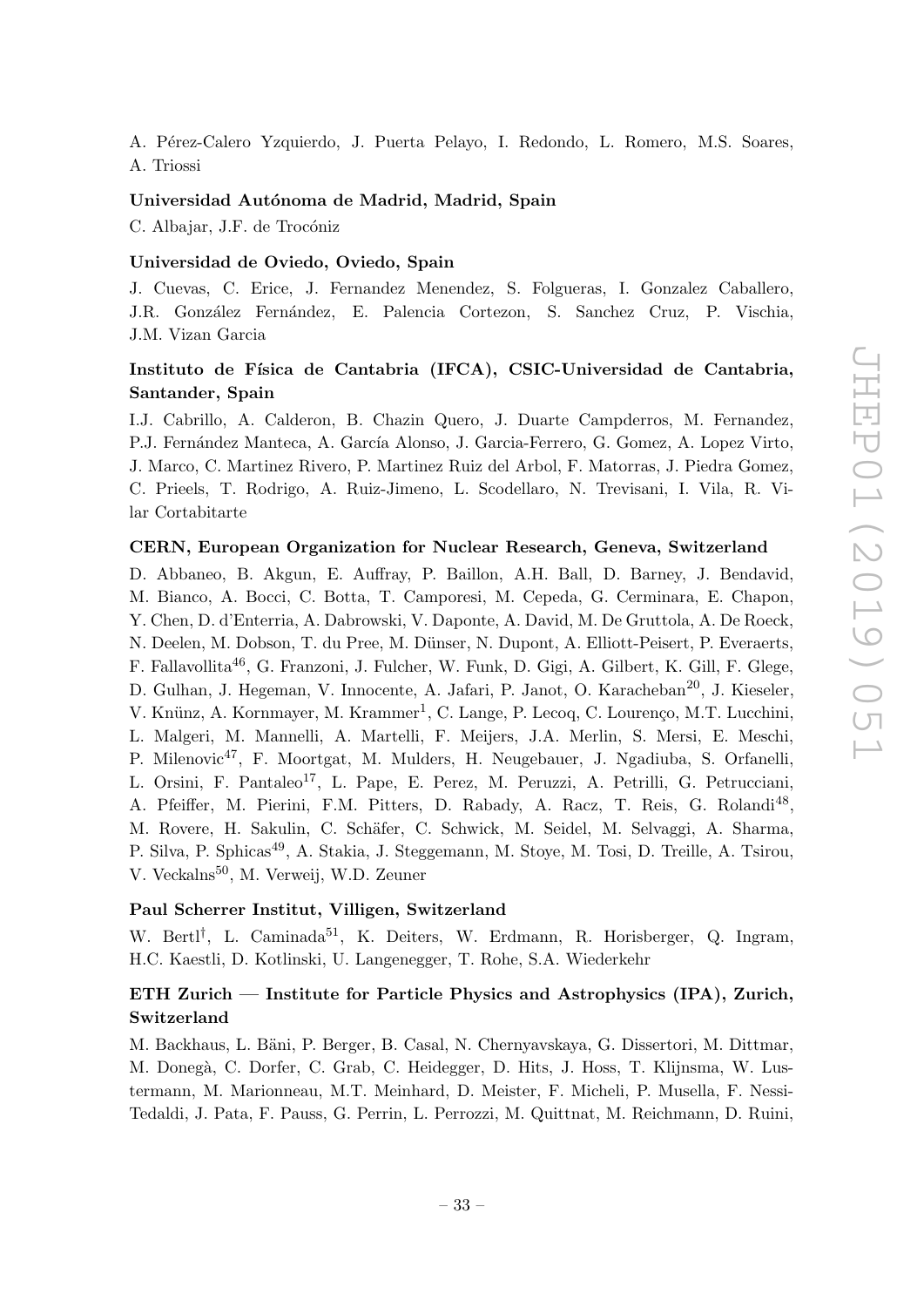D.A. Sanz Becerra, M. Schönenberger, L. Shchutska, V.R. Tavolaro, K. Theofilatos, M.L. Vesterbacka Olsson, R. Wallny, D.H. Zhu

#### Universität Zürich, Zurich, Switzerland

T.K. Aarrestad, C. Amsler<sup>52</sup>, D. Brzhechko, M.F. Canelli, A. De Cosa, R. Del Burgo, S. Donato, C. Galloni, T. Hreus, B. Kilminster, I. Neutelings, D. Pinna, G. Rauco, P. Robmann, D. Salerno, K. Schweiger, C. Seitz, Y. Takahashi, A. Zucchetta

#### National Central University, Chung-Li, Taiwan

V. Candelise, Y.H. Chang, K.y. Cheng, T.H. Doan, Sh. Jain, R. Khurana, C.M. Kuo, W. Lin, A. Pozdnyakov, S.S. Yu

# National Taiwan University (NTU), Taipei, Taiwan

P. Chang, Y. Chao, K.F. Chen, P.H. Chen, F. Fiori, W.-S. Hou, Y. Hsiung, Arun Kumar, Y.F. Liu, R.-S. Lu, E. Paganis, A. Psallidas, A. Steen, J.f. Tsai

# Chulalongkorn University, Faculty of Science, Department of Physics, Bangkok, Thailand

B. Asavapibhop, K. Kovitanggoon, G. Singh, N. Srimanobhas

# Çukurova University, Physics Department, Science and Art Faculty, Adana, **Turkey**

M.N. Bakirci<sup>53</sup>, A. Bat, F. Boran, S. Damarseckin, Z.S. Demiroglu, C. Dozen, S. Girgis, G. Gokbulut, Y. Guler, I. Hos<sup>54</sup>, E.E. Kangal<sup>55</sup>, O. Kara, A. Kayis Topaksu, U. Kiminsu, M. Oglakci, G. Onengut, K. Ozdemir<sup>56</sup>, S. Ozturk<sup>53</sup>, A. Polatoz, B. Tali<sup>57</sup>, U.G. Tok, S. Turkcapar, I.S. Zorbakir, C. Zorbilmez

# Middle East Technical University, Physics Department, Ankara, Turkey G. Karapinar58, K. Ocalan59, M. Yalvac, M. Zeyrek

### Bogazici University, Istanbul, Turkey

E. Gülmez, M. Kaya<sup>60</sup>, O. Kaya<sup>61</sup>, S. Tekten, E.A. Yetkin<sup>62</sup>

### Istanbul Technical University, Istanbul, Turkey

M.N. Agaras, S. Atay, A. Cakir, K. Cankocak, Y. Komurcu

# Institute for Scintillation Materials of National Academy of Science of Ukraine, Kharkov, Ukraine

B. Grynyov

# National Scientific Center, Kharkov Institute of Physics and Technology, Kharkov, Ukraine

L. Levchuk

# University of Bristol, Bristol, United Kingdom

F. Ball, L. Beck, J.J. Brooke, D. Burns, E. Clement, D. Cussans, O. Davignon, H. Flacher,

J. Goldstein, G.P. Heath, H.F. Heath, L. Kreczko, D.M. Newbold<sup>63</sup>, S. Paramesvaran,

T. Sakuma, S. Seif El Nasr-storey, D. Smith, V.J. Smith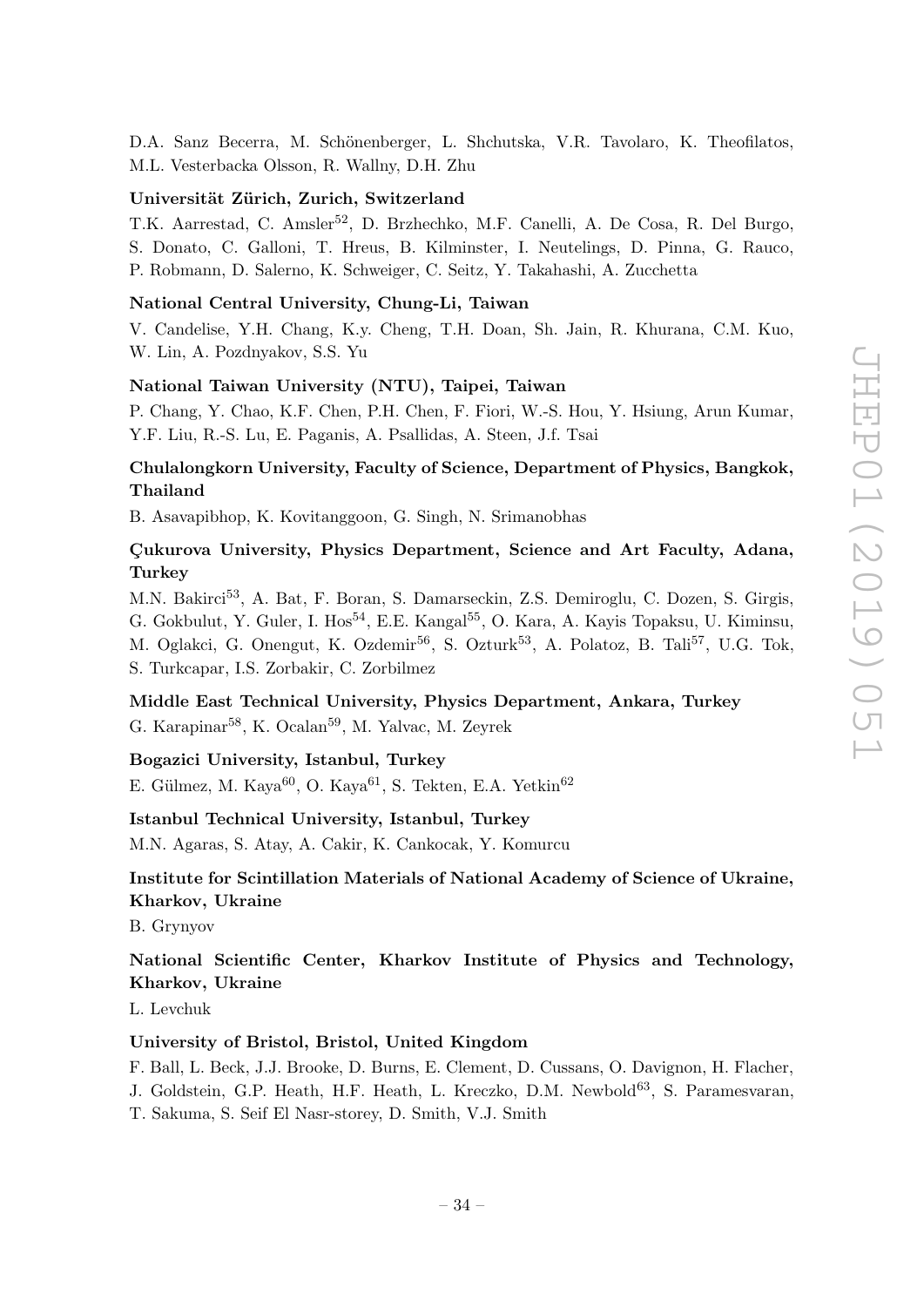### Rutherford Appleton Laboratory, Didcot, United Kingdom

K.W. Bell, A. Belyaev<sup>64</sup>, C. Brew, R.M. Brown, D. Cieri, D.J.A. Cockerill, J.A. Coughlan, K. Harder, S. Harper, J. Linacre, E. Olaiya, D. Petyt, C.H. Shepherd-Themistocleous, A. Thea, I.R. Tomalin, T. Williams, W.J. Womersley

#### Imperial College, London, United Kingdom

G. Auzinger, R. Bainbridge, P. Bloch, J. Borg, S. Breeze, O. Buchmuller, A. Bundock,

S. Casasso, D. Colling, L. Corpe, P. Dauncey, G. Davies, M. Della Negra, R. Di Maria,

A. Elwood, Y. Haddad, G. Hall, G. Iles, T. James, M. Komm, R. Lane, C. Laner, L. Lyons,

A.-M. Magnan, S. Malik, L. Mastrolorenzo, T. Matsushita, J. Nash<sup>65</sup>, A. Nikitenko<sup>7</sup>,

V. Palladino, M. Pesaresi, A. Richards, A. Rose, E. Scott, C. Seez, A. Shtipliyski,

T. Strebler, S. Summers, A. Tapper, K. Uchida, M. Vazquez Acosta<sup>66</sup>, T. Virdee<sup>17</sup>, N. Wardle, D. Winterbottom, J. Wright, S.C. Zenz

### Brunel University, Uxbridge, United Kingdom

J.E. Cole, P.R. Hobson, A. Khan, P. Kyberd, A. Morton, I.D. Reid, L. Teodorescu, S. Zahid

### Baylor University, Waco, U.S.A.

A. Borzou, K. Call, J. Dittmann, K. Hatakeyama, H. Liu, N. Pastika, C. Smith

#### Catholic University of America, Washington DC, U.S.A.

R. Bartek, A. Dominguez

### The University of Alabama, Tuscaloosa, U.S.A.

A. Buccilli, S.I. Cooper, C. Henderson, P. Rumerio, C. West

# Boston University, Boston, U.S.A.

D. Arcaro, A. Avetisyan, T. Bose, D. Gastler, D. Rankin, C. Richardson, J. Rohlf, L. Sulak, D. Zou

#### Brown University, Providence, U.S.A.

G. Benelli, D. Cutts, M. Hadley, J. Hakala, U. Heintz, J.M. Hogan<sup>67</sup>, K.H.M. Kwok, E. Laird, G. Landsberg, J. Lee, Z. Mao, M. Narain, J. Pazzini, S. Piperov, S. Sagir, R. Syarif, D. Yu

# University of California, Davis, Davis, U.S.A.

R. Band, C. Brainerd, R. Breedon, D. Burns, M. Calderon De La Barca Sanchez, M. Chertok, J. Conway, R. Conway, P.T. Cox, R. Erbacher, C. Flores, G. Funk, W. Ko, R. Lander, C. Mclean, M. Mulhearn, D. Pellett, J. Pilot, S. Shalhout, M. Shi, J. Smith, D. Stolp, D. Taylor, K. Tos, M. Tripathi, Z. Wang, F. Zhang

# University of California, Los Angeles, U.S.A.

M. Bachtis, C. Bravo, R. Cousins, A. Dasgupta, A. Florent, J. Hauser, M. Ignatenko, N. Mccoll, S. Regnard, D. Saltzberg, C. Schnaible, V. Valuev

# University of California, Riverside, Riverside, U.S.A.

E. Bouvier, K. Burt, R. Clare, J. Ellison, J.W. Gary, S.M.A. Ghiasi Shirazi, G. Hanson, G. Karapostoli, E. Kennedy, F. Lacroix, O.R. Long, M. Olmedo Negrete, M.I. Paneva, W. Si, L. Wang, H. Wei, S. Wimpenny, B.R. Yates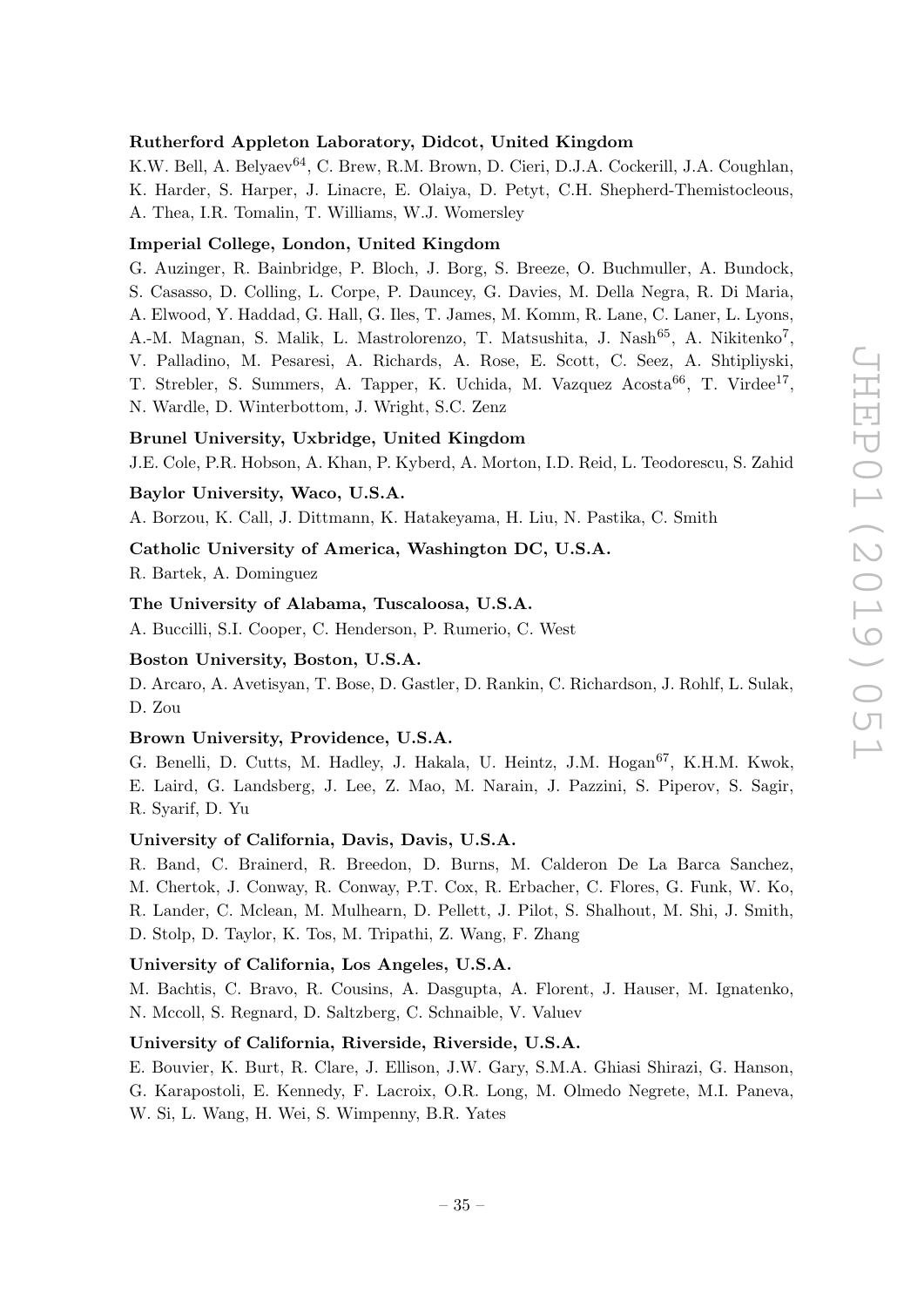# University of California, San Diego, La Jolla, U.S.A.

J.G. Branson, S. Cittolin, M. Derdzinski, R. Gerosa, D. Gilbert, B. Hashemi, A. Holzner, D. Klein, G. Kole, V. Krutelyov, J. Letts, M. Masciovecchio, D. Olivito, S. Padhi, M. Pieri, M. Sani, V. Sharma, S. Simon, M. Tadel, A. Vartak, S. Wasserbaech<sup>68</sup>, J. Wood, F. Würthwein, A. Yagil, G. Zevi Della Porta

# University of California, Santa Barbara — Department of Physics, Santa Barbara, U.S.A.

N. Amin, R. Bhandari, J. Bradmiller-Feld, C. Campagnari, M. Citron, A. Dishaw, V. Dutta, M. Franco Sevilla, L. Gouskos, R. Heller, J. Incandela, A. Ovcharova, H. Qu, J. Richman, D. Stuart, I. Suarez, J. Yoo

# California Institute of Technology, Pasadena, U.S.A.

D. Anderson, A. Bornheim, J. Bunn, J.M. Lawhorn, H.B. Newman, T.Q. Nguyen, C. Pena, M. Spiropulu, J.R. Vlimant, R. Wilkinson, S. Xie, Z. Zhang, R.Y. Zhu

# Carnegie Mellon University, Pittsburgh, U.S.A.

M.B. Andrews, T. Ferguson, T. Mudholkar, M. Paulini, J. Russ, M. Sun, H. Vogel, I. Vorobiev, M. Weinberg

### University of Colorado Boulder, Boulder, U.S.A.

J.P. Cumalat, W.T. Ford, F. Jensen, A. Johnson, M. Krohn, S. Leontsinis, E. MacDonald, T. Mulholland, K. Stenson, K.A. Ulmer, S.R. Wagner

#### Cornell University, Ithaca, U.S.A.

J. Alexander, J. Chaves, Y. Cheng, J. Chu, A. Datta, K. Mcdermott, N. Mirman, J.R. Patterson, D. Quach, A. Rinkevicius, A. Ryd, L. Skinnari, L. Soffi, S.M. Tan, Z. Tao, J. Thom, J. Tucker, P. Wittich, M. Zientek

#### Fermi National Accelerator Laboratory, Batavia, U.S.A.

S. Abdullin, M. Albrow, M. Alyari, G. Apollinari, A. Apresyan, A. Apyan, S. Banerjee, L.A.T. Bauerdick, A. Beretvas, J. Berryhill, P.C. Bhat, G. Bolla† , K. Burkett, J.N. Butler, A. Canepa, G.B. Cerati, H.W.K. Cheung, F. Chlebana, M. Cremonesi, J. Duarte, V.D. Elvira, J. Freeman, Z. Gecse, E. Gottschalk, L. Gray, D. Green, S. Grünendahl, O. Gutsche, J. Hanlon, R.M. Harris, S. Hasegawa, J. Hirschauer, Z. Hu, B. Jayatilaka, S. Jindariani, M. Johnson, U. Joshi, B. Klima, M.J. Kortelainen, B. Kreis, S. Lammel, D. Lincoln, R. Lipton, M. Liu, T. Liu, R. Lopes De S´a, J. Lykken, K. Maeshima, N. Magini, J.M. Marraffino, D. Mason, P. McBride, P. Merkel, S. Mrenna, S. Nahn, V. O'Dell, K. Pedro, O. Prokofyev, G. Rakness, L. Ristori, A. Savoy-Navarro<sup>69</sup>, B. Schneider, E. Sexton-Kennedy, A. Soha, W.J. Spalding, L. Spiegel, S. Stoynev, J. Strait, N. Strobbe, L. Taylor, S. Tkaczyk, N.V. Tran, L. Uplegger, E.W. Vaandering, C. Vernieri, M. Verzocchi, R. Vidal, M. Wang, H.A. Weber, A. Whitbeck, W. Wu

#### University of Florida, Gainesville, U.S.A.

D. Acosta, P. Avery, P. Bortignon, D. Bourilkov, A. Brinkerhoff, A. Carnes, M. Carver, D. Curry, R.D. Field, I.K. Furic, S.V. Gleyzer, B.M. Joshi, J. Konigsberg, A. Korytov,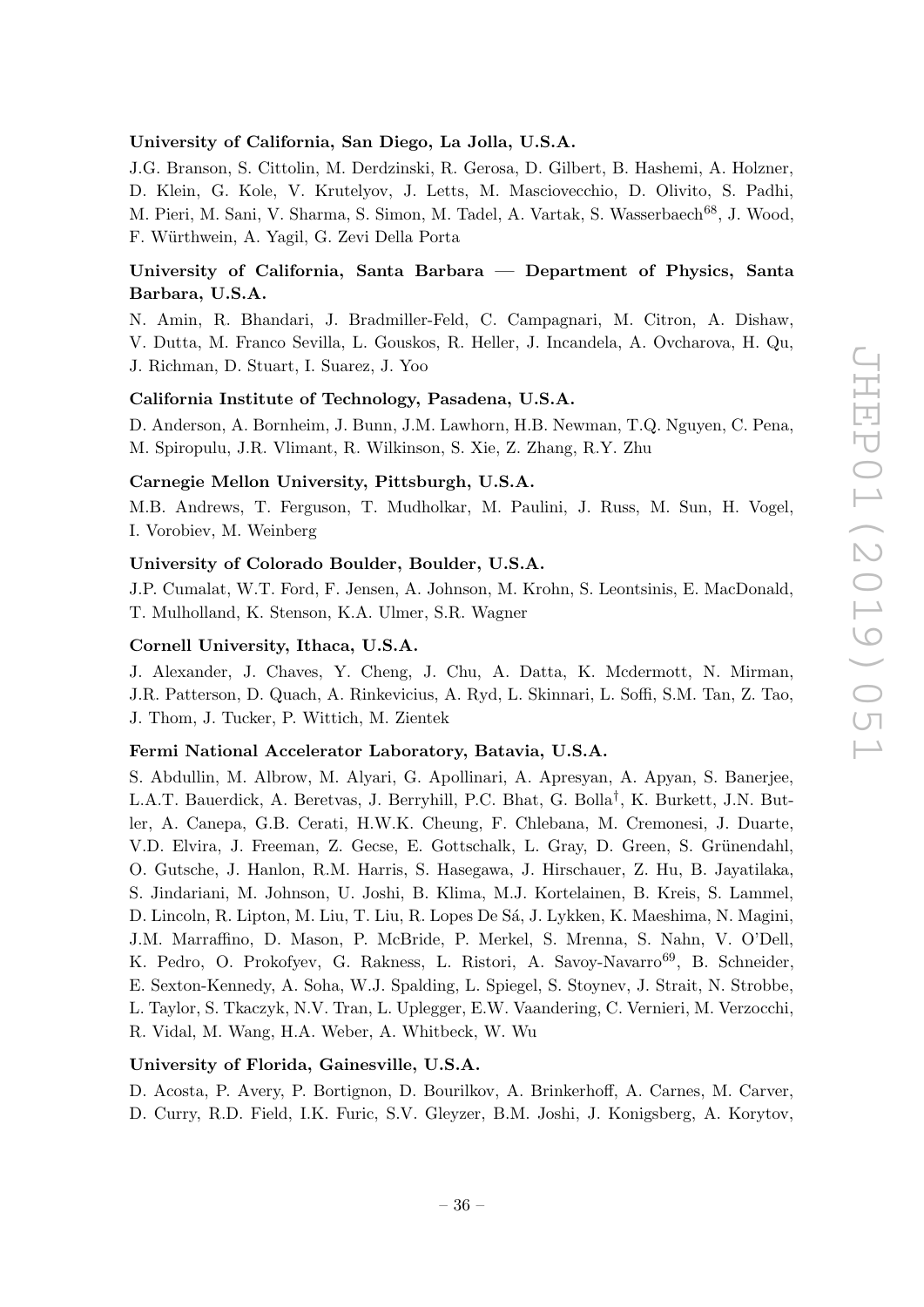K. Kotov, P. Ma, K. Matchev, H. Mei, G. Mitselmakher, K. Shi, D. Sperka, N. Terentyev, L. Thomas, J. Wang, S. Wang, J. Yelton

### Florida International University, Miami, U.S.A.

Y.R. Joshi, S. Linn, P. Markowitz, J.L. Rodriguez

#### Florida State University, Tallahassee, U.S.A.

A. Ackert, T. Adams, A. Askew, S. Hagopian, V. Hagopian, K.F. Johnson, T. Kolberg, G. Martinez, T. Perry, H. Prosper, A. Saha, A. Santra, V. Sharma, R. Yohay

### Florida Institute of Technology, Melbourne, U.S.A.

M.M. Baarmand, V. Bhopatkar, S. Colafranceschi, M. Hohlmann, D. Noonan, T. Roy, F. Yumiceva

#### University of Illinois at Chicago (UIC), Chicago, U.S.A.

M.R. Adams, L. Apanasevich, D. Berry, R.R. Betts, R. Cavanaugh, X. Chen, S. Dittmer, O. Evdokimov, C.E. Gerber, D.A. Hangal, D.J. Hofman, K. Jung, J. Kamin, I.D. Sandoval Gonzalez, M.B. Tonjes, N. Varelas, H. Wang, Z. Wu, J. Zhang

# The University of Iowa, Iowa City, U.S.A.

B. Bilki<sup>70</sup>, W. Clarida, K. Dilsiz<sup>71</sup>, S. Durgut, R.P. Gandrajula, M. Haytmyradov, V. Khristenko, J.-P. Merlo, H. Mermerkaya72, A. Mestvirishvili, A. Moeller, J. Nachtman, H. Ogul73, Y. Onel, F. Ozok74, A. Penzo, C. Snyder, E. Tiras, J. Wetzel, K. Yi

#### Johns Hopkins University, Baltimore, U.S.A.

B. Blumenfeld, A. Cocoros, N. Eminizer, D. Fehling, L. Feng, A.V. Gritsan, P. Maksimovic, J. Roskes, U. Sarica, M. Swartz, M. Xiao, C. You

#### The University of Kansas, Lawrence, U.S.A.

A. Al-bataineh, P. Baringer, A. Bean, S. Boren, J. Bowen, J. Castle, S. Khalil, A. Kropivnitskaya, D. Majumder, W. Mcbrayer, M. Murray, C. Rogan, C. Royon, S. Sanders, E. Schmitz, J.D. Tapia Takaki, Q. Wang

#### Kansas State University, Manhattan, U.S.A.

A. Ivanov, K. Kaadze, Y. Maravin, A. Modak, A. Mohammadi, L.K. Saini, N. Skhirtladze

Lawrence Livermore National Laboratory, Livermore, U.S.A.

F. Rebassoo, D. Wright

# University of Maryland, College Park, U.S.A.

A. Baden, O. Baron, A. Belloni, S.C. Eno, Y. Feng, C. Ferraioli, N.J. Hadley, S. Jabeen, G.Y. Jeng, R.G. Kellogg, J. Kunkle, A.C. Mignerey, F. Ricci-Tam, Y.H. Shin, A. Skuja, S.C. Tonwar

# Massachusetts Institute of Technology, Cambridge, U.S.A.

D. Abercrombie, B. Allen, V. Azzolini, R. Barbieri, A. Baty, G. Bauer, R. Bi, S. Brandt, W. Busza, I.A. Cali, M. D'Alfonso, Z. Demiragli, G. Gomez Ceballos, M. Goncharov, P. Harris, D. Hsu, M. Hu, Y. Iiyama, G.M. Innocenti, M. Klute, D. Kovalskyi, Y.-J. Lee, A. Levin, P.D. Luckey, B. Maier, A.C. Marini, C. Mcginn, C. Mironov, S. Narayanan,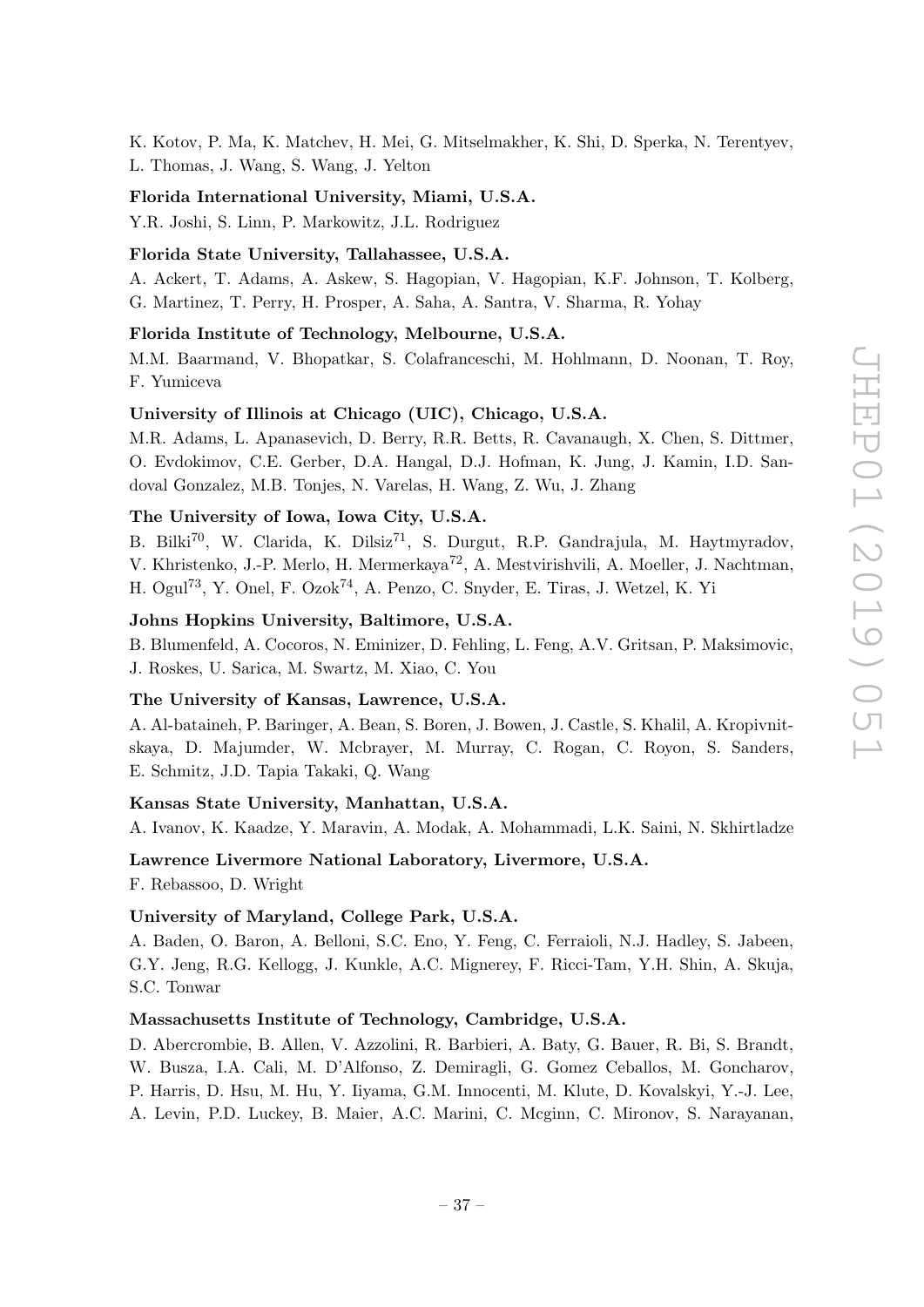X. Niu, C. Paus, C. Roland, G. Roland, G.S.F. Stephans, K. Sumorok, K. Tatar, D. Velicanu, J. Wang, T.W. Wang, B. Wyslouch, S. Zhaozhong

#### University of Minnesota, Minneapolis, U.S.A.

A.C. Benvenuti, R.M. Chatterjee, A. Evans, P. Hansen, S. Kalafut, Y. Kubota, Z. Lesko, J. Mans, S. Nourbakhsh, N. Ruckstuhl, R. Rusack, J. Turkewitz, M.A. Wadud

### University of Mississippi, Oxford, U.S.A.

J.G. Acosta, S. Oliveros

### University of Nebraska-Lincoln, Lincoln, U.S.A.

E. Avdeeva, K. Bloom, D.R. Claes, C. Fangmeier, F. Golf, R. Gonzalez Suarez, R. Kamalieddin, I. Kravchenko, J. Monroy, J.E. Siado, G.R. Snow, B. Stieger

#### State University of New York at Buffalo, Buffalo, U.S.A.

A. Godshalk, C. Harrington, I. Iashvili, D. Nguyen, A. Parker, S. Rappoccio, B. Roozbahani

#### Northeastern University, Boston, U.S.A.

G. Alverson, E. Barberis, C. Freer, A. Hortiangtham, A. Massironi, D.M. Morse, T. Orimoto, R. Teixeira De Lima, T. Wamorkar, B. Wang, A. Wisecarver, D. Wood

#### Northwestern University, Evanston, U.S.A.

S. Bhattacharya, O. Charaf, K.A. Hahn, N. Mucia, N. Odell, M.H. Schmitt, K. Sung, M. Trovato, M. Velasco

### University of Notre Dame, Notre Dame, U.S.A.

R. Bucci, N. Dev, M. Hildreth, K. Hurtado Anampa, C. Jessop, D.J. Karmgard, N. Kellams, K. Lannon, W. Li, N. Loukas, N. Marinelli, F. Meng, C. Mueller, Y. Musienko<sup>38</sup>, M. Planer, A. Reinsvold, R. Ruchti, P. Siddireddy, G. Smith, S. Taroni, M. Wayne, A. Wightman, M. Wolf, A. Woodard

### The Ohio State University, Columbus, U.S.A.

J. Alimena, L. Antonelli, B. Bylsma, L.S. Durkin, S. Flowers, B. Francis, A. Hart, C. Hill, W. Ji, T.Y. Ling, W. Luo, B.L. Winer, H.W. Wulsin

# Princeton University, Princeton, U.S.A.

S. Cooperstein, O. Driga, P. Elmer, J. Hardenbrook, P. Hebda, S. Higginbotham, A. Kalogeropoulos, D. Lange, J. Luo, D. Marlow, K. Mei, I. Ojalvo, J. Olsen, C. Palmer, P. Piroué, J. Salfeld-Nebgen, D. Stickland, C. Tully

# University of Puerto Rico, Mayaguez, U.S.A.

S. Malik, S. Norberg

### Purdue University, West Lafayette, U.S.A.

A. Barker, V.E. Barnes, S. Das, L. Gutay, M. Jones, A.W. Jung, A. Khatiwada, D.H. Miller, N. Neumeister, C.C. Peng, H. Qiu, J.F. Schulte, J. Sun, F. Wang, R. Xiao, W. Xie

#### Purdue University Northwest, Hammond, U.S.A.

T. Cheng, J. Dolen, N. Parashar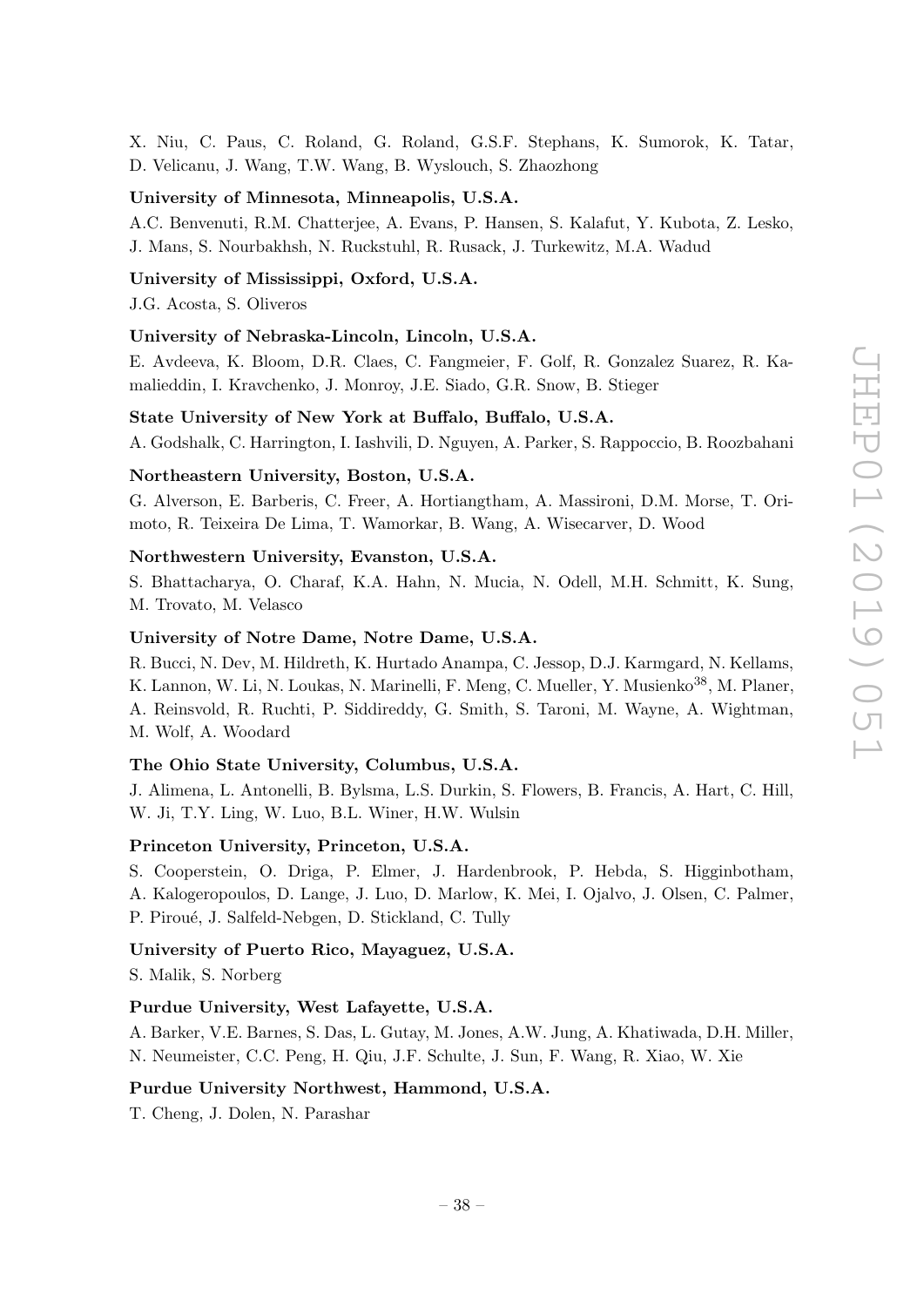#### Rice University, Houston, U.S.A.

Z. Chen, K.M. Ecklund, S. Freed, F.J.M. Geurts, M. Guilbaud, M. Kilpatrick, W. Li, B. Michlin, B.P. Padley, J. Roberts, J. Rorie, W. Shi, Z. Tu, J. Zabel, A. Zhang

#### University of Rochester, Rochester, U.S.A.

A. Bodek, P. de Barbaro, R. Demina, Y.t. Duh, T. Ferbel, M. Galanti, A. Garcia-Bellido, J. Han, O. Hindrichs, A. Khukhunaishvili, K.H. Lo, P. Tan, M. Verzetti

# The Rockefeller University, New York, U.S.A.

R. Ciesielski, K. Goulianos, C. Mesropian

### Rutgers, The State University of New Jersey, Piscataway, U.S.A.

A. Agapitos, J.P. Chou, Y. Gershtein, T.A. Gómez Espinosa, E. Halkiadakis, M. Heindl,

E. Hughes, S. Kaplan, R. Kunnawalkam Elayavalli, S. Kyriacou, A. Lath, R. Montalvo,

K. Nash, M. Osherson, H. Saka, S. Salur, S. Schnetzer, D. Sheffield, S. Somalwar, R. Stone,

S. Thomas, P. Thomassen, M. Walker

# University of Tennessee, Knoxville, U.S.A.

A.G. Delannoy, J. Heideman, G. Riley, K. Rose, S. Spanier, K. Thapa

# Texas A&M University, College Station, U.S.A.

O. Bouhali75, A. Castaneda Hernandez75, A. Celik, M. Dalchenko, M. De Mattia, A. Delgado, S. Dildick, R. Eusebi, J. Gilmore, T. Huang, T. Kamon<sup>76</sup>, R. Mueller, Y. Pakhotin, R. Patel, A. Perloff, L. Perniè, D. Rathjens, A. Safonov, A. Tatarinov

### Texas Tech University, Lubbock, U.S.A.

N. Akchurin, J. Damgov, F. De Guio, P.R. Dudero, J. Faulkner, E. Gurpinar, S. Kunori, K. Lamichhane, S.W. Lee, T. Mengke, S. Muthumuni, T. Peltola, S. Undleeb, I. Volobouev, Z. Wang

#### Vanderbilt University, Nashville, U.S.A.

S. Greene, A. Gurrola, R. Janjam, W. Johns, C. Maguire, A. Melo, H. Ni, K. Padeken, J.D. Ruiz Alvarez, P. Sheldon, S. Tuo, J. Velkovska, Q. Xu

# University of Virginia, Charlottesville, U.S.A.

M.W. Arenton, P. Barria, B. Cox, R. Hirosky, M. Joyce, A. Ledovskoy, H. Li, C. Neu, T. Sinthuprasith, Y. Wang, E. Wolfe, F. Xia

### Wayne State University, Detroit, U.S.A.

R. Harr, P.E. Karchin, N. Poudyal, J. Sturdy, P. Thapa, S. Zaleski

# University of Wisconsin — Madison, Madison, WI, U.S.A.

M. Brodski, J. Buchanan, C. Caillol, D. Carlsmith, S. Dasu, L. Dodd, S. Duric, B. Gomber,

M. Grothe, M. Herndon, A. Hervé, U. Hussain, P. Klabbers, A. Lanaro, A. Levine, K. Long,

R. Loveless, V. Rekovic, T. Ruggles, A. Savin, N. Smith, W.H. Smith, N. Woods

†: Deceased

1: Also at Vienna University of Technology, Vienna, Austria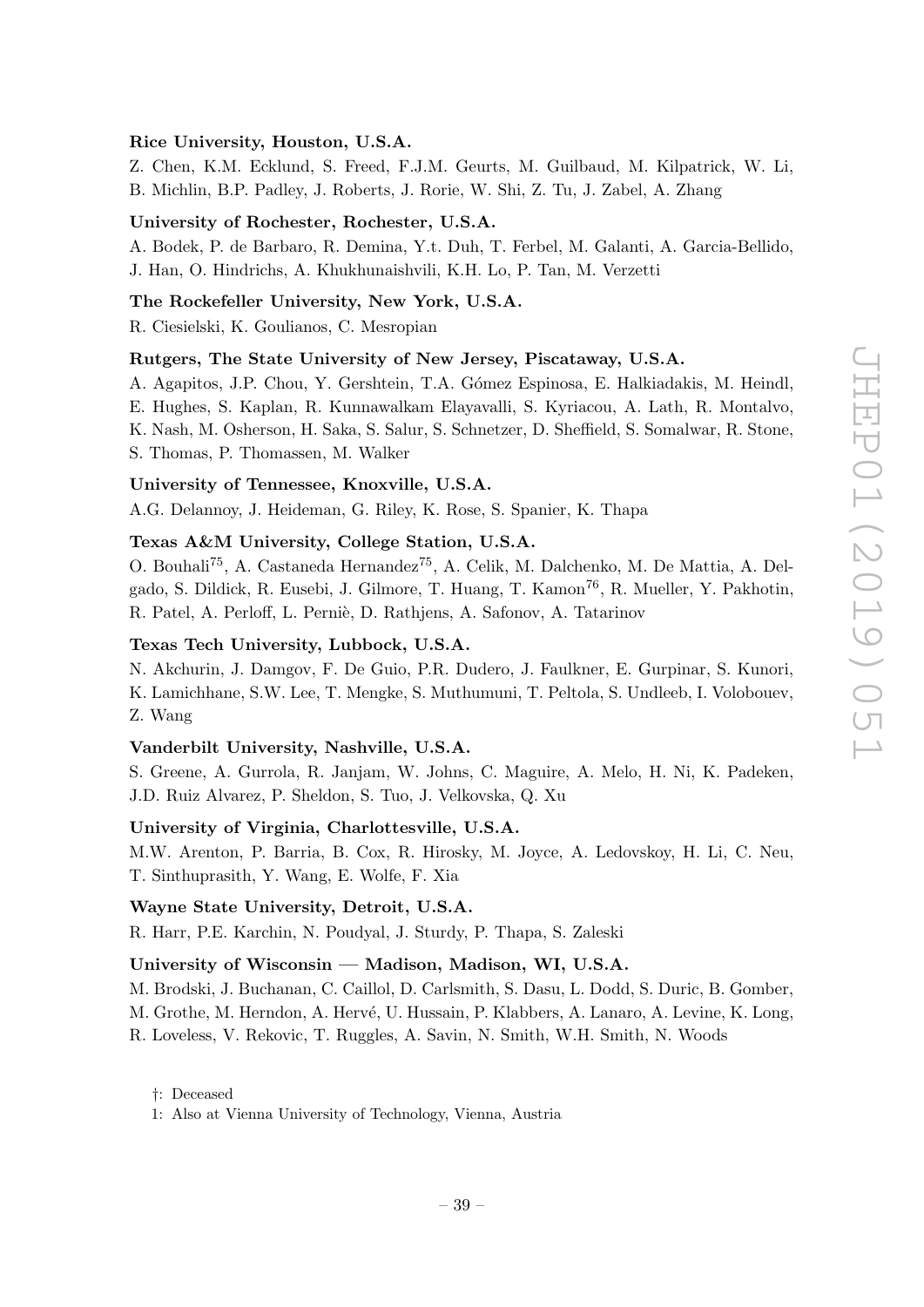- 2: Also at IRFU, CEA, Université Paris-Saclay, Gif-sur-Yvette, France
- 3: Also at Universidade Estadual de Campinas, Campinas, Brazil
- 4: Also at Federal University of Rio Grande do Sul, Porto Alegre, Brazil
- 5: Also at Universidade Federal de Pelotas, Pelotas, Brazil
- 6: Also at Université Libre de Bruxelles, Bruxelles, Belgium
- 7: Also at Institute for Theoretical and Experimental Physics, Moscow, Russia
- 8: Also at Joint Institute for Nuclear Research, Dubna, Russia
- 9: Now at Cairo University, Cairo, Egypt
- 10: Now at Fayoum University, El-Fayoum, Egypt
- 11: Also at British University in Egypt, Cairo, Egypt
- 12: Now at Ain Shams University, Cairo, Egypt
- 13: Also at Department of Physics, King Abdulaziz University, Jeddah, Saudi Arabia
- 14: Also at Université de Haute Alsace, Mulhouse, France
- 15: Also at Skobeltsyn Institute of Nuclear Physics, Lomonosov Moscow State University, Moscow, Russia
- 16: Also at Tbilisi State University, Tbilisi, Georgia
- 17: Also at CERN, European Organization for Nuclear Research, Geneva, Switzerland
- 18: Also at RWTH Aachen University, III. Physikalisches Institut A, Aachen, Germany
- 19: Also at University of Hamburg, Hamburg, Germany
- 20: Also at Brandenburg University of Technology, Cottbus, Germany
- 21: Also at MTA-ELTE Lendület CMS Particle and Nuclear Physics Group, Eötvös Loránd University, Budapest, Hungary
- 22: Also at Institute of Nuclear Research ATOMKI, Debrecen, Hungary
- 23: Also at Institute of Physics, University of Debrecen, Debrecen, Hungary
- 24: Also at Indian Institute of Technology Bhubaneswar, Bhubaneswar, India
- 25: Also at Institute of Physics, Bhubaneswar, India
- 26: Also at Shoolini University, Solan, India
- 27: Also at University of Visva-Bharati, Santiniketan, India
- 28: Also at University of Ruhuna, Matara, Sri Lanka
- 29: Also at Isfahan University of Technology, Isfahan, Iran
- 30: Also at Yazd University, Yazd, Iran
- 31: Also at Plasma Physics Research Center, Science and Research Branch, Islamic Azad University, Tehran, Iran
- 32: Also at Università degli Studi di Siena, Siena, Italy
- 33: Also at INFN Sezione di Milano-Bicocca<sup>a</sup>, Università di Milano-Bicocca<sup>b</sup>, Milano, Italy
- 34: Also at International Islamic University of Malaysia, Kuala Lumpur, Malaysia
- 35: Also at Malaysian Nuclear Agency, MOSTI, Kajang, Malaysia
- 36: Also at Consejo Nacional de Ciencia y Tecnología, Mexico city, Mexico
- 37: Also at Warsaw University of Technology, Institute of Electronic Systems, Warsaw, Poland
- 38: Also at Institute for Nuclear Research, Moscow, Russia
- 39: Now at National Research Nuclear University 'Moscow Engineering Physics Institute' (MEPhI), Moscow, Russia
- 40: Also at St. Petersburg State Polytechnical University, St. Petersburg, Russia
- 41: Also at University of Florida, Gainesville, U.S.A.
- 42: Also at P.N. Lebedev Physical Institute, Moscow, Russia
- 43: Also at California Institute of Technology, Pasadena, U.S.A.
- 44: Also at Budker Institute of Nuclear Physics, Novosibirsk, Russia
- 45: Also at Faculty of Physics, University of Belgrade, Belgrade, Serbia